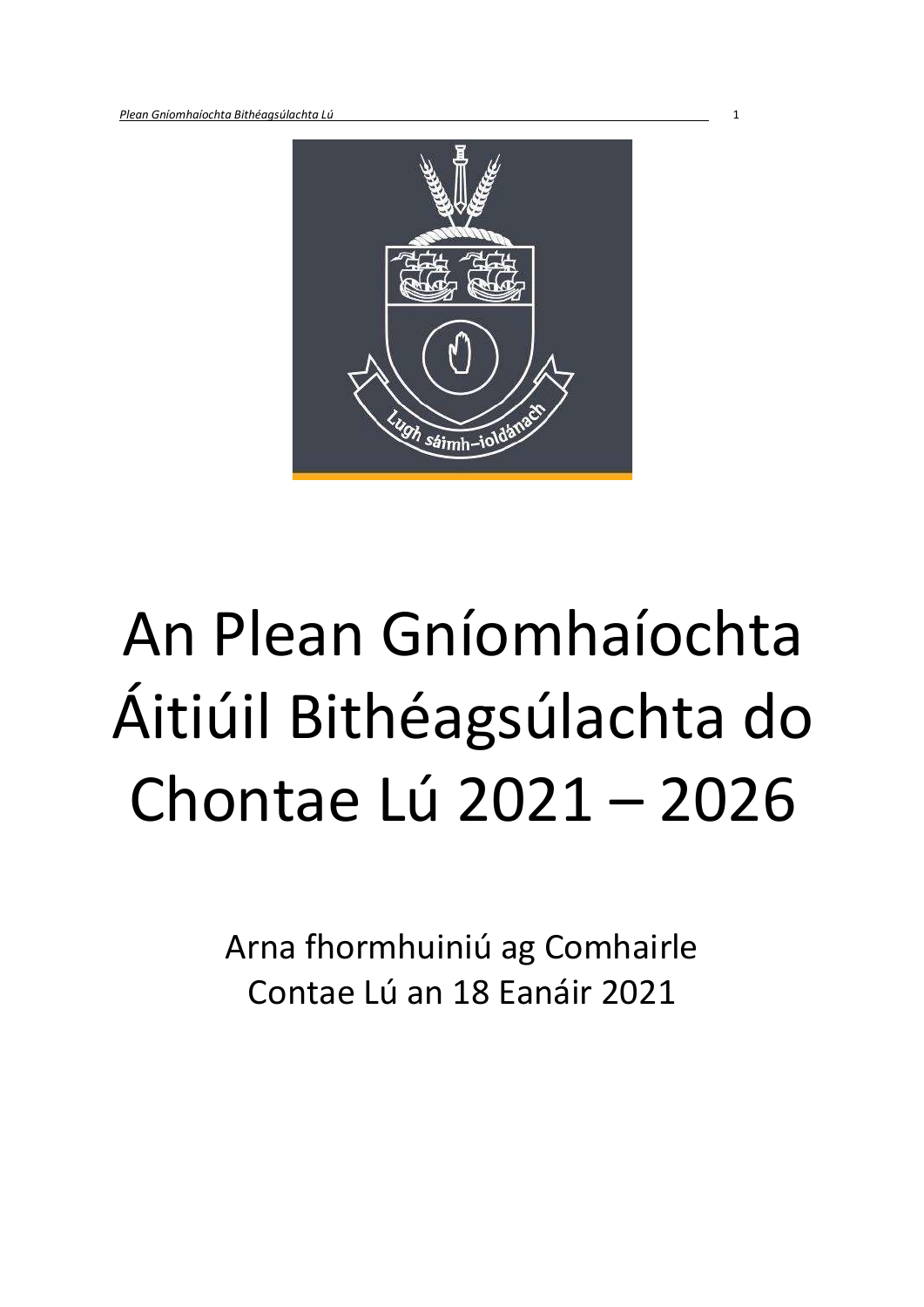## CLÁR ÁBHAR

| Rannán        |                                                                         | Leathanach |
|---------------|-------------------------------------------------------------------------|------------|
|               | An Fhís do Phlean Gníomhaíochta Áitiúil Bithéagsúlachta Lú              | 3          |
|               | An cúlra leis an bplean seo                                             | 3          |
|               | Raon Feidhme agus Bainistíocht an phlean seo                            | 4          |
|               | An Comhthéacs Domhanda                                                  | 5          |
|               | An Comhthéacs Eorpach                                                   | 6          |
|               | An Comhthéacs Náisiúnta                                                 | 9          |
|               | An Comhthéacs Áitiúil                                                   | 14         |
|               | Beartais Bheartaithe do Phlean Gníomhaíochta Áitiúil Bithéagsúlachta Lú | 17         |
| larscríbhinní |                                                                         | 23         |
| A             | Reachtaíocht (ar an leibhéal Eorpach, Náisiúnta agus Áitiúil)           | 24         |
| B             | Gnáthóga cosanta agus láithreáin chosanta i gContae Lú                  | 27         |
| C             | Speicis chosanta i gContae Lú                                           | 30         |
| D             | Speicis ionracha                                                        | 34         |
| E             | An obair bithéagsúlachta a rinneadh roimhe seo i gContae Lú             | 35         |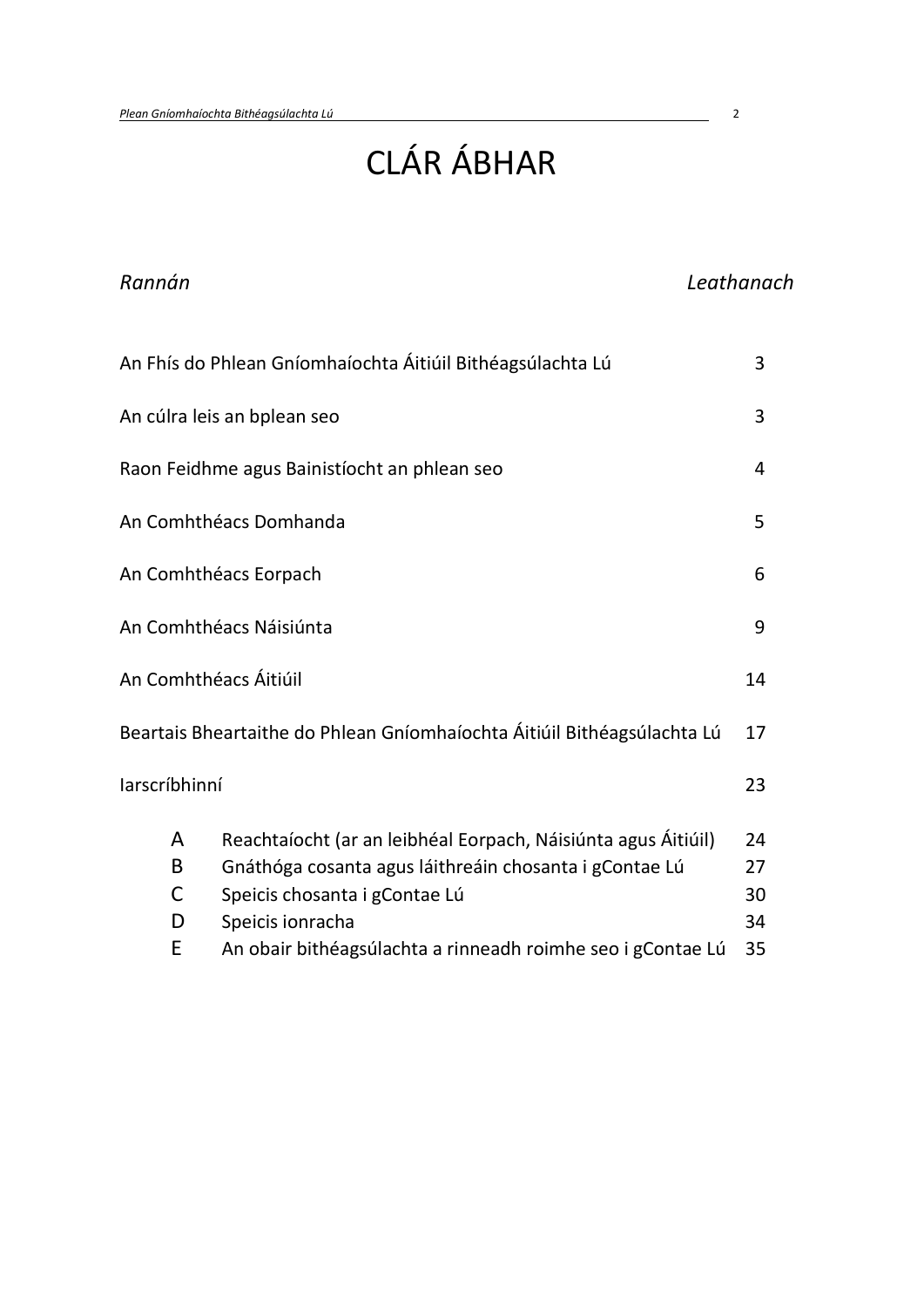## An fhís don bhithéagsúlacht i Lú

Is é an fhís atá ag an bplean bithéagsúlachta seo go mbeadh ag Contae Lú daoine folláine agus fiadhúlra folláin a bheadh faoi bhláth i dtimpeallacht nádúrtha fholláin. Tá sé de rún ag an gcontae a sprioc a aistriú ó "Gan aon ghlanchaillteanas bithéagsúlachta" go "Glanghnóthachan", mar atá bainistíocht ghníomhach agus athchóiriú gníomhach a dhéanamh ar ár gcórais tacaíochta beatha.

## An cúlra leis an bplean seo

Tá sé mar chuspóir leis an bplean seo an bhithéagsúlacht a chosaint, a bhreisiú agus a athchóiriú laistigh de Chontae Lú, Éire, agus sinn ag iarraidh rannchuidiú leis na hiarrachtaí náisiúnta agus idirnáisiúnta atá dírithe ar an séú holldíothú beatha ar domhan a stopadh.

Tá sé mar aidhm leis an bplean cur chun feidhme a dhéanamh laistigh de Chontae Lú ar na gníomhartha atá leagtha amach i bPlean Gníomhaíochta Náisiúnta na hÉireann um Bithéagsúlacht 2017 – 2021 agus i Straitéis Bithéagsúlachta an Aontais Eorpaigh go 2030 (Bealtaine 2020). Ní bheifear in ann beartais náisiúnta agus idirnáisiúnta bhithéagsúlachta a bhaint amach ach amháin má chuirtear chun feidhme iad ar an leibhéal áitiúil trí phleananna íochtaracha bithéagsúlachta. Is é atá sa phlean seo ná rannchuidiú Chontae Lú féin le beatha chasta ar domhan a shábháil agus, mar sin de, cuireadh roinnt gníomhartha a bhfuil ábharthacht áitiúil acu leis freisin.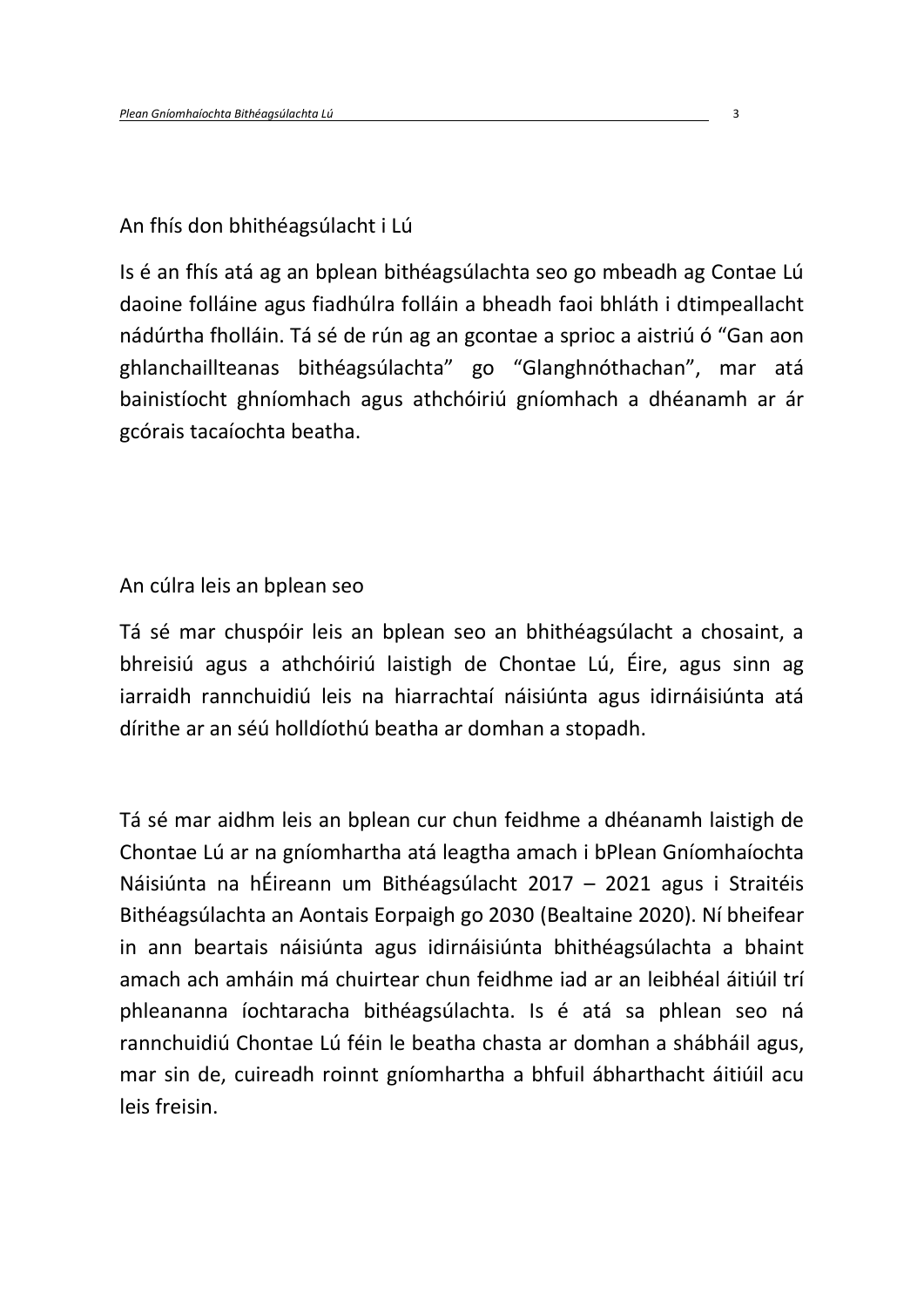## Raon feidhme agus bainistíocht an phlean seo

Ullmhaíodh an plean seo do Chomhairle Contae Lú, agus leagtar béim ann ar na gníomhartha a dhéanfaidh oifigigh na comhairle. Áirítear leis freisin gníomhartha riachtanacha nach mbeidh Comhairle Contae Lú in ann a dhéanamh ina haonar agus a mbeidh comhoibriú le raon leathan eagraíochtaí agus grúpaí eile ag teastáil ina leith.

Is í Comhairle Contae Lú an t-údarás áitiúil do Chontae Lú ina iomláine. Soláthraíonn sí seirbhísí ríthábhachtacha do mhuintir Lú, agus is minic a dhéanann sí amhlaidh i gcomhar le comhlachtaí náisiúnta. Áirítear leis na seirbhísí sin na hEalaíona, an Cultúr, Leabharlanna agus an Oidhreacht, forbairt pobail agus gheilleagrach agus rialáil comhshaoil. Áirítear leo freisin páirceanna agus áiseanna fóillíochta eile, amhail Tránna Brataí Goirme, a sholáthar. Tá cumhachtaí suntasacha ag Comhairle Contae Lú mar Údarás Dóiteáin, Tithíochta, Pleanála, Bóithre agus Dramhaíola do Chontae Lú. Anuas ar fhorbairt ag tríú páirtithe a rialáil, tá an Chomhairle ar cheann de na forbróirí is gníomhaí sa Chontae aisti féin. I ngach ceann de na gníomhaíochtaí sin, tá acmhainneacht ag an gComhairle chun an timpeallacht nádúrtha agus an bhithéagsúlacht a chosaint, a bhreisiú agus a athchóiriú, toisc gur nithe iad sin a sholáthraíonn seirbhísí atá ríthábhachtach do mharthanas agus rath ár muintire freisin.

Tá ag an gcomhairle ról oifigiúil níos teoranta sna nithe a tharlaíonn sna limistéir mhuirí as cóstaí an chontae a rialú. Dá ainneoin sin, is féidir léi tionchar a imirt ar a sileann isteach san fharraige (nithe a ndírítear go mór orthu i Straitéis Bithéagsúlachta nua an Aontais Eorpaigh go 2030 is ea limistéir mhuirí). Baintear úsáid as anchuid dár dtírdhreach le haghaidh feirmeoireachta nó foraoiseacht tráchtála, agus níl ach róil theoranta ag an gComhairle Contae maidir leis na mórghníomhaíochtaí úsáide talún sin. Féachfaidh an Chomhairle Contae, dá bhrí sin, leis an bPlean Gníomhaíochta Áitiúil Bithéagsúlachta seo a chur chun feidhme trí dhoimhniú agus neartú a dhéanamh ar a caidreamh oibre le gníomhaireachtaí Stáit amhail Teagasc, an tSeirbhís Foraoiseachta, Coillte, Iascaigh Intíre Éireann/Gníomhaireacht na Lochanna agus an Ghníomhaireacht um Chaomhnú Comhshaoil.

Beidh grúpaí deonacha ina gcomhpháirtithe bunriachtanacha i gcur chun feidhme an phlean seo, bíodh siad ina n-eagraíochtaí náisiúnta amhail Cairde Éanlaith Éireann agus Comhairle Caomhnaithe Phortaigh na hÉireann, mar shampla; bíodh siad ina gcomhlachtaí áitiúla amhail Iontaobhas Dúlra Lú; nó bíodh siad ina ngrúpaí pobail amhail Bailte Slachtmhara nó Botháin na bhFear.

Beidh ról ríthábhachtach le himirt ag an lucht léinn i gcaomhantas bithéagsúlachta. Leanfaidh Comhairle Contae Lú ar aghaidh ag obair le hInstitiúid Teicneolaíochta Dhún Dealgan, arb í an institiúid áitiúil Tríú Leibhéal í, agus le coláistí ar fud na hÉireann agus i dtíortha eile.

Sa deireadh, beidh cistiú ag teastáil chun na cuspóirí seo a bhaint amach. Oibreoidh Comhairle Contae Lú i gcomhar leis an gComhairle Oidhreachta, leis an tSeirbhís Páirceanna Náisiúnta agus Fiadhúlra agus lena máthair-Roinn agus féachfaidh sí le comhoibriú le comhlachtaí eile i dtionscnaimh arna gcistiú ag an Aontas Eorpach amhail INTERREG agus LIFE.

Athbhreithniú i dtaca leis an gcomhthéacs náisiúnta athraitheach

Cumhdaítear an tréimhse ón mbliain 2017 go dtí an bhliain 2021 leis an bPlean Gníomhaíochta Náisiúnta um Bithéagsúlacht, arb é an plean reatha agus an tríú plean é. Dá bhrí sin, tá Plean Náisiúnta nua le foilsiú le linn na bliana 2021. Déanfar Plean Gníomhaíochta Áitiúil Bithéagsúlachta Lú a athbhreithniú agus a athrú chun dáta, de réir mar is gá, laistigh de shé mhí ó fhoilsiú an cheathrú Plean Náisiúnta chun a chinntiú go mbeidh sé ag teacht fós leis na tosaíochtaí náisiúnta don bhithéagsúlacht.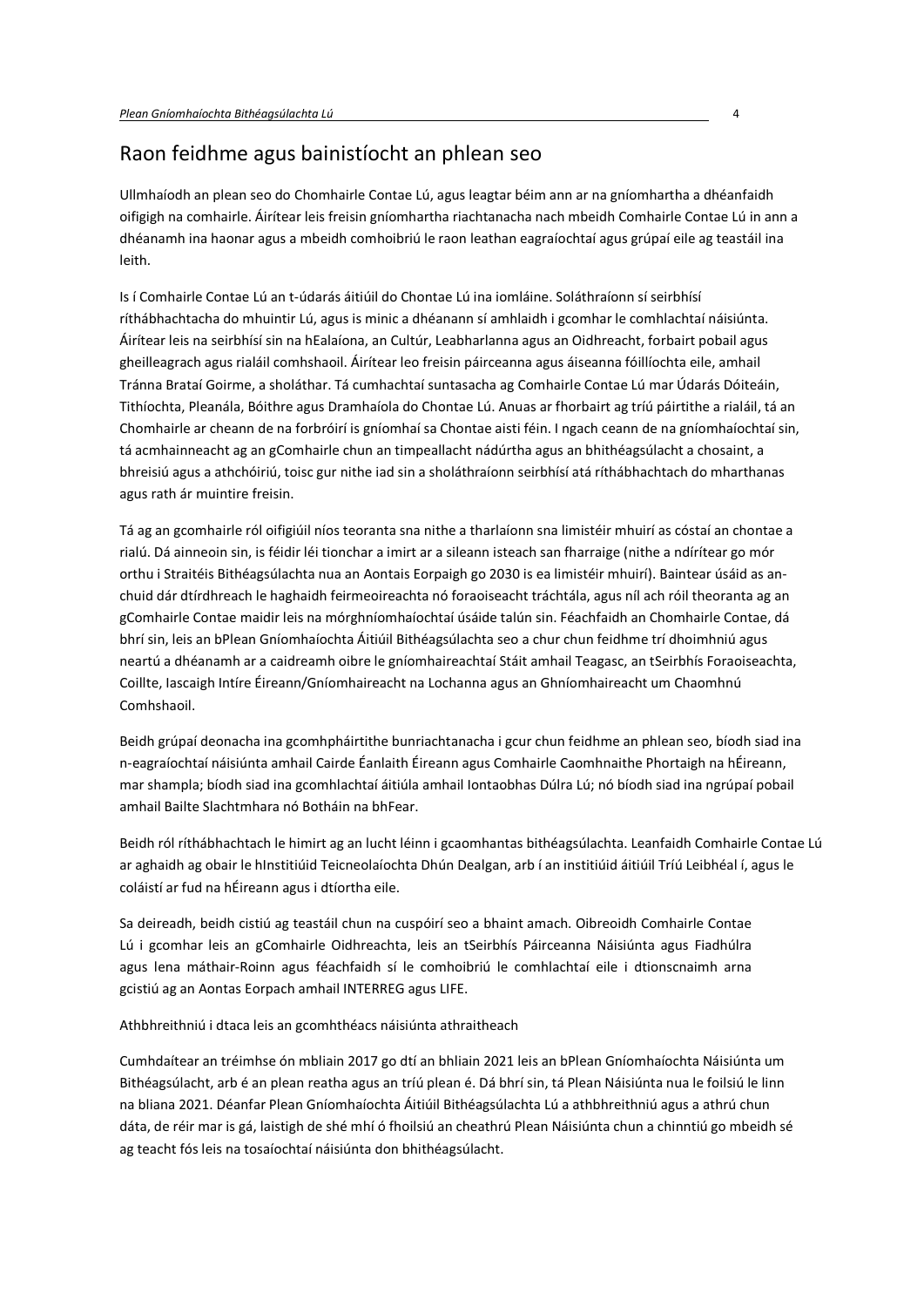AN COMHTHÉACS DOMHANDA. "SMAOINIGH GO DOMHANDA – GNÍOMHAIGH GO hÁITIÚIL".

Córas bith-gheoiceimiceach comhtháite amháin is ea an Domhan ar fad. Cosúil leis an atmaisféar agus na haigéin, is rud domhanda atá sa bhithéagsúlacht. Dá bhrí sin, is rud domhanda atá sa ghéarchéim bithéagsúlachta. Déanann na nithe a dhéanaimidne i gContae Lú difear do shaol na ndaoine i Meiriceá Theas. Déanann na nithe a dhéanann daoine sa tSín nó san Afraic láir difear do shaol na ndaoine i gContae Lú. Táthar ag aithint an fhíorais sin le fada an lá agus, dá bhrí sin, tá caomhantas bithéagsúlachta bunaithe ar Chomhaontuithe Domhanda.



Dhaingnigh Éire an Coinbhinsiún maidir leis an mBithéagsúlacht sa bhliain 1996. Ceanglaítear ar na páirtithe sa Choinbhinsiún an Plean Straitéiseach um Bithéagsúlacht 2011-20 (a rinneadh in Aichi, an tSeapáin) a chur chun feidhme. Le Sprioc Bithéagsúlachta 17 de Choinbhinsiún Aichi, ceanglaítear ar gach páirtí conarthach Straitéisí agus Pleananna Gníomhaíochta Náisiúnta um Bithéagsúlacht a chur le chéile.

Ós rud é gur páirtí conarthach sa choinbhinsiún é an tAontas Eorpach freisin, d'ullmhaigh sé a Phlean Gníomhaíochta féin um Bithéagsúlacht don tréimhse 2010 go 2020, ar tháinig Straitéis Bithéagsúlachta an Aontais Eorpaigh go 2030 (Bealtaine 2020) ina ionad.

Is é an Plean Gníomhaíochta Náisiúnta um Bithéagsúlacht 2017 – 2021 straitéis reatha na hÉireann. Cuirfear plean eile ina ionad sin le linn thréimhse feidhme Phlean Gníomhaíochta Áitiúil Bithéagsúlachta Lú, rud a athbhreithneofar chun a chinntiú go mbeidh sé ag teacht leis an bplean náisiúnta nua. Ós rud é go mbeidh an Plean Gníomhaíochta Náisiúnta nua um Bithéagsúlacht ag teacht le Straitéis Bithéagsúlachta an Aontais Eorpaigh, rud a cuireadh san áireamh le linn an Plean Gníomhaíochta seo a chur le chéile, táthar dóchasach nach mbeidh ach líon an-bheag athruithe ag teastáil.

Is liostaithe sna rannáin seo a leanas atá na gníomhartha uile atá leagtha amach i Straitéis Bithéagsúlachta an Aontais Eorpaigh agus i bPlean Gníomhaíochta Náisiúnta reatha na hÉireann um Bithéagsúlacht agus atá ábhartha do chúrsaí laistigh de Chontae Lú go pointe éigin.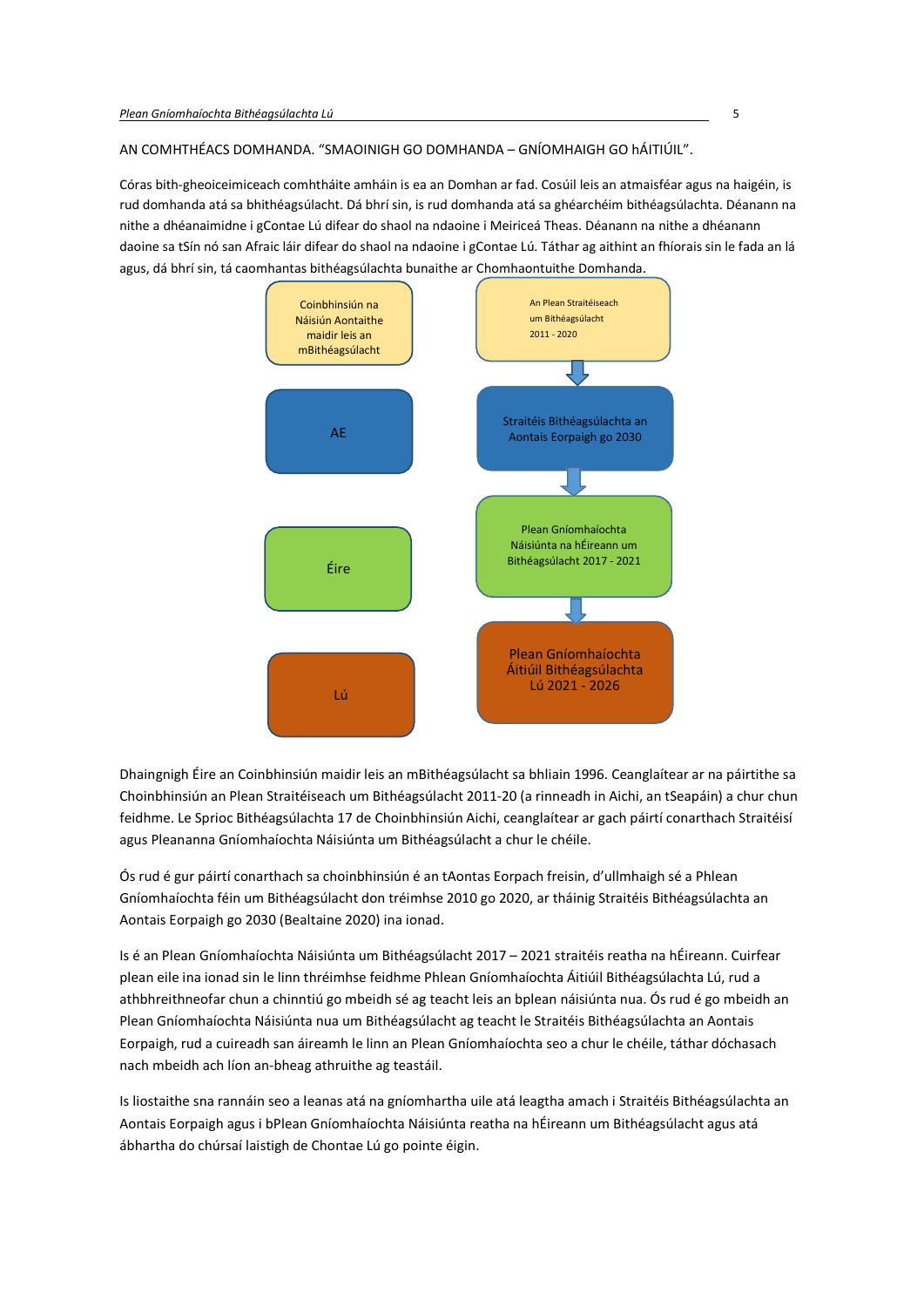An Comhthéacs Eorpach (arna thógáil amach as Straitéis Bithéagsúlachta an Aontais Eorpaigh go 2030)

AN BHITHÉAGSÚLACHT – AN GÁ LE GNÍOMHAÍOCHT PHRÁINNEACH

Idir mhórfhoraoisí báistí an domhain, pháirceanna beaga agus ghairdíní, agus idir an míol mór gorm agus fhungais mhicreascópacha, seasann an bhithéagsúlacht d'éagsúlacht ollmhór na beatha ar Domhan. Bímidne mar dhaoine inár gcuid den ghréasán beatha sin agus bímid ag brath go hiomlán air: tugann sé dúinn an bia a ithimid, scagann sé an t-uisce a ólaimid, agus soláthraíonn sé an t-aer a análaímid. Bíonn an dúlra chomh tábhachtach dár bhfolláine meabhrach agus fhisiciúil is a bhíonn sé do chumas ár sochaí chun déileáil leis an athrú domhanda, le bagairtí sláinte agus le tubaistí. Teastaíonn uainn an dúlra inár saol.

Bíonn sochaithe sláintiúla athléimneacha ag brath ar an spás a theastaíonn uaidh a thabhairt don dúlra. Mar thoradh ar phaindéim COVID-19 a thit amach le déanaí, is práinní fós an gá leis an dúlra a chosaint agus a athchóiriú. Tá an phaindéim ag méadú feasacht ar na naisc idir ár sláinte féin agus sláinte na n-éiceachóras. Tá sí ag taispeáint an ghá le slabhraí inbhuanaithe soláthair agus patrúin inbhuanaithe tomhaltais nach bhfuil níos mó ná teorainneacha an phláinéid. Léiríonn sé sin an fíoras go méadaíonn an riosca go ndéanfaidh galair thógálacha teacht chun cinn agus leathadh de réir mar a scriostar an dúlra.

Dá bhrí sin, baineann ríthábhacht leis an mbithéagsúlacht agus éiceachórais dhea-fheidhmiúla a chosaint agus a athchóiriú chun ár n-athléimneacht a threisiú agus chun teacht chun cinn agus leathadh aon ghalar sa todhchaí a chosc.

[...] Is láidir atá an cás gnó i bhfabhar na bithéagsúlachta. Bíonn tionscail agus cuideachtaí ag brath ar ghéinte, ar speicis agus ar sheirbhísí éiceachórais mar ionchuir thábhachtacha le haghaidh táirgeadh, go háirithe i gcás cógas. Bíonn breis agus leath na holltáirgeachta intíre domhanda ag brath ar an dúlra agus ar na seirbhísí a sholáthraíonn sé. Bíonn trí phríomhearnáil gheilleagracha ríspleách air, mar atá an fhoirgníocht, an talmhaíocht, agus bia agus deoch.

D'fhéadfadh caomhantas bithéagsúlachta tairbhí geilleagracha díreacha a bheith aige do mhórán earnálacha den gheilleagar. […]

Bíonn an bhithéagsúlacht ríthábhachtach freisin le haghaidh slándáil an tsoláthair bhia san Aontas Eorpach agus ar domhan a chumhdach. Is bagairt ar ár gcórais bhia é caillteanas na bithéagsúlachta, rud a chuireann slándáil ár soláthair bhia agus ár gcothú i mbaol. Ina theannta sin, bíonn an bhithéagsúlacht mar bhonn agus thaca ag réimeanna sláintiúla scamhardacha bia agus cuireann sí feabhas ar shlite maireachtála daoine faoin tuath agus ar tháirgiúlacht talmhaíochta. Mar shampla, bíonn níos mó ná 75% de chineálacha domhanda barr bia ag brath ar phailniú ainmhithe.

D'ainneoin na tábhachta morálta, eacnamaíche agus comhshaoil atá á leagan go práinneach ar an bhfadhb sin, tá an dúlra i staid géarchéime. Bíonn an dúlra ag dul ó amharc go tapa de bharr na gcúig phríomhthoisc dhíreacha atá taobh thiar de chaillteanas na bithéagsúlachta, mar atá athruithe in úsáid talún agus farraige, dúshaothrú, an t-athrú aeráide, an truailliú agus speicis choimhthíocha ionracha. Feicimid na hathruithe inár ngnáthshaol laethúil: bíonn bloic choincréite á dtógáil ar spásanna glasa, bíonn an fásach ag dul ó amharc os ár gcomhair, agus bíonn níos mó speiceas á gcur i mbaol a ndíothaithe anois ná ag am ar bith riamh i stair an duine. Sa dá scór bliain atá imithe thart, thit an daonra fiadhúlra ar domhan faoi 60% mar thoradh ar ghníomhaíochtaí an duine. Ina theannta sin, athraíodh geall le trí cheathrú de dhromchla an Domhain, rud a fhágann go bhfuil an dúlra á fháscadh isteach i limistéar síorlaghdaithe den phláinéad.

Tá dlúthcheangal ann idir an ghéarchéim bithéagsúlachta agus an ghéarchéim aeráide. Cuireann an t-athrú aeráide dlús le scrios an dúlra trí thriomach, tuilte agus falscaithe, agus bíonn caillteanas agus úsáid inbhuanaithe an dúlra ina bpríomhspreagthaigh taobh thiar den athrú aeráide faoi seach. Agus, faoi mar atá ceangal ann idir na géarchéimeanna, tá ceangal ann idir na réitigh freisin. Is comhghuaillí ríthábhachtach sa chomhrac in aghaidh an athraithe aeráide é an dúlra. Is é an dúlra a rialaíonn an aeráid, agus is bunriachtanas le haghaidh astaíochtaí a laghdú agus oiriúnú don aeráid a bheidh i réitigh dhúlrabhunaithe amhail bogaigh, tailte portaigh agus éiceachórais chósta a chosaint agus a athchóiriú agus i limistéir mhuirí, foraoisí, féarthailte agus ithreacha talmhaíochta a bhainistiú go hinbhuanaithe. Má dhéanaimid crainn a chur agus úsáid a bhaint as bonneagar glas, cabhrófar linn limistéir uirbeacha a fhuarú agus tionchar na dtubaistí nádúrtha a mhaolú.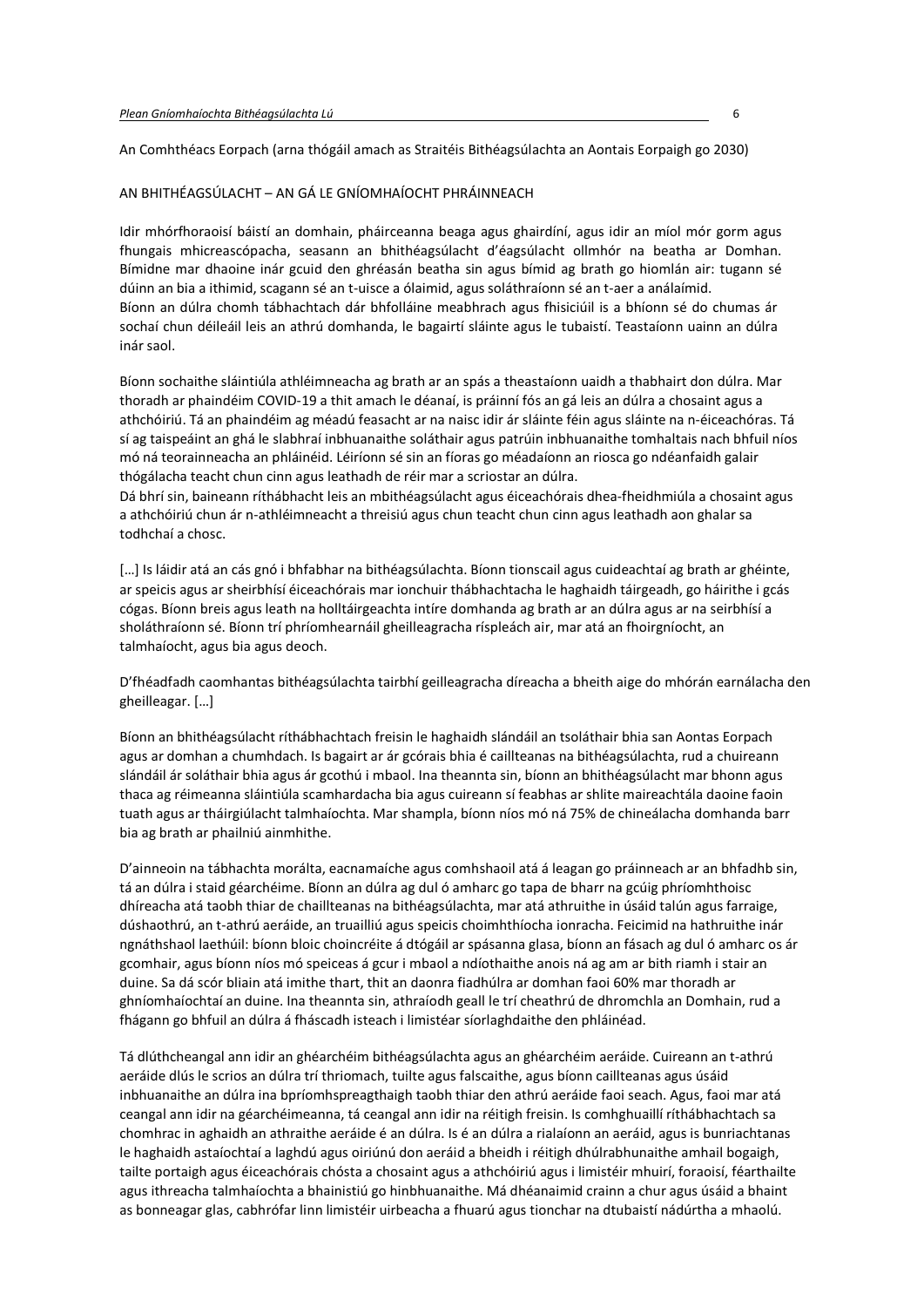Tá caillteanas na bithéagsúlachta agus titim na n-éiceachóras ar cheann de na bagairtí is mó os comhair an chine dhaonna sna deich mbliana romhainn. Cuireann siad bunsraith ár ngeilleagair i mbaol freisin. Is ard atá na costais a bhaineann le neamhghníomhaíocht agus meastar go dtiocfaidh méadú ar na costais sin. Chaill an domhan idir €3.5 trilliún agus €18.5 trilliún in aghaidh na bliana i seirbhísí éiceachórais idir an bhliain 1997 agus an bhliain 2011 de bharr athruithe cumhdaigh talún. Chaill sé idir €5.5 trilliún agus €10.5 trilliún in aghaidh na bliana de bharr díghrádú talún freisin. Rud sonrach, bíonn caillteanas na bithéagsúlachta mar chúis le torthaí laghdaithe barr agus le gabhálacha laghdaithe éisc, le caillteanais gheilleagracha mhéadaithe mar thoradh ar thuilte agus ar thubaistí eile agus le caillteanas foinsí féideartha nua cógais.

Tá an tAontas Eorpach réidh le bheith uaillmhianach chun caillteanas na bithéagsúlachta a aisiompú, le bheith chun tosaigh ar an gcuid eile den domhan trína bheith ina eiseamláir agus trí ghníomhaíocht, agus le rannchuidiú le creat domhanda claochlaitheach don saol tar éis na bliana 2020 a chomhaontú agus a ghlacadh ag an 15ú ceann de Chomhdhálacha na bPáirtithe sa Choinbhinsiún maidir leis an mBithéagsúlacht. Ba cheart é sin a chur leis an uaillmhian cheannlíne chun a chinntiú gurb athchóirithe, athléimneach agus cosanta go leordhóthanach a bheidh gach ceann d'éiceachórais an domhain faoin mbliain 2050. Ba cheart don domhan gabháil air féin cloí le prionsabal an ghlanghnóthachain chun níos mó ná a thógann an domhan uaidh a thabhairt don dúlra. Mar chuid den obair sin, ba cheart don domhan gabháil air féin gan tabhairt faoi dhíothú duine-spreagtha speiceas, nuair is féidir é sin a sheachaint ar a laghad.

Plean Athchóirithe Dúlra an Aontais Eorpaigh: na príomhghealltanais faoi 2030 (arna fhoilsiú i mí na Bealtaine 2020)

- 1. Spriocanna athchóirithe dúlra an Aontais Eorpaigh atá ceangailteach ó thaobh dlí a mholadh sa bhliain 2021, faoi réir measúnú tionchair. Faoin mbliain 2030, is athchóirithe a bheidh limistéir shuntasacha d'éiceachórais atá díghrádaithe agus saibhir ó thaobh carbóin de; ní bheidh aon mheath i dtreochtaí caomhantais agus i stádas caomhantais ag gnáthóga agus ag speicis; agus beidh stádas caomhantais fabhrach, nó treocht dhearfach, ag 30% ar a laghad díobh.
- 2. An meath i bpailneoirí a aisiompú.
- 3. Riosca agus úsáid lotnaidicídí ceimiceacha a laghdú faoi 50% agus úsáid lotnaidicídí atá níos guaisí a laghdú faoi 50%.
- 4. 10% ar a laghad de limistéar talmhaíochta a bheith faoi ghnéithe tírdhreacha ard-éagsúlachta.
- 5. 25% ar a laghad den talamh talmhaíochta a bhainistiú faoin bhfeirmeoireacht orgánach agus rannpháirtíocht i gcleachtais agrai-éiceolaíocha a mhéadú go suntasach.
- 6. Trí bhilliún crann nua a phlandú san Aontas Eorpach, de réir prionsabail éiceolaíocha.
- 7. Dul chun cinn suntasach a dhéanamh ar shuíomhanna ithreach éillithe a athshlánú.
- 8. 25,000 km ar a laghad d'aibhneacha a bhfuil sruth reatha iontu a athshlánú.
- 9. An líon speiceas atá ar Liosta Dearg na speiceas a bhfuil speicis choimhthíocha ionracha ina mbagairt orthu a laghdú faoi 50%.
- 10. Caillteanais cothaitheach ó leasacháin a laghdú faoi 50% agus, mar thoradh air sin, laghdú arb ionann é agus 20% ar a laghad a bheith ar úsáid leasachán.
- 11. Tacú le cathracha ina bhfuil níos mó ná 20,000 áitritheoir chun Plean Glasaithe Uirbigh uaillmhianach a bheith i bhfeidhm acu.
- 12. Gan aon lotnaidicídí ceimiceacha a úsáid i limistéir íogaire amhail limistéir ghlasa uirbeacha an Aontais Eorpaigh.
- 13. Na héifeachtaí diúltacha ar speicis agus gnáthóga íogaire, lena n-áirítear ar ghrinneall na farraige trí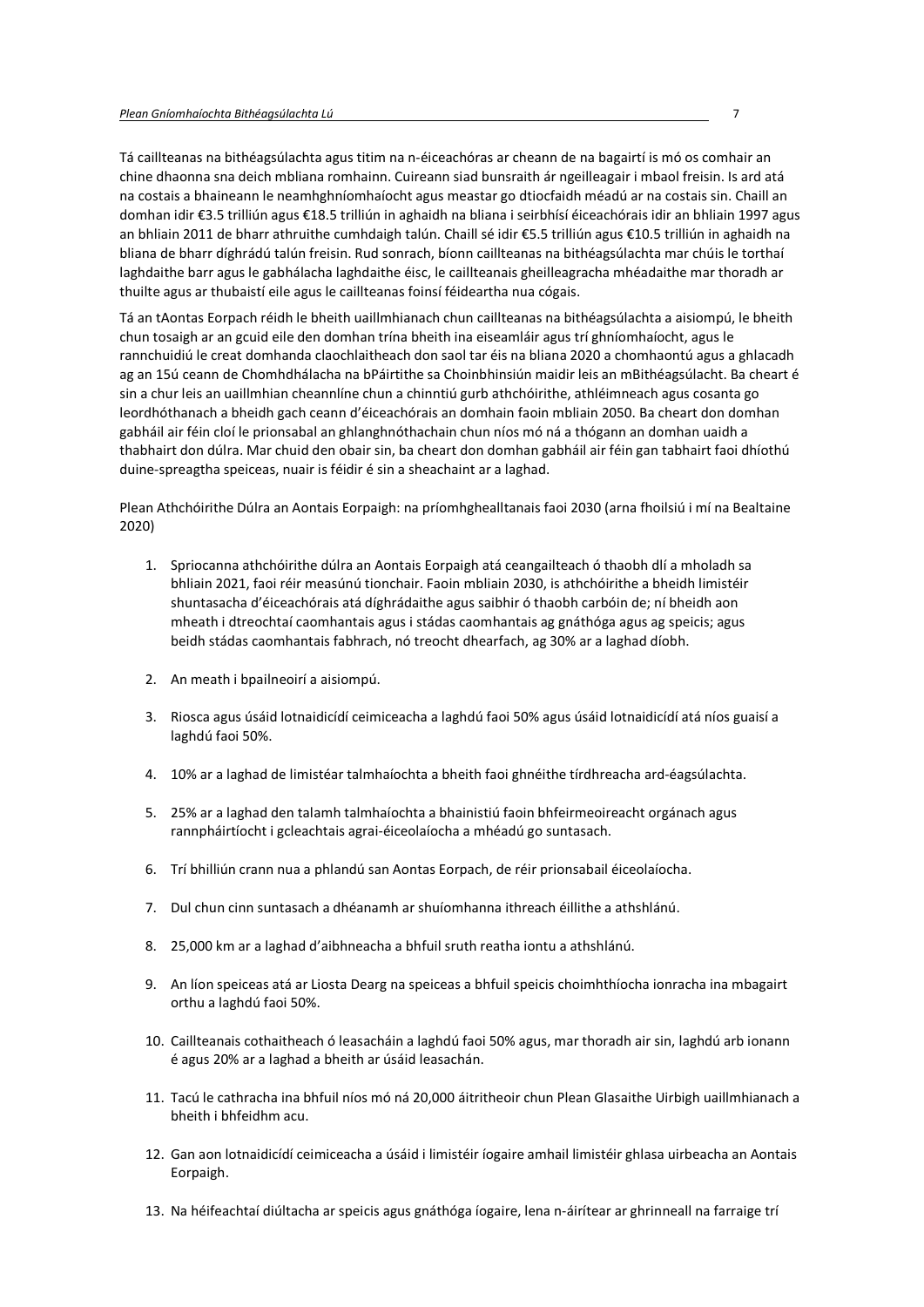ghníomhaíochtaí iascaireachta agus eastósctha, a laghdú go mór chun stádas maith comhshaoil a bhaint amach.

14. Deireadh a chur le seachghabháil speiceas nó í a laghdú go leibhéal a cheadaíonn a n-aisghabháil agus a gcaomhantas.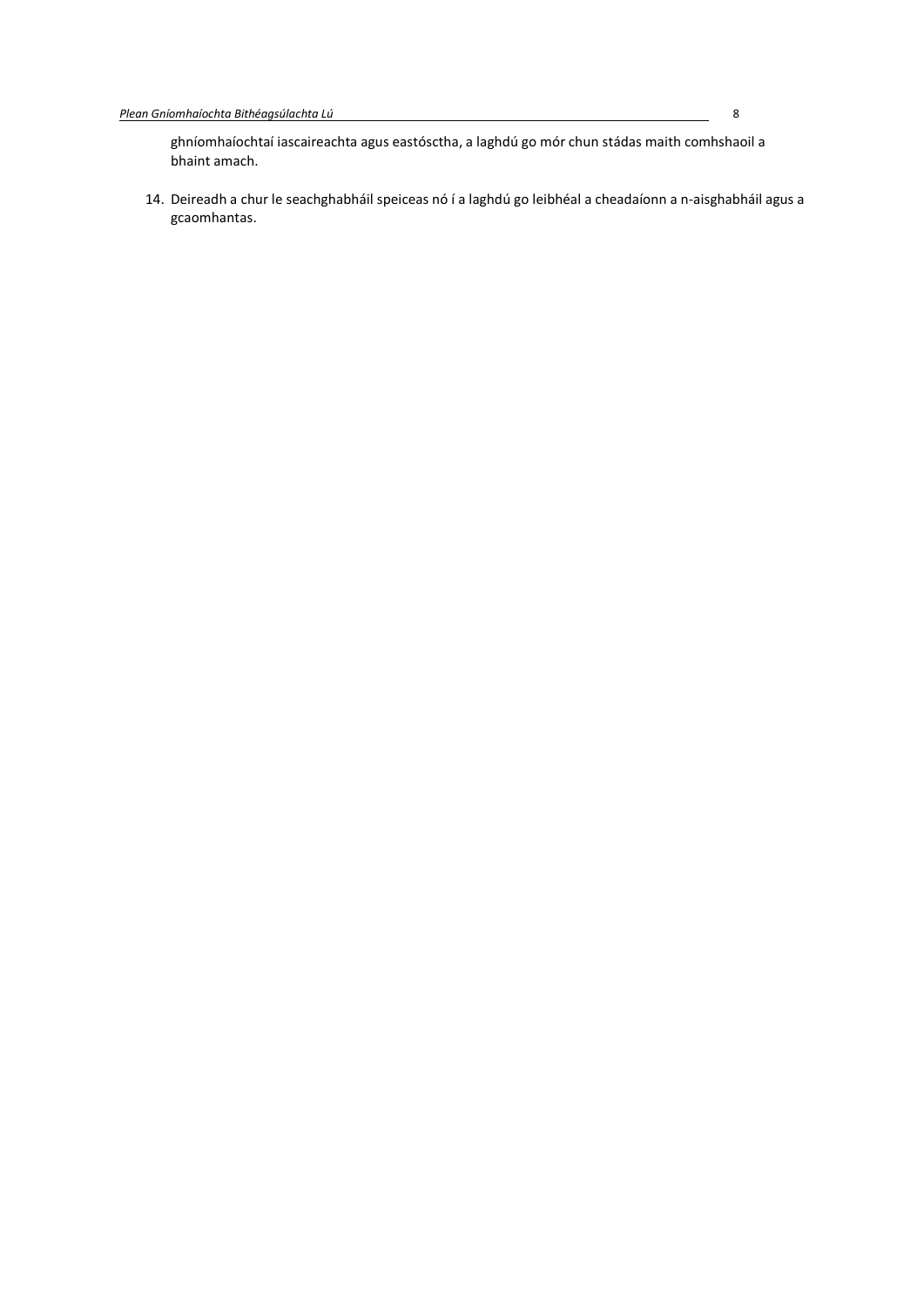An Comhthéacs Náisiúnta - Plean Gníomhaíochta Náisiúnta na hÉireann um Bithéagsúlacht (PGNB) 2017 –

2021

Cuspóirí agus Gníomhartha Ábhartha Phlean Gníomhaíochta Náisiúnta na hÉireann um Bithéagsúlacht

Cuirtear ar áireamh thíos na gníomhartha uile faoin bPlean Gníomhaíochta Náisiúnta um Bithéagsúlacht a meastar go mbeidh ábharthacht ar leith acu don Phlean Gníomhaíochta Áitiúil Bithéagsúlachta do Chontae Lú (PGÁB Lú). Tá Údaráis Áitiúla (nó 'Údaráis Phoiblí' go ginearálta) liostaithe sa Phlean Gníomhaíochta Náisiúnta um Bithéagsúlacht mar 'phríomh-chomhpháirtithe' i leith na ngníomhartha sin atá i gcló-éadan dearg. Meastar Údaráis Áitiúla a bheith ina 'bpríomh-chomhpháirtithe' i leith na ngníomhartha sin sa Phlean Gníomhaíochta Náisiúnta um Bithéagsúlacht atá liostaithe i gcló-éadan *Iodálach trom dearg* thíos.

Cuspóir 1 Bithéagsúlacht a phríomhshruthú isteach sa chinnteoireacht ar fud gach earnála (25 Ghníomh)

Sprioc 1.1: Go dtuigeann na hearnálacha go léir go bhfuil freagracht chomhroinnte orthu as an mbithéagsúlacht a chaomhnú agus as úsáid inbhuanaithe a bhaint as a cuid gnéithe, agus go ngníomhaíonn siad dá réir (18 ngníomh, a bhfuil sé cinn díobh ábhartha do PGÁB Lú)

1.1.2. Bainfidh polasaithe ábhartha na hearnála Poiblí agus Príobháidí úsáid as an deachleachtas in uirlisí SEA, AA agus eile chun a chinntiú go mbíonn machnamh ceart ar an mbithéagsúlacht i bpolasaithe agus pleananna

1.1.3. Gluaiseann na hÚdaráis Phoiblí go léir agus an earnáil phríobháideach i dtreo easpa ghlanchaillteanas bithéagsúlachta trí straitéisí, pleanáil, bearta maolaithe, fritháireamh cuí agus/nó infheistíocht in infreastruchtúr glas/gorm

1.1.4. An saineolas éiceolaíoch in údaráis áitiúla, i Ranna Rialtais ábhartha agus i ngníomhaireachtaí ábhartha a neartú

1.1.5. Déanfaidh Údaráis Áitiúla athbhreithniú agus nuashonrú ar a bPleananna Gníomhaíochta Bithéagsúlachta agus Oidhreachta

1.1.6. Déanfaidh Údaráis Áitiúla athbhreithniú agus nuashonrú ar a bpleananna agus polasaithe Forbartha le go n-áireoidh siad polasaithe agus cuspóirí chun bithéagsúlacht a chosaint agus a athchóiriú

1.1.7. Infreastruchtúr Glas a fhorbairt ag leibhéil áitiúla, réigiúnacha agus náisiúnta agus réitigh dúlrabhunaithe a chur chun cinn chun líonra soiléir agus comhtháite a sholáthar

1.1.8. Leanúint de threoir a tháirgeadh maidir le cosaint na bithéagsúlachta i limistéir ainmnithe, sa mhuir agus faoin tuath i gcoitinne d'Údaráis Áitiúla agus earnálacha ábhartha (is gníomh rialtais láir é seo dáiríre)

Sprioc 1.2: Reachtaíocht neartaithe a thacaíonn le dul i ngleic le caillteanas bithéagsúlachta in Éirinn (seacht ngníomh, nach bhfuil ceann ar bith díobh laistigh de pharaiméadair oibríochtúla Chomhairle Contae Lú)

Cuspóir 2 An bonn eolais do chaomhantas, bainistiú agus úsáid inbhuanaithe na bithéagsúlachta a neartú (24 ghníomh, a bhfuil roinnt ábharthachta do PGÁB Lú ag na cinn seo a leanas)

Sprioc 2.1: Mar thoradh ar eolas faoi sheirbhísí bithéagsúlachta agus éiceachórais tá ár gcumas le caomhnú, bainistíocht éifeachtach agus úsáid inbhuanaithe a chinntiú méadaithe go mór faoi 2021 (24 ghníomh, a bhfuil sé cinn díobh ábhartha, lena n-áirítear ceann amháin ina bhfuil Údaráis Áitiúla liostaithe mar 'phríomh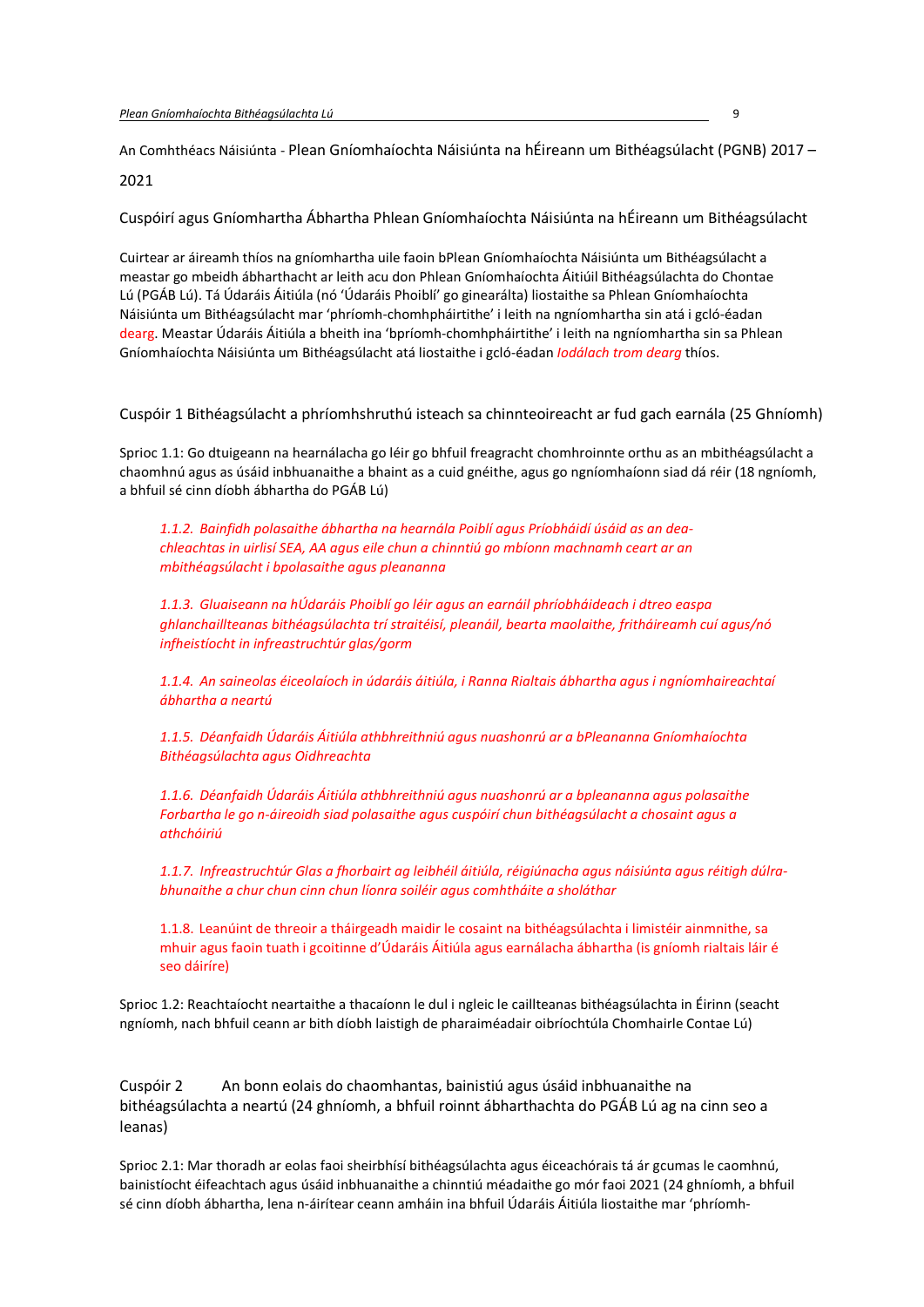chomhpháirtithe')

2.1.3. Mapaí náisiúnta do ghnáthóga talún, cumhdach talún, úsáid talún agus seirbhís éiceachórais a chur i gcrích

2.1.6. Measúnuithe a dhéanamh ar stádas, treochtaí agus dáileadh ghnáthóga agus speicis leasa uile AE agus gnáthóga agus speicis bhreise a bhfuil tábhacht náisiúnta agus réigiúnach leo

2.1.7. Tacaíocht agus spreagadh a thabhairt do líonra na n-oibrithe deonacha agus pobail áitiúla taifeadadh bitheolaíochta agus aon tionscadail eolaíochta eile do shaoránaigh a dhéanamh

2.1.8. A chinntiú go ndírítear go héifeachtach ar dheiseanna ar chómhaoiniú idirnáisiúnta chun cuidiú le cur i bhfeidhm an PGNB seo trí chomhairliúchán idir maoinitheoirí, taighdeoirí agus úsáideoirí taighde

#### 2.1.12. Leanfaidh na hÚdaráis Áitiúla de shuirbhéanna ar na fálta sceach

2.1.18. Taighde a dhéanamh ar an mbagairt atá ann ar bhithéagsúlacht mhuirí na hÉireann ó bhruscar mara lena n-áirítear micreaphlaistigh, aigéadú aigéin agus torann

Cuspóir 3 Cur leis an bhfeasacht agus an meas ar bhithéagsúlacht agus seirbhísí éiceachórais (áirítear leis ocht ngníomh san iomlán, a meastar seacht gcinn díobh a bheith ábhartha do PGÁB Lú, lena náirítear ceann amháin ina bhfuil Údaráis Áitiúla sonraithe mar eagraíochtaí soláthair; "príomhchomhpháirtithe")

Sprioc 3.1: Tuiscint fheabhsaithe ag an lucht déanta beartas, ag gnólachtaí, ag páirtithe leasmhara, ag pobail áitiúla agus ag an bpobal i gcoitinne ar luach na bithéagsúlachta agus seirbhísí éiceachórais (ocht ngníomh)

3.1.1. Comhairliúchán a dhéanamh le pobail áitiúla agus páirtithe leasmhara chun cuidiú le cuspóirí an phlean seo a bhaint amach

3.1.2. Feabhas a chur ar oiliúint, cumarsáid, comhoibriú agus gníomh comhbheartaithe idir na hearnálacha ábhartha ag tacú le caomhnú na bithéagsúlachta

3.1.3. Feasacht a mhéadú in eagraíochtaí san earnáil phríobháideach faoi thionchair agus spleáchais ar bhithéagsúlacht agus seirbhísí éiceachórais

3.1.4. Tacú le táirgí raidió, teilifíse, gréasánbhunaithe agus meáin eile a leagann béim ar, nó atá dírithe ar, chur i láthair na bithéagsúlachta, a tábhacht, agus dúshláin reatha nó amach anseo

3.1.6. Bithéagsúlacht agus seirbhísí éiceachórais a chur san áireamh i gcúrsaí ábhartha san oideachas bunscoile, iar-bhunscoile agus tríú leibhéal

3.1.7. Feachtas cumarsáide a fhorbairt agus a chur i bhfeidhm mar thacaíocht le tuiscint phobail agus earnála ar luach na bithéagsúlachta agus cur i bhfeidhm iomlán an PGNB seo

3.1.8. Caidreamh a dhéanamh le húinéirí talún, leis an earnáil feirmeoireachta agus leis an earnáil dobharshaothraithe chun tairbhí an chaomhnaithe agus úsáid inbhuanaithe na bithéagsúlachta a chur chun cinn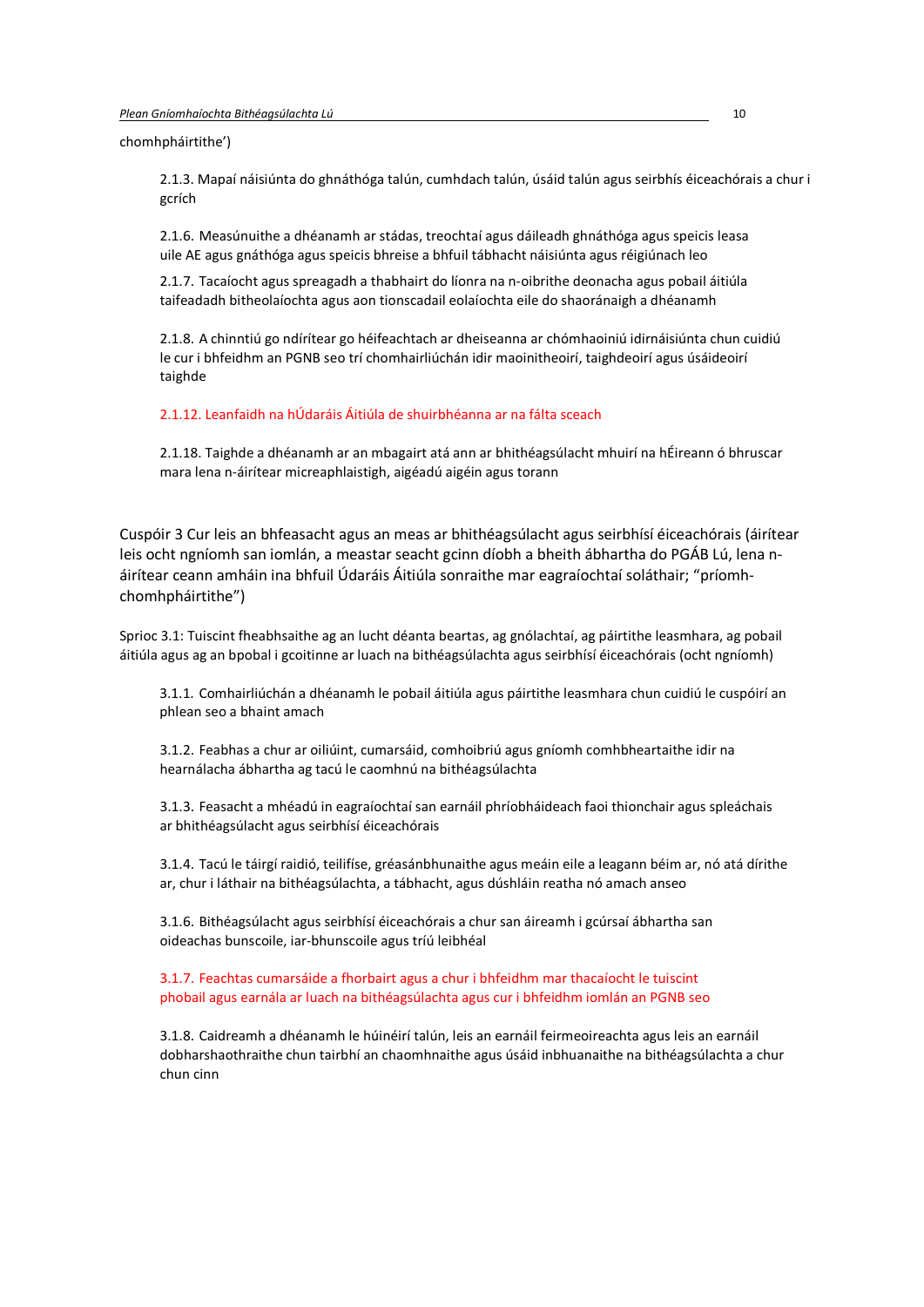Cuspóir 4 Bithéagsúlacht agus seirbhísí éiceachórais a chaomhnú agus a athchóiriú faoin tuath i gcoitinne (27 nGníomh san iomlán, a bhaineann le cúig 'Sprioc')

Sprioc 4.1: Deiseanna barrfheabhsaithe faoi pholasaithe i leith talmhaíochta agus forbartha tuaithe, foraoiseachta agus polasaithe ábhartha eile chun tairbhí a bhaint amach don bhithéagsúlacht (naoi ngníomh, a bhfuil an chuid is mó díobh lasmuigh de shainchúram PGÁB Lú)

4.1.8. An Plean Uile-Éireann do Phailneoirí a chur i bhfeidhm, lena n-áirítear: tuath na hÉireann a dhéanamh níos oiriúnaí do phailneoirí; feasacht a mhéadú faoi phailneoirí; tacú le beachairí agus saothróirí; leathnú ar eolas faoi phailneoirí; agus fianaise a bhailiú chun athruithe a rianú

Sprioc 4.2: Go laghdófaí na príomhbhrúnna truailleáin ar bhithéagsúlacht talún agus fionnuisce go suntasach faoi 2020 (dhá ghníomh, a bhfuil an dá cheann díobh ábhartha do PGÁB Lú toisc gur 'príomh-chomhpháirtithe' iad Údaráis Áitiúla)

4.2.1. Leanúint den chosaint, feabhsú agus monatóireacht ar cháilíocht sa dara timthriall den Creattreoir Uisce (2015-2021) trí laghdú ar rioscaí do cháilíocht uisce agus úsáid a bhaint as saineolas éiceolaíochta sa chinnteoireacht, agus san anailís ar thionchair charnacha

4.2.3. Moltaí a chur i bhfeidhm ó Shraith Tuarascálacha Uimh. 99 de EPA STRIVE (Management Strategies for the Protection of High Status Waterbodies) lena n-áirítear, i measc beart eile: tosaíocht do bhearta cosanta; rialú ar phleanáil/ceadúnú; measúnú ar thionchair charnacha; agus monatóireacht agus cosaint chomhtháite

Sprioc 4.4: Tá srian ar speicis choimhthíocha ionracha dhíobhálacha agus tá riosca laghdaithe maidir le tabhairt isteach agus/nó scaipeadh speiceas nua (seacht ngníomh, a bhfuil Údaráis Áitiúla luaite i dtrí cinn díobh, agus mar a bhfuil príomhról amháin i gceist)

4.4.2. Pleananna náisiúnta agus uile-oileáin a fhorbairt chun Rialachán AE um Speicis Choimhthíocha Ionracha (IAS) agus ailt ábhartha de Rialachán AE (Éin agus Gnáthóga Nádúrtha) 2011 na hÉireann a chur i bhfeidhm lena n-áirítear: pleananna bithshlándála a fhorbairt agus a ghlacadh i gcomhlachtaí stáit ábhartha; Prótacal Mearfhreagartha d'oileán na hÉireann; agus comhordú agus tiomsú ar shonraí faireachais agus monatóireachta faoi speicis ionracha; agus obair le húdaráis Thuaisceart Éireann agus RA maidir le speicis ionracha a bhfuil imní orthu araon fúthu

4.4.3. Leanúint de bhearta don scrios, más indéanta, rialú agus smachtú ar speicis ionracha, agus na bearta sin a bhreisiú

4.4.4. Plandlanna gortóireachta a spreagadh chun speicis, cineálacha agus pórtha dúchasacha a tháirgeadh ó fhoinsí dúchasacha cuí do phlanduithe earnála poiblí agus earnála príobháidí. Déanfaidh comhlachtaí poiblí iarracht speicis dhúchasacha a chur d'fhonn an iompórtáil de speicis, cineálacha agus pórtha neamhdhúchasacha a laghdú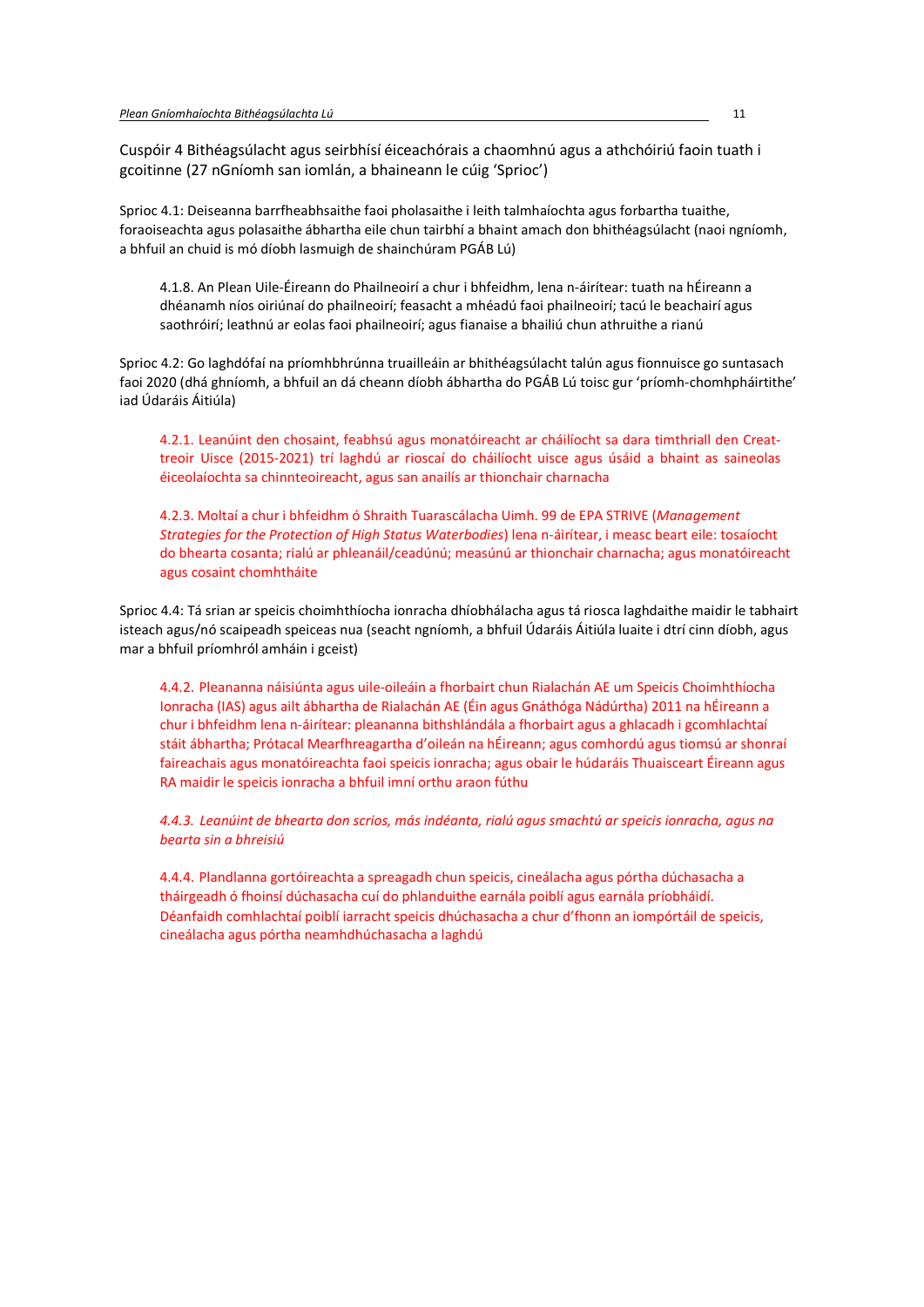Cuspóir 5 Bithéagsúlacht agus seirbhísí éiceachórais a chaomhnú agus a athchóiriú sa timpeallacht mhuirí (áirítear leis ocht ngníomh san iomlán, atá roinnte go cothrom idir dhá sprioc)

Sprioc 5.1: Dul chun cinn déanta i dtreo dea-stádas éiceolaíoch agus comhshaoil na n-uiscí muirí thar thréimhse an Phlean seo (ceithre ghníomh, a bhfuil Údaráis Áitiúla luaite mar phríomh-chomhpháirtithe in dhá cheann díobh)

5.1.2. Bearta a chur i bhfeidhm chun stádas maith éiceolaíochta agus comhshaoil a fháil do ghnáthóga muirí agus cósta mar a éilíonn an Treoir maidir le Gnáthóga, an Chreat-treoir Uisce, agus an Treoir Réime um Straitéis Mhuirí (MSFD) agus i gcomhréir le Coinbhinsiún OSPAR (an Coinbhinsiún um Chosaint Mhuirthimpeallacht an Atlantaigh Thoir Thuaidh)

5.1.4. Cur chun cinn ar chorprú de ghnéithe innealtóireachta éiceolaíochta i struchtúir nua agus struchtúir atá ann cheana amhail cosaintí cósta

Sprioc 5.2: Leibhéil stoic iasc cothaithe nó tugtha ar ais chuig leibhéil atá ábalta uastoradh inbhuanaithe a tháirgeadh, más féidir, tráth nach déanaí ná 2020

Cuspóir 6 Bainistiú limistéar faoi chosaint agus speiceas atá cosanta faoin dlí a leathnú agus a fheabhsú (17 ngníomh)

Sprioc 6.1: Líonra Natura 2000 ainmnithe agus faoi bhainistíocht caomhantais éifeachtach faoi 2020 (Deich ngníomh, a bhfuil Údaráis Áitiúla sonraithe mar 'phríomh-chomhpháirtithe' in dhá cheann díobh)

6.1.2. Córas ceadúnaithe agus toilithe a fhorbairt agus a úsáid chun cuidiú le gníomhaíochtaí inbhuanaithe laistigh de láithreáin Natura 2000

6.1.7. Cur i bhfeidhm ar na bearta caomhnaithe atá riachtanach chun na cuspóirí caomhnaithe foilsithe do láithreáin Natura 2000 a bhaint amach. Bearta breise a fhorbairt agus a chur i bhfeidhm más gá chun stádas caomhnaithe fabhrach a bhaint amach ag leibhéal náisiúnta agus ag leibhéal an láithreáin

6.1.10. Leanúint d'eolas a bhailiú faoi láithreáin atá le breithniú i dtaca le cosaint agus feabhsú líonra na Limistéar Oidhreachta Nádúrtha

Sprioc 6.2: Feabhas suntasach curtha ar leordhóthain, comhchuibheas, comhcheangailteacht agus athléimneacht líonra na limistéar faoi chosaint faoi 2020 (dhá ghníomh)

6.2.1. Méadú ar nascacht líonra na limistéar faoi chosaint, agus úsáid á baint as criosanna maolánacha cuí, conairí, clocha cora agus/nó bealaí eitilte

Sprioc 6.3: Gan stádas caomhantais ag dul chun donais a bheith ag speiceas ar bith faoi chosaint faoi 2020; stádas caomhantais fabhrach ag tromlach na speiceas, nó iad ag gluaiseacht i dtreo an stádais sin, faoi 2020 (cúig ghníomh)

6.3.4. Pleananna gníomhaíochta speicis a chur i bhfeidhm, lena n-áirítear cinn dóibh seo a leanas: Iora Rua, Cearc Fraoigh, Patraisc Bhroinnliath, Cromán na gCearc agus éin chreiche a tugadh isteach arís, agus tús a chur le gníomhartha bainistíochta eile de réir mar is gá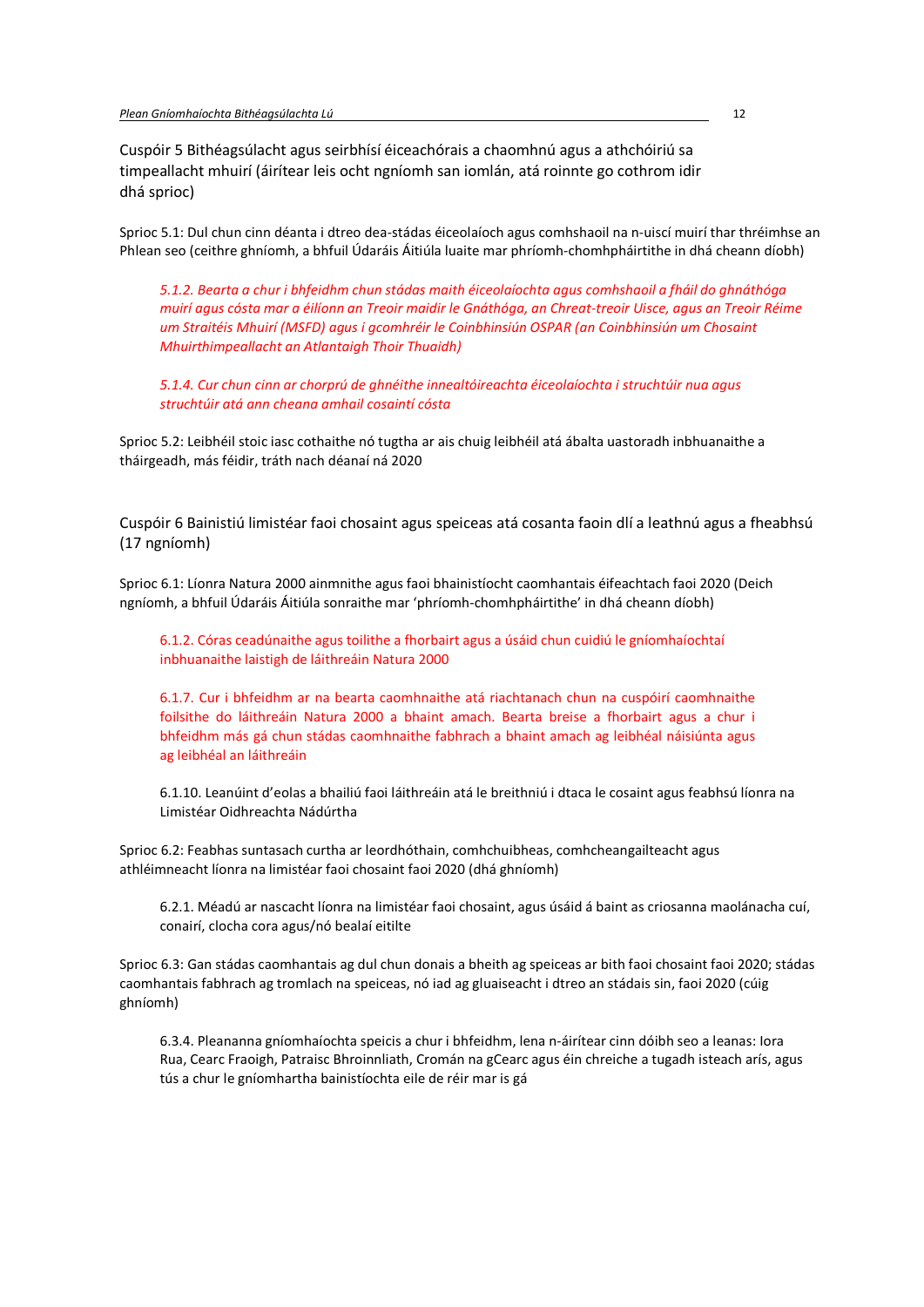Cuspóir 7: Neartú a dhéanamh ar an rialachas idirnáisiúnta maidir le bithéagsúlacht agus seirbhísí éiceachórais (deich ngníomh san iomlán, nach bhfuil ach na cinn sin a bhaineann le Tuaisceart Éireann ábhartha don PGÁB seo)

Sprioc 7.1: Tacaíocht neartaithe don bhithéagsúlacht agus seirbhísí éiceachórais i gcabhair sheachtrach (gníomh amháin)

Sprioc 7.2: Tuilleadh a chur le rialachas idirnáisiúnta maidir le bithéagsúlacht agus seirbhísí éiceachórais (dhá ghníomh)

Sprioc 7.3: Comhoibriú feabhsaithe le Tuaisceart Éireann maidir le saincheisteanna comhchoiteanna (trí ghníomh)

7.3.1. Leanúint de chumarsáid agus de ghníomhaíocht chomhchuibhithe ar shaincheisteanna a bhfuil imní chomónta fúthu, lena n-áirítear reachtaíocht idirnáisiúnta a chur i bhfeidhm agus dul i ngleic le coiriúlacht fiadhúlra

7.3.2. Comhoibriú agus comhordú (nuair is féidir agus nuair is ábhartha) ar thionscnaimh um fhaireachas Speiceas agus Gnáthóg faoi na Treoracha maidir le Gnáthóga agus maidir le hÉin (e.g., suirbhéanna rón Uile-Éireann; scéim Uile-Éireann um thráchur céiticeach, Liosta Dearg Uile-Éireann d'Éin, Grúpa Taighde Uile-Éireann um an gCadhan)

Sprioc 7.4: Laghdú ar thionchar na trádála Éireannaí ar bhithéagsúlacht agus seirbhísí éiceachórais domhanda (ceithre ghníomh)

7.4.1. Bearta a ghlacadh chun laghdú suntasach a dhéanamh ar thionchair dhiúltacha na trádála ar an mbithéagsúlacht agus chun tionchair dhearfacha a fheabhsú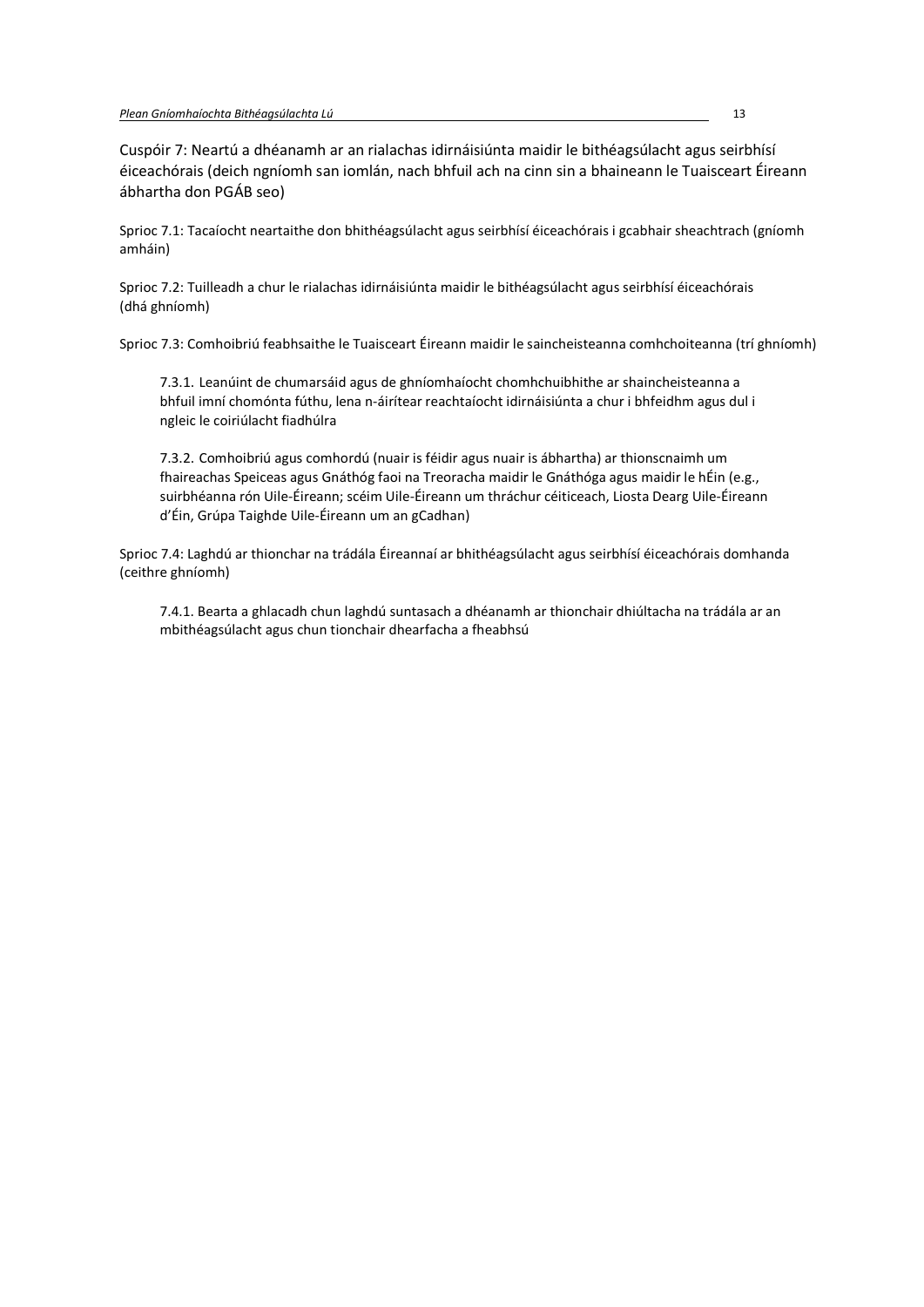#### An comhthéacs áitiúil, Contae Lú

Tá Lú ar cheann de na contaetha is stairiúla in Éirinn. Ba é an Rí Eoin ar Shasana agus an chéad duine de 'Thiarnaí Éireann' a chruthaigh é go luath sa 13<sup>ú</sup> haois. Tá sé ar an gcontae is lú in Éirinn freisin, agus é pas beag níos mó ná 800 ciliméadar cearnach san iomlán (atá ar cóimhéid, beagnach, le leithinis Inis Eoghain i gContae Dhún na nGall thoir thuaidh). Mar sin féin, tá Lú lonnaithe go straitéiseach, áit a bhfuil Dún Dealgan, an baile contae, lonnaithe leath bealaigh idir Béal Feirste agus Baile Átha Cliath ar cheann de na bealaí cumarsáide is gnóthaí sa chontae. Tá Droichead Átha, an baile is mó in Éirinn, lonnaithe i ndeisceart an chontae agus ar na bealaí cumarsáide gnóthacha céanna agus ar an mBóinn. Tá Lú ina láthair rí-inmhianaithe le haghaidh gnólachtaí agus teaghlach araon. Éascaíonn sé rochtain réidh ar an dá chathair is mó ar oileán na hÉireann.

Is contae cósta é Lú. Tríd is tríd, tá sé ar thalamh íseal agus tá sé torthúil, grianmhar agus measartha tirim. Chomh maith leis sin, faigheann sé dea-sholáthar uisce ó aibhneacha a ardaíonn i gcontaetha eile níos fliche, a shreabhann trí Lú chun Muir Éireann a shroicheadh. Is iad na heisceachtaí príomha ar an machaire torthúil arúil sin ná sléibhte arda carraigeacha leithinis Chuaille sa tuaisceart agus Cnoic Oiriall, a scarann Gleann na Bóinne sa deisceart ón gcuid eile de Lú.

Tá Lú faoi dhlús mór daoine (i gcomparáid leis an gcuid eile d'Éirinn), áit arb ionann an daonra agus thart ar 130,000 duine, agus déantar dianfheirmeoireacht air freisin. Tá an-chuid de Lú rí-oiriúnach d'fheirmeoireacht arúil. Dá bhrí sin, bhíodh sé rí-inmhianaithe do na coilínigh Normannacha a d'urghabh an contae go mall sa 12<sup>ú</sup> haois, agus roinnt bailte múrtha á mbunú acu. Tar éis do na Normannaigh an-chuid de Thuaisceart agus Iarthar na hÉireann a thréigean tar éis na Plá Móire, choinnítí smacht ar Lú agus bhíodh sé ina chuid thábhachtach den Pháil sna Meánaoiseanna deireanacha, tráth a bhíodh sé scartha ó Ulaidh Ghaelach, a bhíodh faoi fheirmeoireacht eallaigh, trí 'pháil'.

Is contae teorann é Lú fós. Líonann sé an cúinne thoir thuaidh de stát na hÉireann, agus é ag teorannú dhá chontae i gcríoch Thuaisceart Éireann, ar choinnigh an Ríocht Aontaithe í tráth a bhain an chuid eile d'Éirinn neamhspleáchas amach sa bhliain 1922. Is tábhachtach don fhiadhúlra atá formhór na limistéar sna teorainneacha idir Lú agus a chomharsana ó thuaidh. Áirítear leo sin Loch Cairlinn agus sléibhte Lú thuaidh agus Ard Mhacha theas. Nuair a bhí Éire agus an Ríocht Aontaithe araon ina mbaill den Aontas Eorpach, bhí dlíthe cosúla acu ó thaobh chosaint an fhiadhúlra de. Is féidir go dtiocfaidh athrú ar an staid sin, áfach, de bharr impleachtaí an Bhreatimeachta.

#### An bhithéagsúlacht i Lú

Tá ag Lú ceann amháin de na dlúis daonra is airde in Éirinn. Chomh maith leis sin, tá talamh feirme torthúil táirgiúil agus dea-aeráid aige. Is féidir go mbeidh claonadh ann a chreidiúint nach bhfuil aon limistéir atá fiáin agus saibhir ó thaobh na bithéagsúlachta de ag Lú. Ní fíor sin, áfach. Tá Lú saibhir ó thaobh na bithéagsúlachta de, cé go bhfuil sí le fáil go príomha ar a chóstaí agus ina limistéir abhann agus ardtalún. Tá an chuid is mó de chósta Lú lonnaithe laistigh de láithreáin bhithéagsúlachta atá faoi chosaint Eorpach.

Tá ag Lú an céatadán limistéarach is ísle de choillte dúchasacha nó leathanduilleacha, agus é cothrom le 0.18% den chontae (níos lú ná cúigiú céadú d'achar an chontae). Tá ag Lú an céatadán is ísle dá achar talún atá cumhdaithe ag lochanna. Fágann na figiúirí sin go bhfuil sé níos tábhachtaí fós na coillte agus na lochanna atá againn a chosaint, a bhreisiú agus a athchóiriú agus, más féidir, iad a leathnú.

Is é Comhairle Caomhnaithe Phortaigh na hÉireann an carthanas deonach caomhantais portach is mó in Éirinn. Liostaíonn sí 736 láithreán thábhachtacha sa Stát, a bhfuil 11 cheann díobh lonnaithe i Lú (is láithreán comhroinnte é ceann amháin díobh). Tá an-chuid de Shléibhte Chuaille nó de Shliabh Feá faoi chumhdach móna, ar 'slogaide' an-luachmhar Carbóin é.

Fágann dianfheirmeoireacht Lú go mbíonn ag éirí go geal leis an gcontae i dtaca le gnáthóg fiadhúlra thábhachtach amháin. I measc na gcontaetha uile ina ndearnadh suirbhéanna samplacha, tá ag Lú an dlús is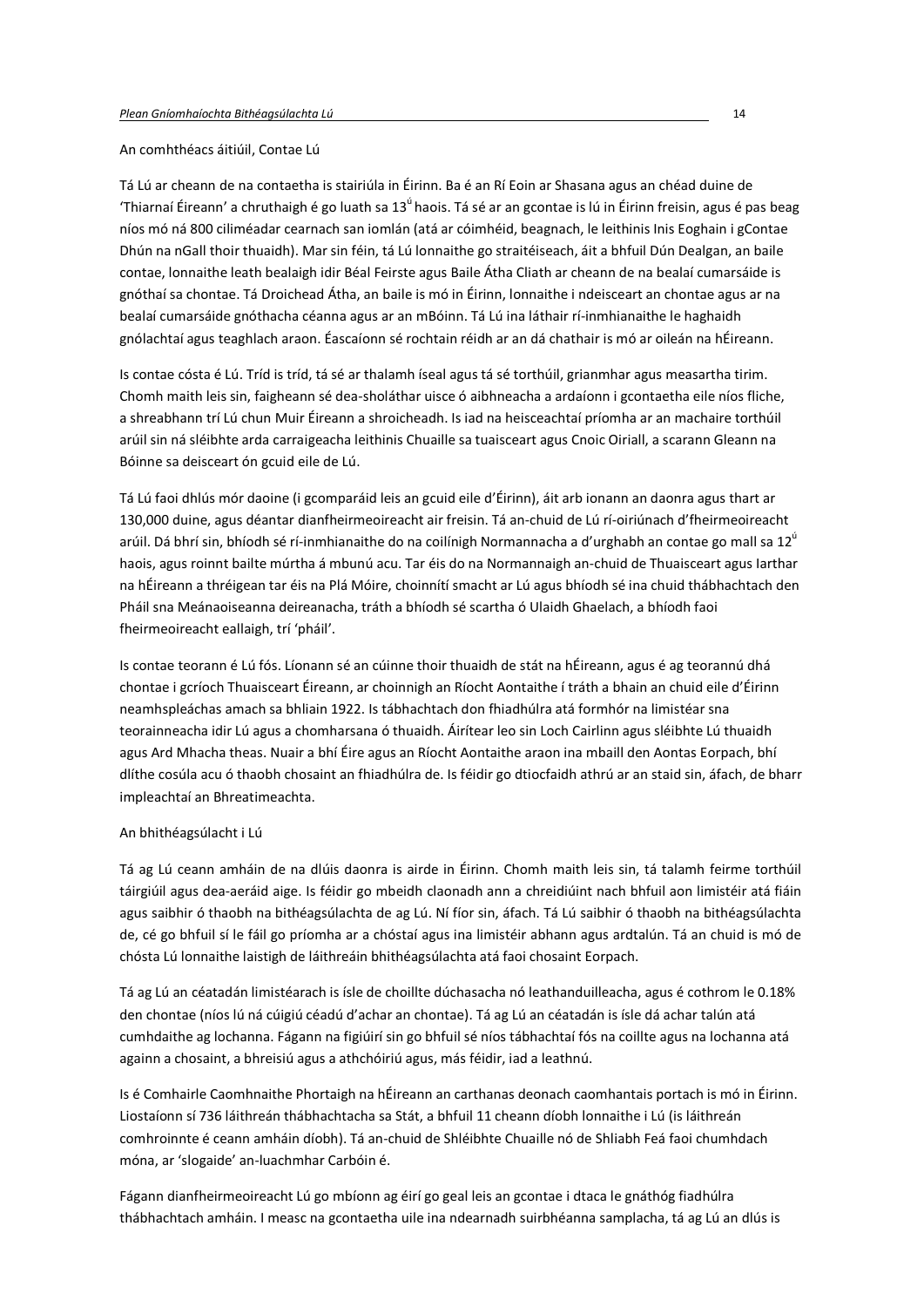#### Plean Gníomhaíochta Bithéagsúlachta Lú 15

airde d'fhálta sceach. Tá sé pas beag chun tosaigh ar Mhuineachán, contae atá comharsanach leis. Tá tábhacht ag fálta sceach astu féin mar ghnáthóga inar féidir le hainmhithe fiáine cónaí iontu. Gníomhaíonn siad mar chonairí tábhachtacha fiadhúlra freisin, áfach, toisc go gcabhraíonn siad le speicis plandaí agus ainmhithe gluaiseacht agus scaipeadh trí thírdhreach atá gan chrainn ar shlí eile, beagnach.

Is áiteanna tábhachtacha don bhithéagsúlacht iad bogaigh. Rinne Comhairle Contae Lú suirbhé ar gheall le leath bhogaigh an chontae agus fuair sí amach go ndearnadh roinnt mhaith díobh a chailleadh (a thruailliú, a dhraenáil nó a inlíonadh) thar na blianta. Tá sé ríthábhachtach, dá bhrí sin, go gcosnóimis na bogaigh a thiocfaidh slán as agus go gcosnóimis iad mar aonaid hidreolaíocha fheidhmiúla.

Cosaint idirnáisiúnta agus náisiúnta na bithéagsúlachta laistigh de Chontae Lú

Mar bhall den Aontas Eorpach, ní mór d'Éirinn Treoracha Eorpacha a chur chun feidhme. Leis na Treoracha maidir le hÉin agus maidir le Gnáthóga, ceanglaítear ar Éirinn láithreáin a bhfuil tábhacht Eorpach (nó tábhacht níos airde) leo a ainmniú agus a chosaint le haghaidh caomhantas bithéagsúlachta.

Cosaint áitiúil na láithreán bithéagsúlachta (fiadhúlra) laistigh de Chontae Lú

Leis an bPlean Forbartha Contae do Chontae Lú (agus le pleananna eile limistéir áitiúil), cosnaítear na láithreáin sin a ainmníodh mar Limistéir bheartaithe Oidhreachta Nádúrtha faoin Acht um Fhiadhúlra (Leasú), 2000 (agus a ainmníodh ar dtús mar Limistéir is Ábhar Spéise ó thaobh Eolaíochta faoin Acht um Fhiadhúlra, 1976).

I Suirbhé Bogaigh Lú (2011 go 2014), sainaithníodh a lán láithreán breise nár aithníodh roimhe sin agus a cháiligh lena n-ainmniú mar Limistéir Oidhreachta Nádúrtha (féach gníomhartha 2.1.6 agus 6.1.10 faoi PGNB). Sa Suirbhé Oidhreachta Geolaíche ar Lú (2013), sainaithníodh a lán láithreán geolaíoch a cháiligh lena nainmniú mar Limistéir Oidhreachta Nádúrtha geolaíche (agus mar Láithreáin Gheolaíocha Chontae). Is ag an Stát, agus ní ag Comhairle Contae Lú, atá an chumhacht dhlíthiúil chun Limistéir Oidhreachta Nádúrtha a ainmniú. Agus an méid seo á scríobh, ní dhearnadh aon Limistéir Oidhreachta Nádúrtha i Lú a ainmniú go hiomlán fós.

Cosnaítear leis an bPlean Forbartha Contae freisin grúpaí roghnaithe crann ar a scriosadh le haghaidh forbairt thógtha. Déantar amhlaidh ar chúiseanna taitneamhachta (radharcacha) go príomha agus ní toisc gur gnáthóga fiadhúlra iad. Déantar é sin tríd an ngrúpa crann a liostú sa Phlean Forbartha Contae nó ar bhonn níos foirmiúla trí Ordú Slánchoimeádta Crann a rith i dtaca leis an gcrann nó na crainn.

Conas a dhéanann an gá leis an mbithéagsúlacht a chaomhnú difear do ghrúpálacha sóisialta agus gnó?

Teastaíonn ó thógálaithe agus ó fhorbróirí, lena n-áirítear an Chomhairle, eolas a bheith acu ar cén áit a bhfuil na láithreáin fiadhúlra is tábhachtaí lonnaithe agus ar cé na hoibreacha nó na gníomhaíochtaí a d'fhéadfadh damáiste a dhéanamh dóibh. Ní mór na hoibreacha a phleanáil ionas nach ndéanfar aon damáiste do na láithreáin sin agus, más féidir, go mbreiseofar iad fiú (glanghnóthachan bithéagsúlachta). Tá sé an-tábhachtach breithniú a dhéanamh ar an nascacht chuig láithreáin bhithéagsúlachta chosanta. Is féidir nach dtiocfaidh fadhbanna as forbairtí atá ríchóngarach do na láithreáin sin. Ar an taobh eile, is féidir go dtiocfaidh fadhbanna as forbairtí eile atá lonnaithe deich gciliméadar suas an abhainn.

Faigheann feirmeoirí agus foraoiseoirí comhairle ó Theagasc agus ón tSeirbhís Foraoiseachta, ar craobhacha iad den Roinn Talmhaíochta, Bia agus Mara. Níl freagracht phríomhúil ar Chomhairle Contae Lú as feirmeoireacht agus foraoiseacht a rialáil. Cinnteoidh an Chomhairle, áfach, go mbeidh baill foirne ón dá ghníomhaireacht ar an eolas faoi láthair na láithreán bithéagsúlachta agus na mbogach cosanta uile sa chontae chun go mbeidh siad in ann leas a bhaint as a gcórais rialála chun cosc a chur ar fhorbairtí a d'fhéadfadh damáiste a dhéanamh do na láithreáin sin.

Iascairí agus slatiascairí. Is í an Roinn Talmhaíochta, Bia agus Mara a rialálann iascaireacht mara, agus féachfaimid le caidreamh oibre a chothú leis an gcuid sin den Roinn agus le Bord Iascaigh Mhara. Oibreoimid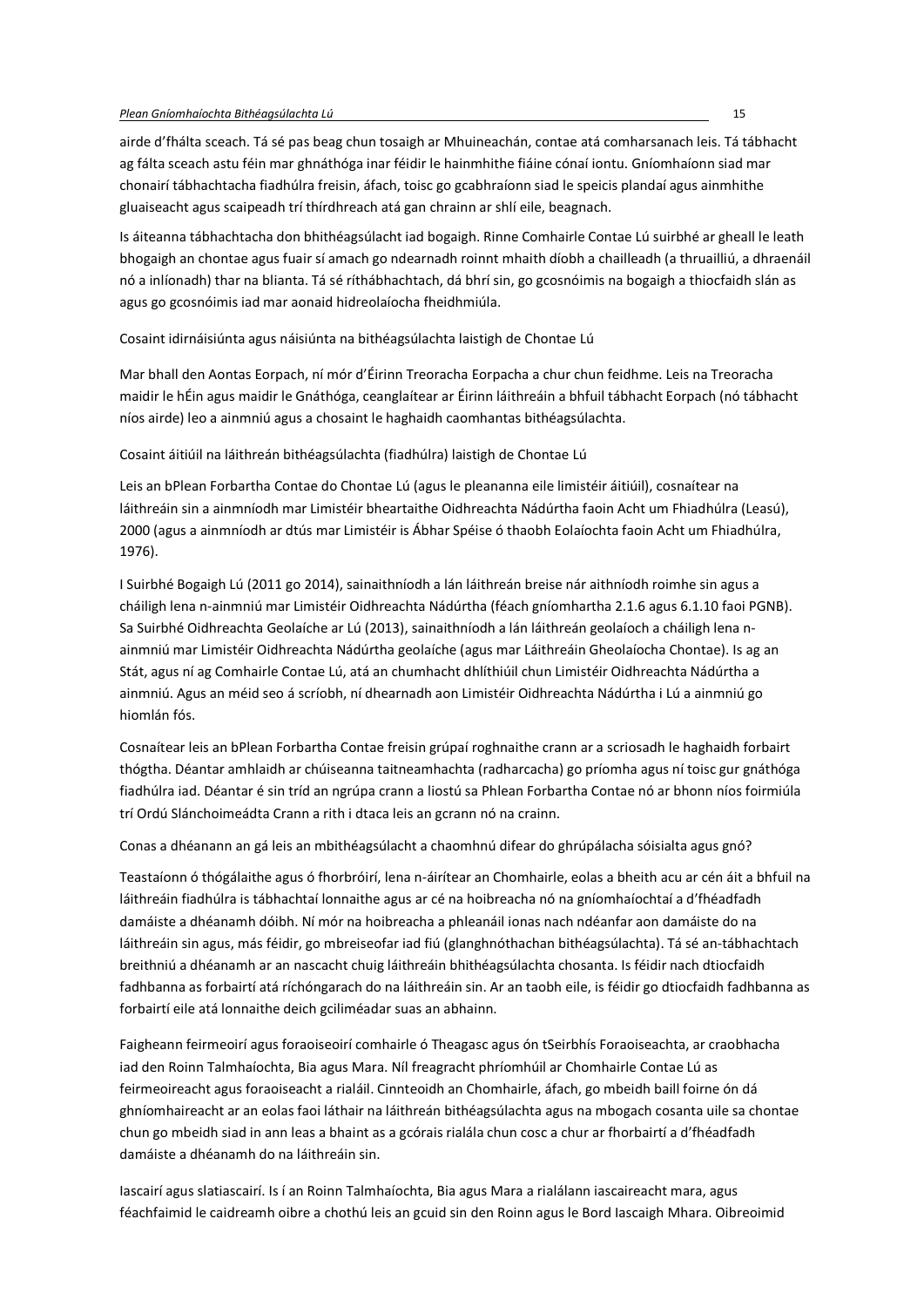freisin le grúpaí slatiascaireachta agus le leasanna gaolmhara, amhail Iascaigh Intíre Éireann, chun cuspóirí an phlean seo a bhaint amach.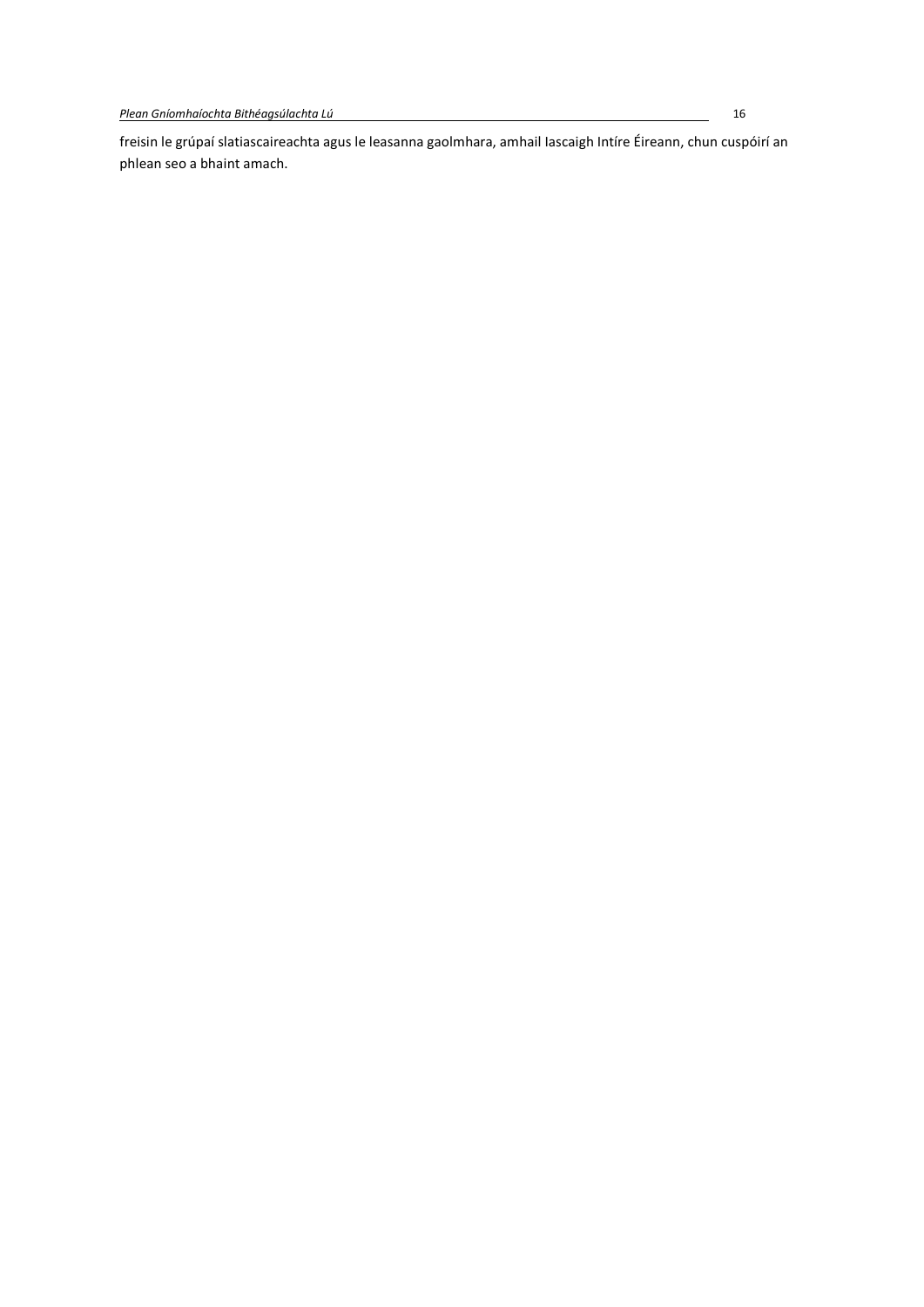BEARTAIS BHEARTAITHE DO PHLEAN GNÍOMHAÍOCHTA ÁITIÚIL BITHÉAGSÚLACHTA LÚ 2020 – 2025 (atá curtha i láthair in ord an Phlean Gníomhaíochta Náisiúnta um Bithéagsúlacht 2017 – 2021). Tá an rannóg de chuid Chomhairle Contae Lú a bhfuil an phríomhfhreagracht uirthi agus an t-amscála atá i gceist liostaithe i gcló dearg tar éis gach gnímh

Cuspóir 1: Bithéagsúlacht a phríomhshruthú isteach sa chinnteoireacht ar fud gach earnála

## Gníomh faoi PGÁB Lú

- 1 Leanfaidh Comhairle Contae Lú leis an dea-chleachtas ó thaobh Measúnachta Straitéisí Timpeallachta, Measúnachta Cuí agus uirlisí eile measúnachta de a chur i bhfeidhm chun a chinntiú go ndéanfar breithniú cuí ar an mbithéagsúlacht nuair a bheidh beartais agus pleananna á gceapadh, a mhéid a bhainfidh leis na tionscadail sin a bheidh á gcur chun cinn aici thar a ceann féin agus mar chuid den ról atá aici mar údarás rialála, e.g., i réimse na pleanála, na bainistíochta dramhaíola, etc. Áireofar leis sin dianchur chuige a ghlacadh i leith forfheidhmiú agus a cheangal go réiteofaí aon damáiste a dhéanann gníomhaíochtaí neamhúdaraithe don chomhshaol. (Gníomh 1.1.2 faoi PGNB) AN RANNÓG PLEANÁLA, an Rannóg Comhshaoil, an Rannóg Bonneagair, an Rannóg Oibríochtaí, an Rannóg Seirbhísí Uisce – AR SIÚL
- 2 Ceanglóidh Comhairle Contae Lú nach mbeadh aon ghlanchaillteanas bithéagsúlachta ag baint le deonuithe cead pleanála ná le haon ghníomhaíocht eile inar féidir go mbeidh ról rialála aici agus, más féidir déanamh amhlaidh, ceanglóidh sí glanghnóthachan don bhithéagsúlacht (Gníomh 1.1.3 faoi PGNB, bunaithe ar an Straitéis AE) AN RANNÓG PLEANÁLA – AR SIÚL
- 3 Imscrúdóidh Comhairle Contae Lú an fhéidearthacht atá ann sainsaoráid theicniúil chomhairleach um bithéagsúlacht a bhunú, ar choinníoll go soláthróidh an rialtas na hacmhainní riachtanacha (Gníomh 1.1.4 faoi PGNB) AN FHOIREANN ARDBHAINISTÍOCHTA, CHOMH LUATH AGUS IS FÉIDIR
- 4 Rinne Comhairle Contae Lú athbhreithniú ar an Dréacht-Phlean Gníomhaíochta Áitiúil Bithéagsúlachta uaithi don bhliain 2015 agus dhréachtaigh sí plean nua. Glacfaidh Comhairle Contae Lú na pleananna nua roimh dheireadh na bliana 2020 (Gníomh 1.1.5 faoi PGNB) AN tOIFIGEACH OIDHREACHTA, CHOMH LUATH AGUS IS FÉIDIR
- 5 Rinne Comhairle Contae Lú athbhreithniú ar an bPlean Forbartha Contae uaithi le linn di an Plean Forbartha Contae don tréimhse 2021 – 2027 a scríobh. Tá cosaint agus athchóiriú na bithéagsúlachta cumhdaithe i gcaibidil nua ar leith ar an Oidhreacht Nádúrtha anois. Cruthófar Pleananna Forbartha Áitiúla bunaithe ar an bPlean Forbartha Contae nua sin agus tabharfar aghaidh ar an mbithéagsúlacht iontu ar bhealach comhchosúil (Gníomh 1.1.6 faoi PGNB) AN RANNÓG PLEANÁLA – ar siúl tar éis an Plean Forbartha Contae nua don tréimhse 2021 - 2017 a ghlacadh
- 6 Rinne Comhairle Contae Lú athbhreithniú ar an Straitéis Bonneagair Ghlais uaithi don chontae le linn di Plean Forbartha Contae nua don tréimhse 2021 – 2027 a fhorbairt. Déanfar breithniú ar an mbaint a d'fhéadfadh a bheith ag Straitéis Bonneagair Ghlais Chontae Lú le straitéisí comhchosúla do chontaetha cóngaracha agus do réigiúin chóngaracha agus don chuid eile den tír agus ar an dóigh a bhféadfadh an Straitéis Bonneagair Ghlais comhtháthú le straitéisí den sórt sin (Gníomh 1.1.7 faoi PGNB) AN RANNÓG PLEANÁLA – féach Beartas NBG 52 sa Phlean Forbartha Contae
- 7 Beidh aird chuí ag Comhairle Contae Lú ar aon treoir, agus ar gach treoir, a eiseoidh údaráis náisiúnta maidir leis an mbithéagsúlacht a chosaint i limistéir ainmnithe, ar muir agus faoin tuath i gcoitinne (Gníomh 1.1.8 faoi PGNB) GACH RANNÓG THEICNIÚIL, le tacaíocht ón Oifig **Oidhreachta**

Cuspóir 2: An bonn eolais do chaomhantas, bainistiú agus úsáid inbhuanaithe na bithéagsúlachta a neartú

Sprioc 2.1: Mar thoradh ar eolas faoi sheirbhísí bithéagsúlachta agus éiceachórais tá ár gcumas le caomhnú,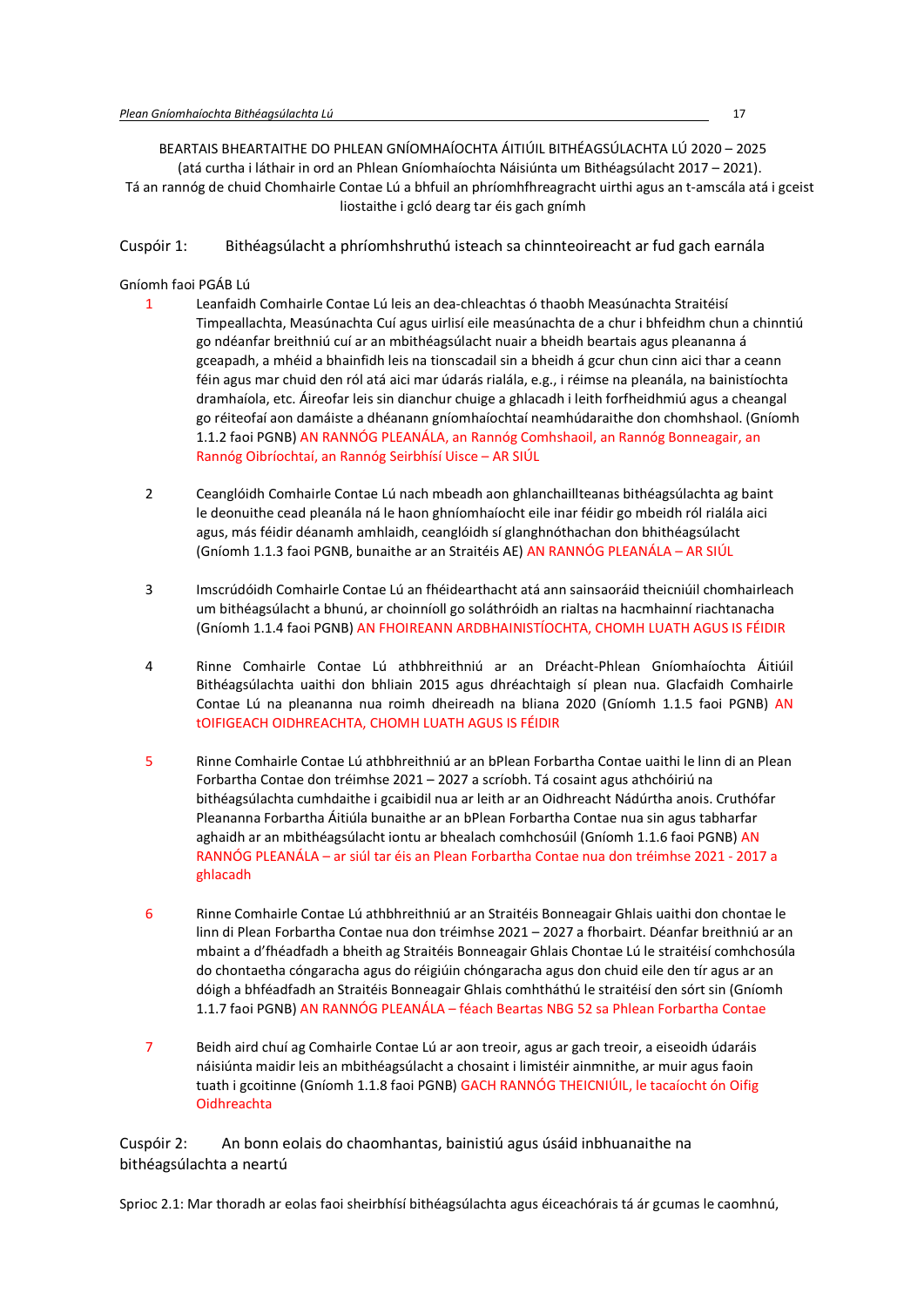bainistíocht éifeachtach agus úsáid inbhuanaithe a chinntiú méadaithe go mór faoi 2021

- 8 De réir na n-acmhainní a bheidh ar fáil, glacfaidh Comhairle Contae Lú páirt in aon chleachtadh náisiúnta le haghaidh gnáthóga talún, cumhdach talún, úsáid talún agus seirbhísí éiceachórais a léarscáiliú, agus í ag cur leis an obair a rinne sí cheana féin i réimse na bhfálta sceach agus na mbogach (Gníomh 2.1.3 faoi PGNB) An Oifig Oidhreachta – de réir mar is cuí/de réir mar is gá
- 9 Glacfaidh Comhairle Contae Lú páirt i suirbhéanna agus measúnuithe ar stádas, treochtaí agus dáileadh gach gnáthóige agus speicis is ábhar spéise don Aontas Eorpach agus ar ghnáthóga agus speicis eile a bhfuil tábhacht náisiúnta agus réigiúnach leo agus tacóidh sí leis na suirbhéanna agus na measúnuithe sin. Is trí phróisis phleanála agus trí phróisis rialála eile a ghintear cuid mhór sonraí bithéagsúlachta a d'fhéadfadh a bheith luachmhar. Ceanglóidh Comhairle Contae Lú ar iarratasóirí cóipeanna d'aon mheasúnuithe éiceolaíocha arna n-iarraidh aici mar chuid dá feidhm rialála a chur faoi bhráid an Ionaid Náisiúnta le Sonraí Bithéagsúlachta i bhformáid oiriúnach freisin. (Gníomh 2.1.6 faoi PGNB) An Oifig Oidhreachta, an Rannóg Pleanála agus rannóga eile a bhfuil feidhmeanna rialála acu
- 10 Tabharfaidh Comhairle Contae Lú tacaíocht, oiliúint agus spreagadh do bhaill foirne, do phobail áitiúla agus d'oibrithe deonacha chun tabhairt faoi thaifeadadh bitheolaíoch agus faoi thionscadail eile eolaíochta/chaomhantais de chuid saoránach (Gníomh 2.1.7 faoi PGNB) An Oifig Oidhreachta, le comhar ó rannóga eile
- 11 Imscrúdóidh Comhairle Contae Lú an fhéidearthacht atá ann sainchúrsaí oiliúna a reáchtáil d'oibrithe deonacha (agus an t-éileamh ar na cúrsaí sin) chun gur féidir leo saineolas áitiúil a ghnóthú i suirbhéireacht agus taifeadadh a dhéanamh ar thacsóin nach bhfuil chomh hinfheicthe céanna, amhail ialtóga, beacha, reiptílí/amfaibiaigh, caonaigh agus aelusanna (Gníomh 2.1.7 faoi PGNB). An Oifig Oidhreachta – thar shaolré an phlean seo, d'fhonn cúrsa amháin a reáchtáil gach bliain
- 12 Cinnteoidh Comhairle Contae Lú go spriocdhíreofar go héifeachtach ar dheiseanna cistiúcháin chomhoibríoch idirnáisiúnta chun cabhrú leis an bPlean seo a chur chun feidhme. Ghlac Comhairle Contae Lú páirt in dhá thionscadal bithéagsúlachta arna gcistiú ag INTERREG roimhe seo, agus ceann amháin díobh faoi stiúir ag Ollscoil na Banríona, Béal Feirste (Gníomh 2.1.8 faoi PGNB) An Oifig Oidhreachta, le tacaíocht ón oifig um Chistiú Eorpach agus le comhaontú ón bhFoireann Ardbhainistíochta
- 13 Forbróidh Comhairle Contae Lú treoirscéim chun suirbhéireacht a dhéanamh ar an riocht atá ar chiumhaiseanna agus fálta roghnaithe cois bóthair. Chomh maith leis sin, breithneoidh sí an fhéidearthacht atá ann Scéim Bhliantúil Dámhachtana Fálta Sceach (nó a leithéid) a bhunú don chontae, áit a n-ainmneodh úinéirí príobháideacha a bhfálta sceach feirme féin lena measúnú le haghaidh dámhachtainí (Gníomh 2.1.12 faoi PGNB) An Oifig Oidhreachta – 2021 - 2022
- 14 Leanfaidh Comhairle Contae Lú le Suirbhé bliantúil CoastWatch a chomhordú laistigh den chontae agus le tacaíocht a thabhairt don Suirbhé. Féachfaidh sí le cumhdach chósta Lú a uasmhéadú trí leas a bhaint as baill foirne agus oibrithe deonacha, agus 20% de chósta Lú (52 aonad) á chumhdach aici faoin mbliain 2026 (Gníomh 2.1.18 faoi PGNB) An Oifig Oidhreachta, i gcomhar le 'hoibrithe deonacha' ó rannóga eile – ar siúl

Cuspóir 3: Cur leis an bhfeasacht agus an meas ar bhithéagsúlacht agus seirbhísí éiceachórais

- 15 Leanfaidh Comhairle Contae Lú le dul i dteagmháil le pobail áitiúla (e.g., scoileanna, grúpaí Bailte Slachtmhara) agus le geallsealbhóirí áitiúla (e.g., Slatiascairí, Cumann Dobharcheantar agus Cósta Abhainn Oiriall, Iontaobhas Dúlra Lú) agus le tacaíocht a thabhairt dóibh chun cabhrú le cuspóirí an phlean seo a bhaint amach (Gníomh 3.1.1 faoi PGNB) An Oifig Oidhreachta agus an Oifig Pobail maidir leis an Líonra Rannpháirtíochta Pobail, etc., Comhpháirtíocht LEADER Lú – ar siúl
- 16 De réir na n-acmhainní a bheidh ar fáil, leanfaidh Comhairle Contae Lú le hoiliúint, cumarsáid,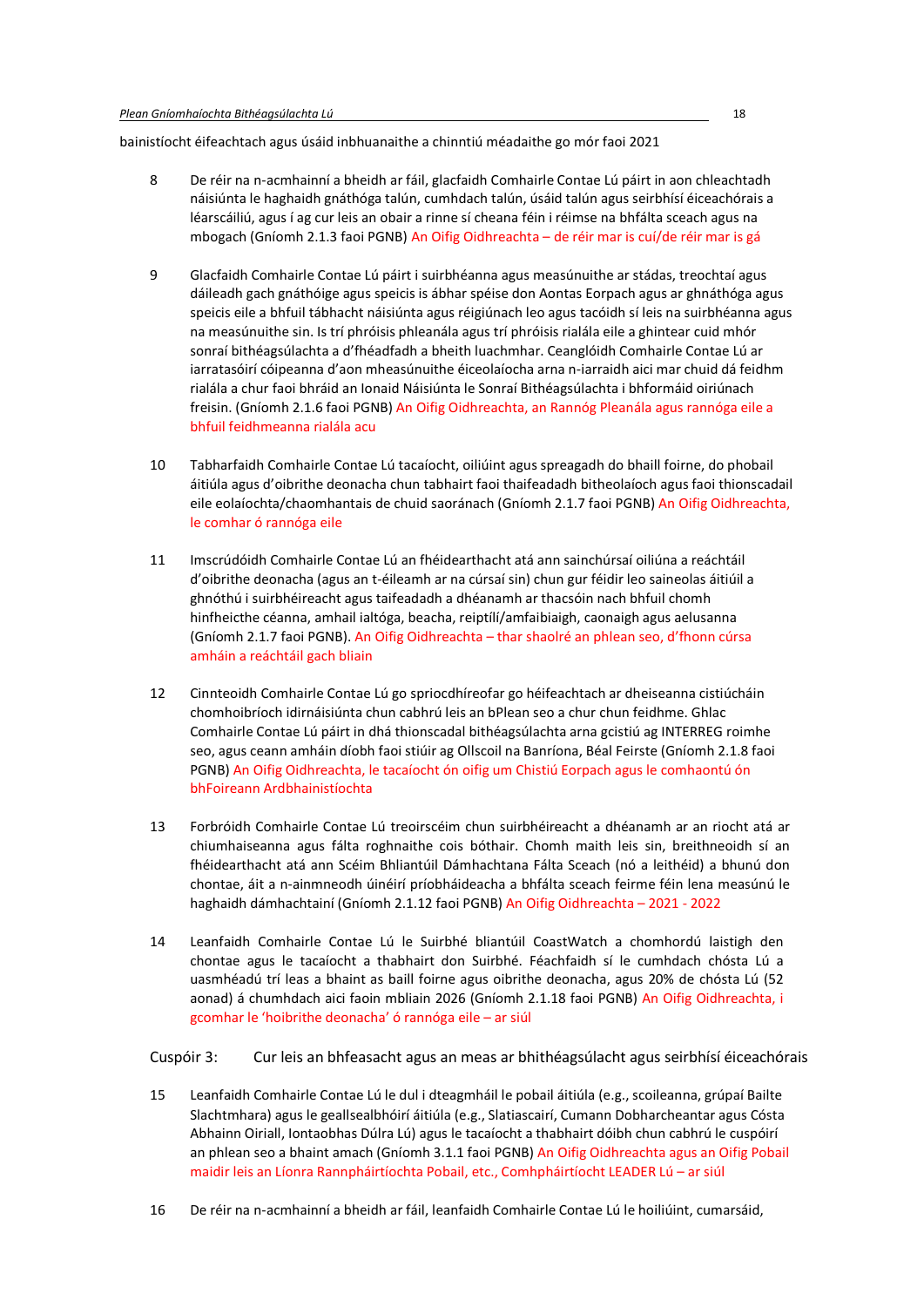comhar agus gníomhaíocht chomhbheartaithe a éascú idir earnálacha ábhartha sa limistéar áitiúil, baill foirne ina measc, chun tacú le caomhantas bithéagsúlachta (Gníomh 3.1.2 faoi PGNB) An Oifig Oidhreachta agus an Oifig Pobail maidir leis an Líonra Rannpháirtíochta Pobail, etc., Comhpháirtíocht LEADER Lú – ar siúl

- 17 Méadóidh Comhairle Contae Lú feasacht in eagraíochtaí san earnáil phríobháideach (trí Chomhlachais Tráchtála, trí chuideachtaí de chuid Limistéar Feabhsaithe Gnó, etc.) ar thionchair agus spleáchais an gheilleagair ar an mbithéagsúlacht agus seirbhísí éiceachórais (Gníomh 3.1.3 faoi PGNB) An Oifig Oidhreachta, an Oifig Fiontair Áitiúil – ar siúl
- 18 De réir na n-acmhainní a bheidh ar fáil, tacóidh Comhairle Contae Lú le táirgí raidió, teilifíse agus Gréasánbhunaithe agus táirgí meán eile ina leagtar béim ar an mbithéagsúlacht, ar an tábhacht a bhaineann léi agus ar dhúshláin reatha nó ar dhúshláin amach anseo nó atá dírithe ar na nithe sin (Gníomh 3.1.4 faoi PGNB) An Oifig Oidhreachta – ar siúl
- 19 Déanfaidh Comhairle Contae Lú dianiarracht tacú leis an oideachas comhshaoil e.g., clár Scoileanna Glasa An Taisce agus clár na Speisialtóirí Oidhreachta i Scoileanna – ar mhaithe leis an mbithéagsúlacht agus seirbhísí éiceachórais a chur san áireamh i gcúrsaí ábhartha san oideachas bunscoile, iar-bhunscoile agus tríú leibhéal (Gníomh 3.1.6 faoi PGNB) An Oifig Oidhreachta – ar siúl
	- 20 De réir na n-acmhainní a bheidh ar fáil, tacóidh Comhairle Contae Lú le feachtas cumarsáide a fhorbairt agus a chur chun feidhme chun tacú le tuiscint phoiblí agus earnála ar luach na bithéagsúlachta agus le cur chun feidhme iomlán an Phlean Gníomhaíochta Náisiúnta um Bithéagsúlacht (Beartas 3.1.7 faoi PGNB) An Oifig Oidhreachta – ar siúl
	- 21 De réir na n-acmhainní a bheidh ar fáil, déanfaidh Comhairle Contae Lú caidreamh le húinéirí talún, leis an earnáil feirmeoireachta agus leis an earnáil dobharshaothraithe chun na tairbhí a bhaineann le caomhantas agus úsáid inbhuanaithe na bithéagsúlachta a chur chun cinn ina measc. Áireofar leis sin Stádas maith a bhaint amach do gach uisce dromchla, bainistíocht íogair a dhéanamh ar fhálta sceach, meas a thabhairt ar an séasúr 'dúnta' le haghaidh bainistíocht fálta sceach agus fásra, agus cabhrú le haon Scéimeanna beartaithe áitiúla Agra-Chomhshaoil a fhorbairt (Gníomh 3.1.8 faoi PGNB) An Oifig Oidhreachta, an Rannóg Pleanála, an Rannóg Comhshaoil – ar siúl

Cuspóir 4 Bithéagsúlacht agus seirbhísí éiceachórais a chaomhnú agus a athchóiriú faoin tuath i gcoitinne

- 22 Cuirfidh Comhairle Contae Lú an Plean Uile-Éireann um Pailneoirí chun feidhme laistigh dá limistéar feidhme agus i gcomhar le húdaráis eile, lena n-áireofar: a talamh féin a bhainistiú ar bhealach atá oiriúnach don bhithéagsúlacht agus do phailneoirí; tuath Lú a dhéanamh níos oiriúnaí do phailneoirí; feasacht a mhéadú faoi phailneoirí; tacú le beachairí agus saothróirí; eolas a mhéadú faoi phailneoirí; agus fianaise a bhailiú chun athruithe a rianú (Gníomh 4.1.8 faoi PGNB) An Oifig Oidhreachta, an Rannóg Páirceanna (Oibríochtaí), an Rannóg Tithíochta – ar siúl
- 23 Leanfaidh Comhairle Contae Lú le stádas éiceolaíoch uisce a chosaint agus a fheabhsú, agus le faireachán a dhéanamh air, le linn an dara timthriall den Chreat-treoir Uisce (2015-2021), lena n-áireofar rioscaí do cháilíocht uisce a laghdú agus úsáid a bhaint as saineolas éiceolaíoch nuair a bheidh cinntí á ndéanamh agus nuair a bheidh tionchair charnacha á n-anailísiú (Gníomh 4.2.1 faoi PGNB) An Rannóg Comhshaoil – ar siúl
- 24 Déanfaidh Comhairle Contae Lú cur chun feidhme ar na moltaí atá i Sraith Tuarascálacha STRIVE Uimh. 99 (Management Strategies for the Protection of High Status Waterbodies) ón nGníomhaireacht um Chaomhnú Comhshaoil. Áireofar leo sin na bearta seo a leanas, i measc beart eile: tosaíocht do bhearta cosanta; rialú ar phleanáil/ceadúnú; measúnú ar thionchair charnacha; agus faireachán comhtháite agus cosaint chomhtháite (Gníomh 4.2.3 faoi PGNB) An Rannóg Comhshaoil – ar siúl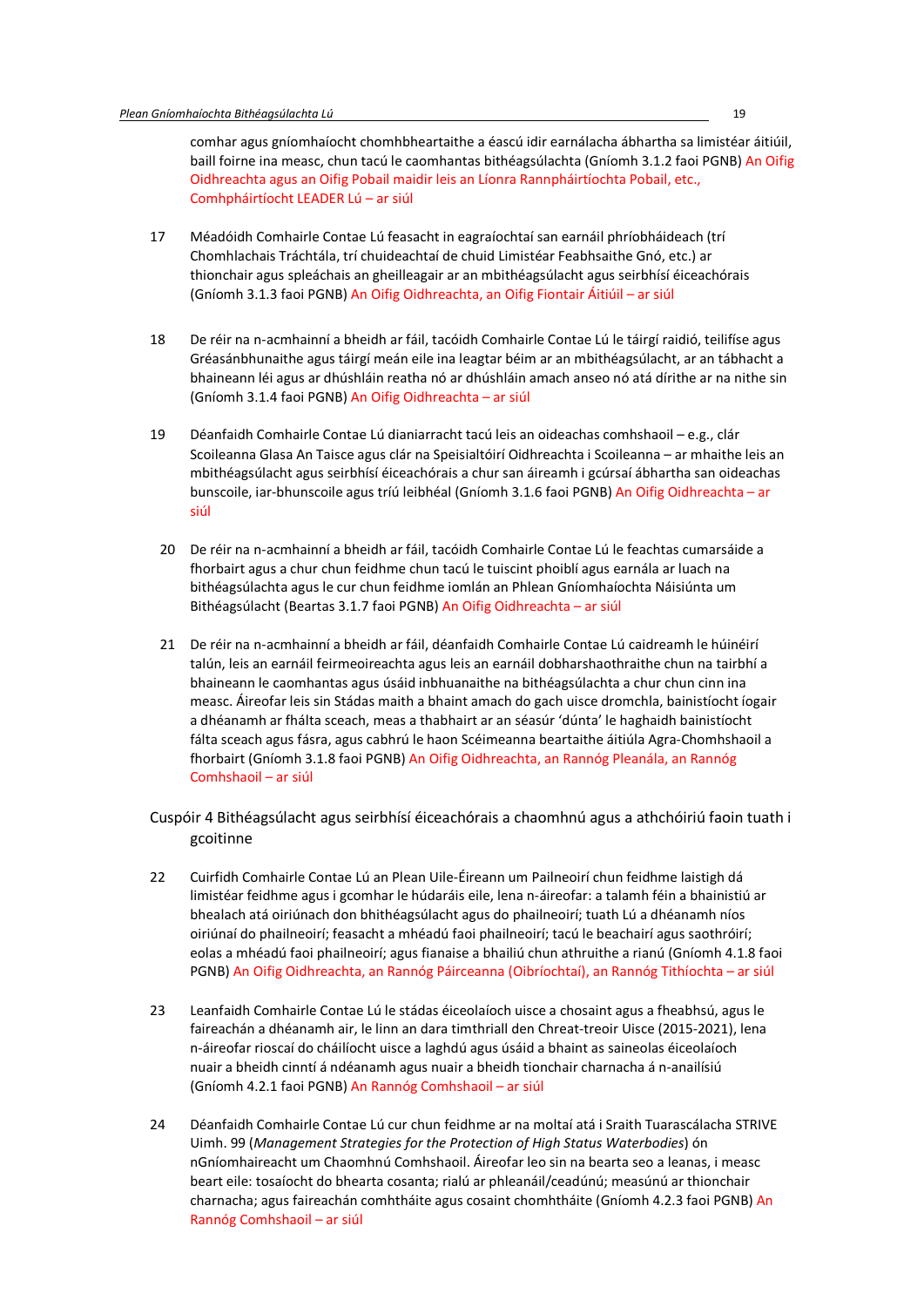- 25 Cuirfidh Comhairle Contae Lú plean contae le chéile chun an Rialachán ón Aontas Eorpach maidir le Speicis Choimhthíocha Ionracha agus ailt ábhartha de Rialacháin na hÉireann maidir le hÉin agus Gnáthóga Nádúrtha, 2011, a chur chun feidhme, lena n-áireofar obair i gcomhar le húdaráis áitiúla eile sa Stát agus i dTuaisceart Éireann araon maidir le speicis ionracha is ábhar imní frithpháirteach (Gníomh 4.4.2 faoi PGNB) An Oifig Oidhreachta, an Rannóg Oibríochtaí, an Rannóg Pleanála, an Rannóg Bonneagair – faoi dheireadh na bliana 2021
- 26 Leanfaidh Comhairle Contae Lú le bearta a dhéanamh chun na speicis ionracha atá liostaithe i mbeartas an Aontais Eorpaigh nó i mbeartas na hÉireann a dhíothú, nuair is féidir, nó chun iad a rialú agus a shrianadh agus leanfaidh sí le bearta den sórt sin a fheabhsú (Gníomh 4.4.3 faoi PGNB) An Oifig Oidhreachta, an Rannóg Oibríochtaí, an Rannóg Pleanála, an Rannóg Bonneagair – ar siúl
- 27 Déanfaidh Comhairle Contae Lú dianiarracht speicis dhúchasacha a chur, nuair is cuí, chun iompórtáil speiceas neamhdhúchasach agus cineálacha neamhdhúchasacha a laghdú. Cruthóidh sé sin margadh ina dtabharfar spreagadh do phlandlanna gortóireachta áitiúla chun speicis dhúchasacha agus cineálacha dúchasacha a tháirgeadh ó fhoinsí dúchasacha cuí do phlanduithe earnála poiblí agus earnála príobháidí (Gníomh 4.4.4 faoi PGNB) An Rannóg Páirceanna (Oibríochtaí) – ó thús na bliana 2021

Cuspóir 5 Bithéagsúlacht agus seirbhísí éiceachórais a chaomhnú agus a athchóiriú sa timpeallacht mhuirí

- 28 Déanfaidh Comhairle Contae Lú cur chun feidhme ar bhearta chun stádas maith éiceolaíoch agus comhshaoil a bhaint amach do ghnáthóga muirí agus cósta, mar a cheanglaítear leis an Treoir maidir le Gnáthóga, leis an gCreat-treoir Uisce agus leis an Treoir Réime um Straitéis Mhuirí agus i gcomhréir le Coinbhinsiún OSPAR (an Coinbhinsiún um chosaint mhuirthimpeallacht an Atlantaigh Thoir Thuaidh). Baineann sé sin go príomha leis an gcóras pleanála a úsáid chun rith damáisteach chun srutha isteach sa timpeallacht cósta agus sa mhuirthimpeallacht a chosc (Gníomh 5.1.2 faoi PGNB) AN RANNÓG PLEANÁLA, le tacaíocht ón Oifig Oidhreachta – ar siúl
- 29 Cothóidh Comhairle Contae Lú bearta chun gnéithe innealtóireachta éiceolaíche a chur san áireamh i struchtúir nua agus i struchtúir atá ann cheana amhail cosaintí cósta. Tugtar Innealtóireacht Ghlas, seachas Innealtóireacht Liath, air sin (Gníomh 5.1.4 faoi PGNB) An Rannóg Oibríochtaí, an Rannóg Bonneagair, le tacaíocht ón Oifig Oidhreachta – ó ghlacadh an phlean seo i leith

Cuspóir 6 Bainistiú limistéar faoi chosaint agus speiceas atá cosanta faoin dlí a leathnú agus a fheabhsú

- 30 Bainfidh Comhairle Contae Lú úsáid as córais cheadúnaithe agus toilithe chun gníomhaíochtaí inbhuanaithe, agus gníomhaíochtaí den sórt sin amháin, a éascú laistigh de láithreáin Natura 2000 (Gníomh 6.1.2 faoi PGNB) An Rannóg Pleanála – ar siúl
- 31 Déanfaidh Comhairle Contae Lú cur chun feidhme ar na bearta caomhantais a theastaíonn chun na cuspóirí foilsithe caomhantais do láithreáin Natura 2000 a bhaint amach, lena n-áireofar na láithreáin sin a d'fhéadfaí a ainmniú sa todhchaí. Déanfaidh sí forbairt agus cur chun feidhme ar bhearta eile, de réir mar is gá, chun stádas caomhantais fabhrach a bhaint amach ar an leibhéal náisiúnta agus ar leibhéal an láithreáin araon (Gníomh 6.1.7 faoi PGNB) An Rannóg Pleanála, an Rannóg Comhshaoil, an Rannóg Seirbhísí Uisce, an Oifig Oidhreachta – ar siúl
- 32 Leanfaidh Comhairle Contae Lú le faisnéis a bhailiú faoi láithreáin atá le breithniú i dtaca le cosaint agus feabhsú an líonra Limistéar Oidhreachta Nádúrtha (samplaí roimhe seo den sórt sin is ea Suirbhé Bogaigh Lú agus an Measúnú Oidhreachta Geolaíche ar an gContae, inar aimsíodh den chéad uair riamh a lán láithreán a bhfuil tábhacht réigiúnach nó náisiúnta (nó tábhacht níos airde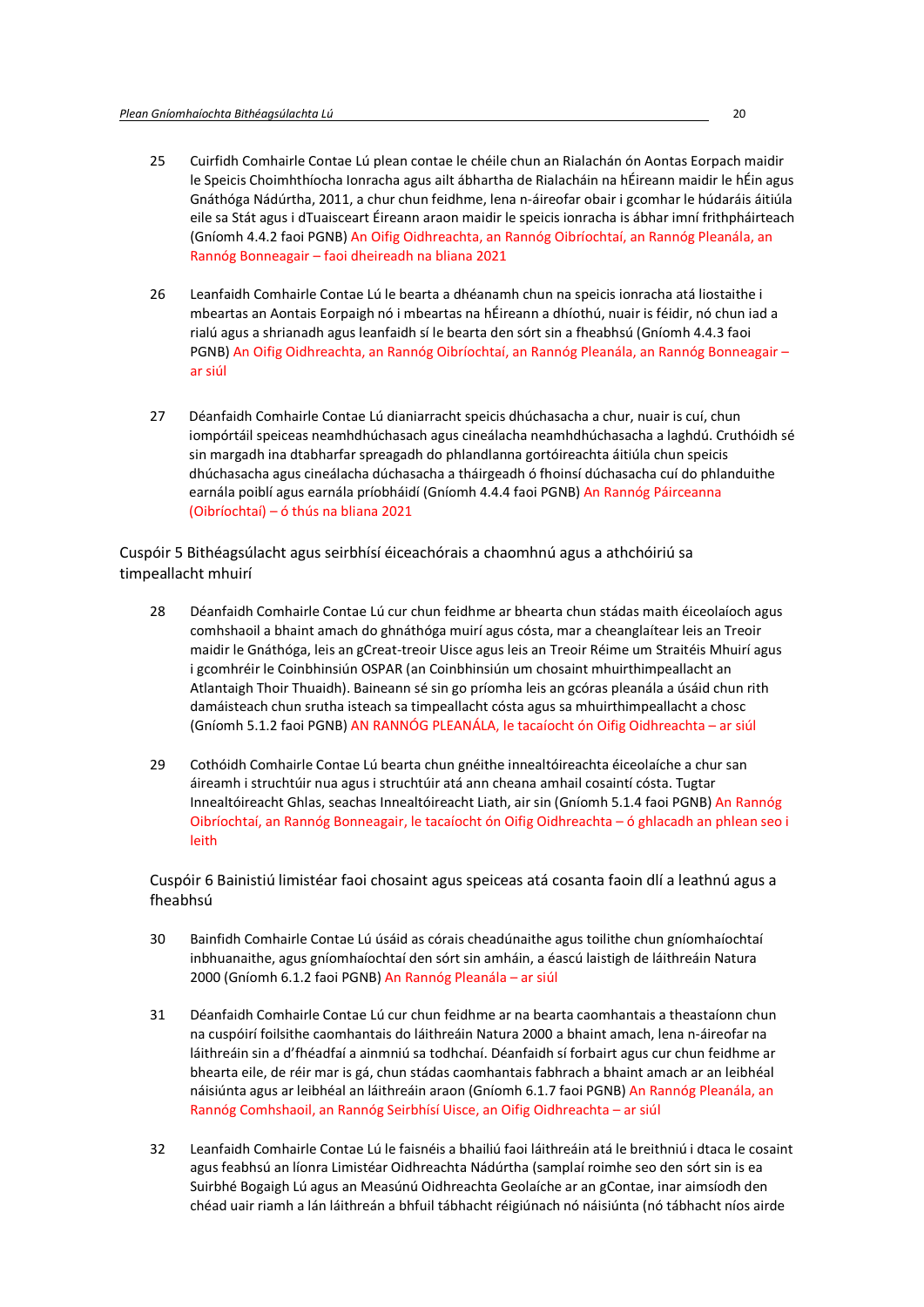fós) leo. Maidir le gach láithreán a bhfuil tábhacht 'mheasartha áitiúil' (D), tábhacht 'ard áitiúil' (C), tábhacht 'contae' (C+) nó tábhacht níos airde fós leo (de réir Shuirbhé Bogaigh Lú) agus a aimsíodh sna suirbhéanna roimhe seo, liostófar sa Phlean Forbartha Contae 2021-2027 iad agus cosnófar tríd an bPlean sin iad (Gníomh 6.1.10 faoi PGNB) An Oifig Oidhreachta, a bhaileoidh faisnéis; an Rannóg Pleanála, a dhéanfaidh na láithreáin a liostú agus a chosaint – ar siúl

- 33 Cuirfidh Comhairle Contae Lú le nascacht an líonra limistéar cosanta trí úsáid a bhaint as criosanna maolánacha cuí, as conairí, as clocha cora agus/nó as bealaí eitilte, agus nithe den sórt sin á gcur san áireamh aici nuair a bheidh iarratais ar chead pleanála, ar cheadanna dramhaíola, etc., á measúnú aici. Tabharfaidh sí faoi deara ag an am céanna gur féidir le nithe a tharlaíonn píosa maith ar shiúl uathu difear a dhéanamh do láithreáin chosanta, más ann do chosáin. Chomh maith leis sin, rannchuideoidh cosaint na láithreán bogaigh dá dtagraítear thuas le nascacht éiceolaíoch a chothabháil laistigh den chontae agus lasmuigh de araon (Gníomh 6.2.1 faoi PGNB) An Rannóg Pleanála, an Rannóg Comhshaoil, le tacaíocht ón Oifig Oidhreachta – ar siúl, agus an déine á méadú
- 34 Cuirfidh Comhairle Contae Lú pleananna gníomhaíochta speiceas (e.g., pleananna le haghaidh an Iora Rua, atá ag téarnamh go láidir sa chontae) chun feidhme, nuair is ábhartha, agus imscrúdóidh sí, de réir mar is cuí, an fhéidearthacht atá ann scéimeanna um speicis a thabhairt isteach an athuair a chur i bhfeidhm (Gníomh 6.3.4 faoi PGNB) An Oifig Oidhreachta – ar siúl
- 35 Leanfaidh Comhairle Contae Lú le dul i mbun cumarsáide agus gníomhaíocht chomhchuibhithe le Comhairle Ceantair an Iúir, Mhúrn agus an Dúin agus le Gníomhaireacht na Lochanna ar shaincheisteanna is ábhar imní coiteann, lena n-áirítear bainistíocht a dhéanamh ar láithreáin trasteorann amhail Loch Cairlinn, Sléibhte Chuaille/Fáinne Cnoc Shliabh gCuillinn agus aibhneacha trasteorann (Gníomh 7.3.1 faoi PGNB) An Oifig Oidhreachta – ar siúl
- 36 Comhoibreoidh Comhairle Contae Lú (nuair is féidir agus nuair is ábhartha) ar thionscnaimh um fhaireachas Speiceas agus Gnáthóg faoi na Treoracha maidir le Gnáthóga agus maidir le hÉin (e.g., suirbhéanna rón Uile-Éireann; scéim Uile-Éireann um thráchur céiticeach; Liosta Dearg Uile-Éireann d'Éin; Grúpa Taighde Uile-Éireann um an gCadhan) (Gníomh 7.3.2 faoi PGNB) An Oifig Oidhreachta – ar siúl
- 37 Leanfaidh Comhairle Contae Lú le cloí le ISO 14001 mar mhodh chun laghdú a dhéanamh ar thionchair dhiúltacha na trádála ar an mbithéagsúlacht agus chun tionchair dhearfacha a fheabhsú (Gníomh 7.4.1 faoi PGNB) An Rannóg Seirbhísí Corparáideacha – ar siúl

#### Gníomhartha Áitiúla

Ba as Plean Gníomhaíochta Náisiúnta na hÉireann um Bithéagsúlacht a tháinig gach ceann de na gníomhartha atá leagtha amach thuas. Ós rud é gur plean áitiúil do Chontae Lú é seo, cuireadh ar áireamh ann freisin roinnt gníomhartha a beartaíodh sna Pleananna Gníomhaíochta Áitiúla Bithéagsúlachta roimhe seo do Chontae Lú, mar a chuir sainchomhairleoirí le chéile iad sna blianta 2008 agus 2014

- 38 Cruthóidh Comhairle Contae Lú liosta de Limistéir Áitiúla Bhithéagsúlachta sa Chontae. Is é atá sna limistéir sin ná láithreáin a bhfuil tábhacht leo don bhithéagsúlacht ar leibhéal an-áitiúil nó ar an leibhéal contae, fiú, ach nach gcáileodh dá n-ainmniú mar Limistéir Oidhreachta Nádúrtha ná mar láithreáin Eorpacha An Oifig Oidhreachta – faoi dheireadh na bliana 2021
- 39 Tacóidh Comhairle Contae Lú leis an tsuirbhéireacht ar ialtóga agus ar éin de speicis éagsúla agus le boscaí fara ialtóg agus boscaí neadaireachta éan a dhéanamh agus a chur in airde, nuair is cuí An Oifig Oidhreachta – ar siúl
- 40 Leanfaidh Comhairle Contae Lú le tacú le caomhantas praiticiúil bithéagsúlachta i measc daoine áitiúla i gContae Lú agus i gcomhpháirt le grúpaí i limistéir chóngaracha. Áireofar leis sin, mar shampla, tacú leis an scéim um Maoracht Geabhróg Beag i mBaile Trá agus leis an obair atá ar bun ag Oibrithe Deonacha Caomhantais chun Speicis Choimhthíocha Ionracha a bhaint de choillearnacha poiblí An Oifig Oidhreachta – ar siúl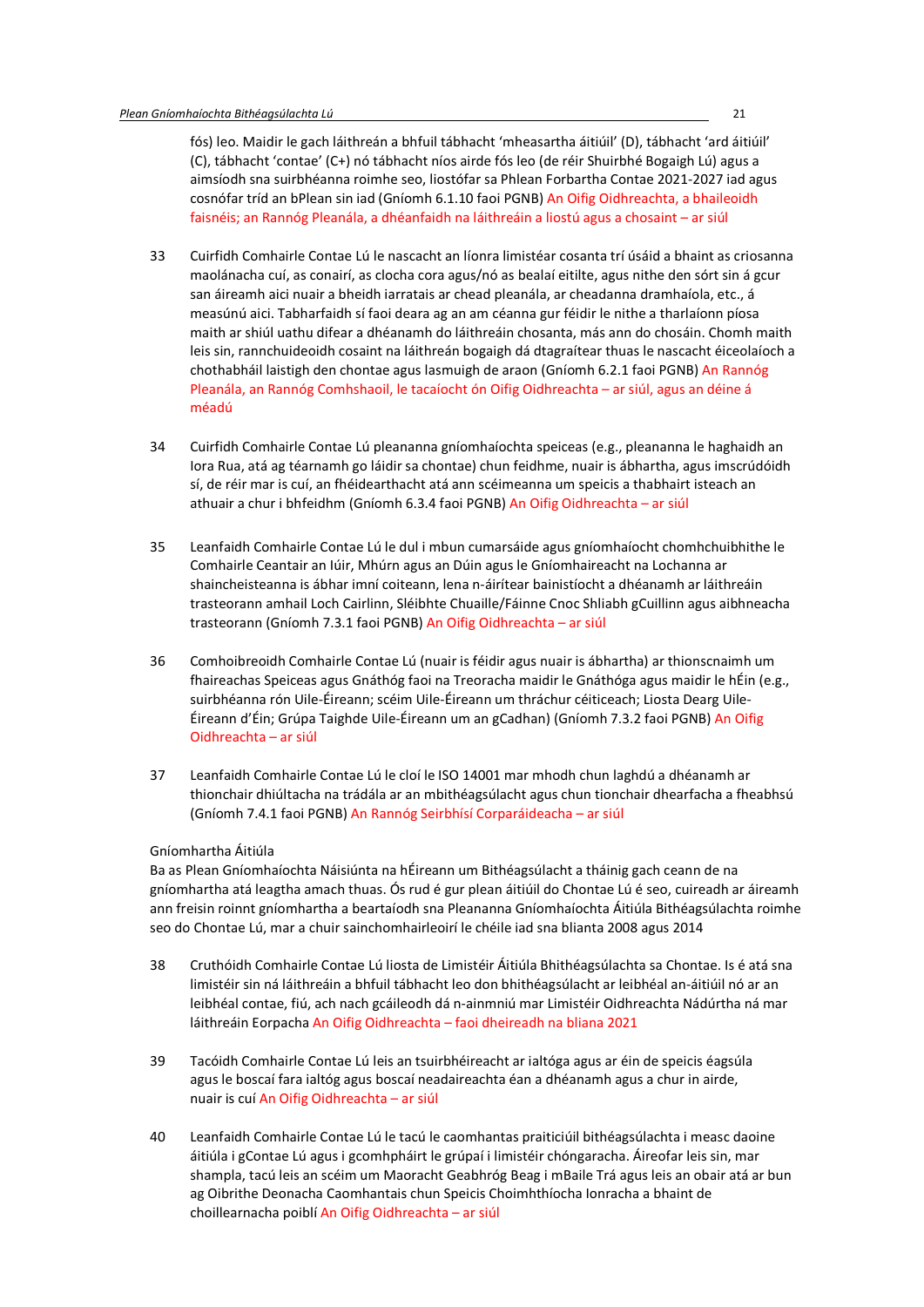- 41 Cuirfidh Comhairle Contae Lú Plean Rochtana Tuaithe agus Bithéagsúlachta le chéile don Chontae, rud ina léireofar an dóigh ar féidir le daoine den phobal – idir chónaitheoirí agus chuairteoirí – limistéir shábháilte tharraingteacha a rochtain chun breathnú ar an mbithéagsúlacht, agus chun taitneamh a bhaint aisti, ar mhaithe lena sláinte fhisiciúil agus lena meabhairshláinte An Oifig Oidhreachta, an Rannóg Oibríochtaí – faoi dheireadh na bliana 2021
- 42 Leanfaidh Comhairle Contae Lú le hoiliúint a sholáthar do bhaill foirne teicniúla, amhail pleanálaithe agus innealtóirí, ar an dóigh a bhféadfadh a gcuid oibre tionchar diúltach a imirt ar ár mbithéagsúlacht agus ar an dóigh a bhféadfadh siad difear dearfach a dhéanamh An Oifig Oidhreachta – ar siúl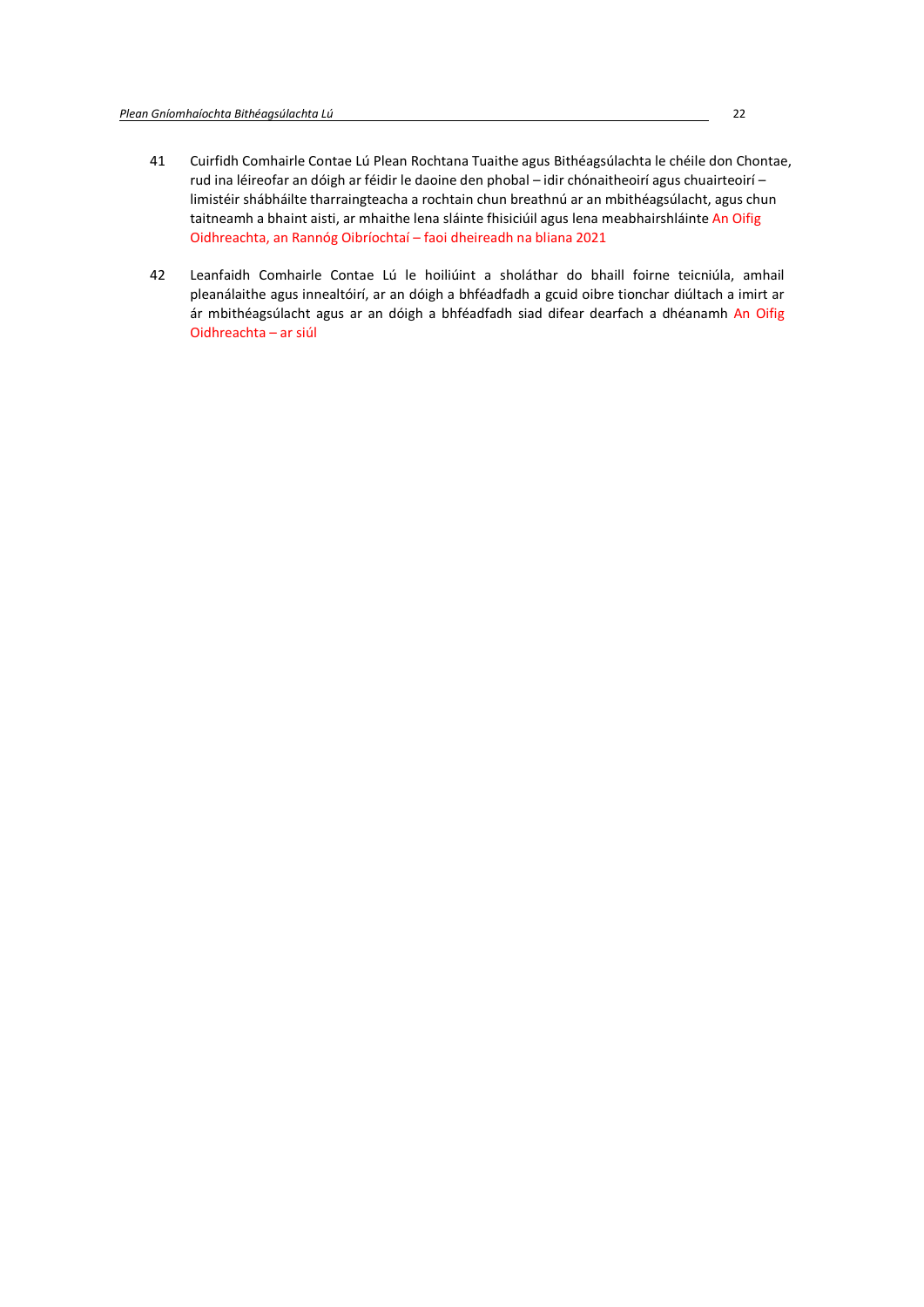## Iarscríbhinní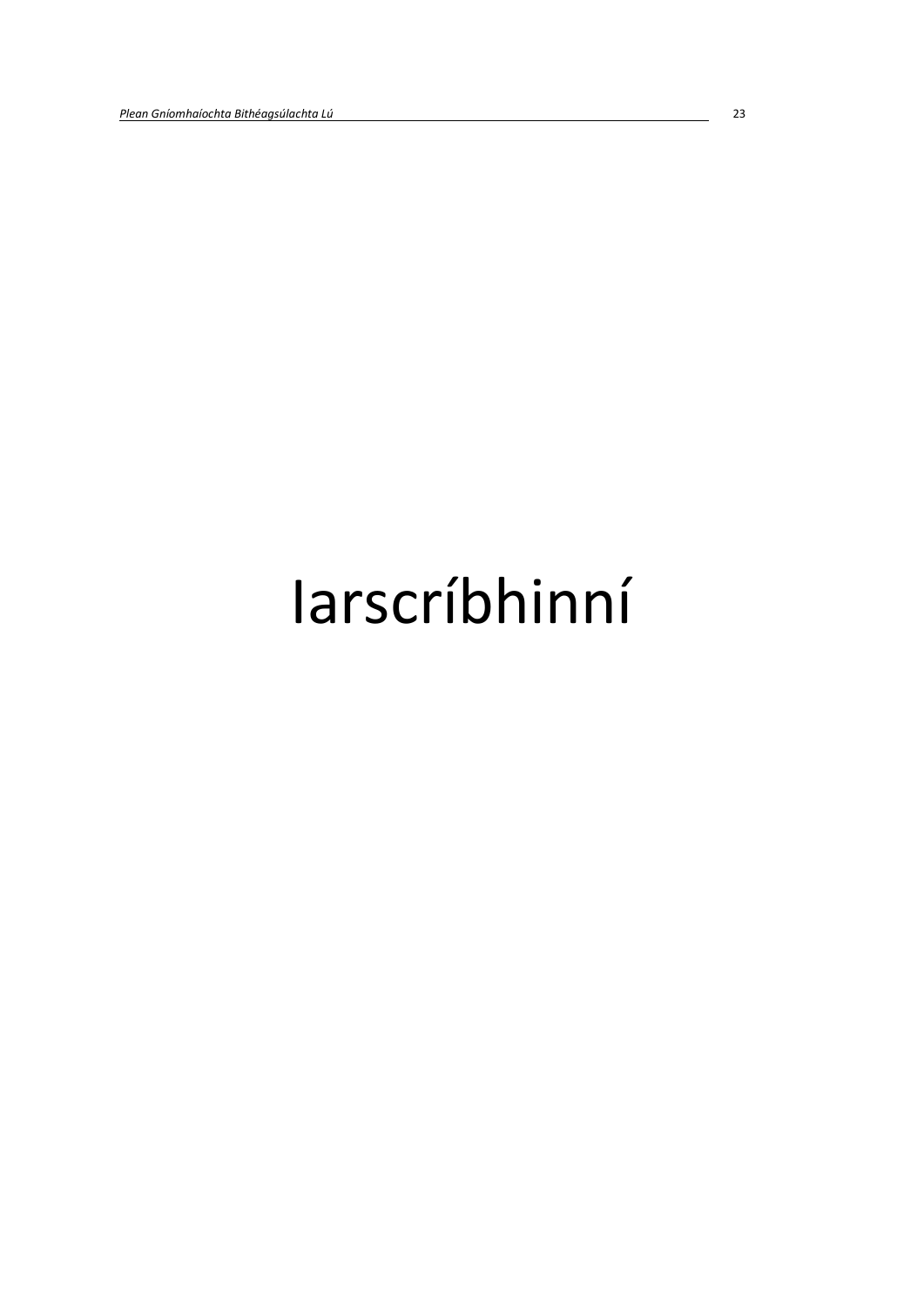## Iarscríbhinn A Reachtaíocht (ar an leibhéal Domhanda, Eorpach, Náisiúnta agus Áitiúil)

#### Cosaint dhomhanda na bithéagsúlachta

Is ann do chuid mhór Coinbhinsiún ó na Náisiúin Aontaithe atá ceaptha chun an Bhithéagsúlacht a chosaint agus a chaomhnú. Tá Coinbhinsiún Bheirn agus Coinbhinsiún Bonn luaite in Iarscríbhinn B thíos. Ceann nach bhfuil luaite san Iarscríbhinn sin is ea Coinbhinsiún Ramsar maidir le héin uisce imirceacha (Ramsar, an Iaráin, 1971), ar faoina bhun atá Cuan Dhún Dealgan ainmnithe mar láithreán Ramsar. Láithreán Ramsar eile is ea cladach Loch Cairlinn i gContae an Dúin. Ní áirítear leis sin, áfach, an chuid den chladach atá suite i gContae Lú.

#### Cosaint Eorpach na bithéagsúlachta

Bhí an Treoir maidir le hÉin, a tugadh isteach sa bhliain 1979, ar an gcéad bheart riamh a rinne an tAontas Eorpach chun an bhithéagsúlacht a chosaint. Bhí an Treoir bunaithe ar an tuiscint go gceanglaíonn éin cuid mhór de thíortha na hEorpa (agus an domhain) le chéile trí imirce fad-achair. Ar mhaithe le sodar go grinneall a sheachaint, áit a mbeadh ar gach tír aithris a dhéanamh ar a comharsana (agus ar na tíortha a bhfuil sí san iomaíocht leo) dá scriosfadh na tíortha sin gnáthóga éan imirceach chun buntáiste eacnamaíoch gearrthéarmach a ghnóthú, chomhaontaigh an tAontas Eorpach rialacha a chur i bhfeidhm ar fud an Aontais chun éin a chosaint. Tugadh an Treoir maidir le Gnáthóga isteach trí bliana déag ina dhiaidh sin, agus é mar aidhm léi ainmhithe eile, seachas éin, agus plandaí a chosaint ar fud an Aontais ar fad.

Leis an Treoir maidir le hÉin, ceanglaítear ar na Ballstáit den Aontas láithreáin a bhfuil tábhacht leo d'éin ar an leibhéal Eorpach a ainmniú mar 'Limistéir faoi Chosaint Speisialta'. Tá cúig láithreán Eorpacha den sórt sin suite go hiomlán nó go páirteach laistigh de Chontae Lú, lena n-áirítear limistéir mhuirí atá faoi bhun na Líne Barr Láin agus nach dtagann faoi dhlínse Chomhairle Contae Lú mar údarás pleanála.

Leis an Treoir maidir le Gnáthóga, ceanglaítear ar na Ballstáit den Aontas láithreáin ina soláthraítear gnáthóga tábhachtacha d'ainmhithe áirithe, seachas éin, agus do phlandaí ar an leibhéal Eorpach a ainmniú. Tá sé Limistéar Caomhantais Speisialta den sórt sin suite go hiomlán nó go páirteach laistigh de Chontae Lú.

Tugtar líonra Natura 2000 ar an dá chineál limistéir sin le chéile.

Próiseas fada ba ea cur chun feidhme iomlán na dTreoracha Eorpacha sin in Éirinn. Is é an príomhphíosa reachtaíochta náisiúnta lena dtrasuitear ceanglais na dTreoracha Eorpacha ná Rialacháin na gComhphobal Eorpach (Éin agus Gnáthóga Nádúrtha), 2011 (I.R. Uimh. 477 de 2011), arna leasú.

Tabhair faoi deara go gcumhdaíonn na Limistéir Chaomhantais Speisialta agus na Limistéir faoi Chosaint Speisialta i gContae Lú aibhneacha, cóstaí agus talamh sléibhe go hiomlán, beagnach. Mar thoradh ar dhiantalmhaíocht agus ar ard-dlús daonra, is fíorbheag láithreán ainmnithe atá suite ar na limistéir talún ísealchríche de Chontae Lú. Ba cheart a thabhairt faoi deara freisin go bhfuil roinnt láithreán, amhail cladach Loch Cairlinn, Dún Dealgan agus an Bhóinn agus inbhear na Bóinne, ainmnithe mar Limistéir Chaomhantais Speisialta agus mar Limistéir faoi Chosaint Speisialta araon. Fágann sé sin gur lú i bhfad méid an limistéir ainmnithe laistigh de limistéar feidhme Chomhairle Contae Lú ná mar a shílfeá mar gheall ar an líon láithreán atá le fáil ann.

Leis an Treoir maidir le Gnáthóga, ceanglaítear ar na Ballstáit dianchosaint a thabhairt d'ainmhithe agus plandaí áirithe freisin.

### Cosaint náisiúnta na bithéagsúlachta

Téann an reachtaíocht náisiúnta atá ceaptha chun an bhithéagsúlacht (fiadhúlra) a chosaint siar go dtí an tAcht chun Eanacha Fiadhaine do Chaomhaint, 1930. Rith an tOireachtas an tAcht um Fhiadhúlra sa bhliain 1976.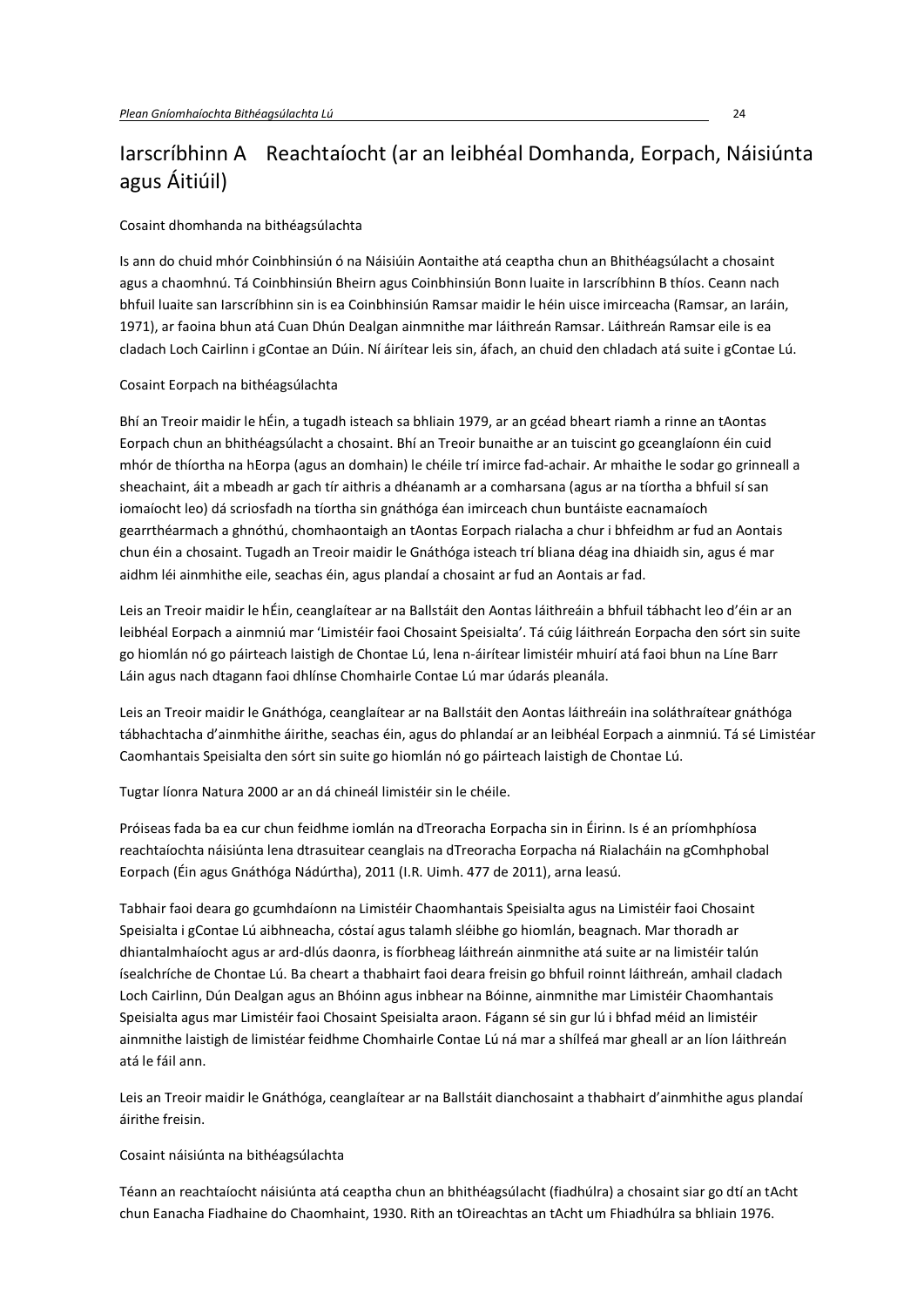#### Plean Gníomhaíochta Bithéagsúlachta Lú 25

Tugadh leis an Acht um Fhiadhúlra, 1976, dea-bhonn reachtach le haghaidh caomhantas dúlra. Anchuimsitheach a bhí forálacha an Achta le haghaidh speicis a chosaint, lena n-áirítear iad sin lena rialáiltear sealgaireacht. Go deimhin, áiríodh leo gnéithe a bhí an-chosúil lena mbeadh sna Treoracha ón Aontas Eorpach maidir le hÉin agus maidir le Gnáthóga ina dhiaidh sin. Bhí bearta Acht 1976 le haghaidh gnáthóga/láithreáin a chosaint measartha lag, áfach. Tríd is tríd, bhí siad teoranta go hiomlán do bhearta a d'fhéadfaí a thabhairt isteach le comhaontú ó úinéirí talún. Ba bheag cumhacht chun cosaint a chinntiú in éagmais comhaontú ó úinéirí talún, fiú amháin i gcás gnáthóga nó láithreáin a bhí amuigh.

Cuireadh go mór leis an reachtaíocht caomhantas dúlra nuair a tugadh an tAcht um Fhiadhúlra (Leasú), 2000, agus Rialacháin na gComhphobal Eorpach (Éin agus Gnáthóga Nádúrtha), 2011, isteach.

Amhail i gcás na reachtaíochta ón Aontas Eorpach, ba é an cur chuige a glacadh go dtí seo ná na láithreáin a bhfuil an tábhacht is mó leo don bhithéagsúlacht a shainaithint agus a chosaint agus a ghlacadh leis ag an am céanna nach gá, nó nach fiú, fiadhúlra atá suite ar thalamh feirme agus faoin tuath i gcoitinne (agus i mbailte) a chosaint. Ba é an toradh a bhí ar an gcur chuige sin, ar an drochuair, ná na láithreáin is bithéagsúla a imfhálú (gan iad go léir a bhainistiú ar bhealach tuisceanach). Fiú amháin i gcás go mbeidh an t-ádh orthu a luach don bhithéagsúlacht a choinneáil, éireoidh na láithreáin sin de réir a chéile ina n-ósaisí dínasctha bithéagsúlachta atá suite i bhfásach aimrid bithéagsúlachta.

Sna 1970idí, roimh rith an Achta um Fhiadhúlra, 1976, rinne an Foras Forbartha suirbhéireacht ar láithreáin a bhfuil tábhacht leo don bhithéagsúlacht (fiadhúlra). Tugadh Limistéir is Ábhar Spéise ó thaobh Eolaíochta ar na láithreáin sin ar dtús, ach ní rabhthas in ann iad a chosaint go hiomlán faoi Acht 1976. Faoin Acht um Fhiadhúlra (Leasú), 2000, cuireadh na láithreáin a sainaithníodh mar Limistéir is Ábhar Spéise ó thaobh Eolaíochta de chun cinn lena gcosaint mar Limistéir bheartaithe Oidhreachta Nádúrtha. Ní dhearnadh aon cheann de na limistéir sin i gContae Lú a ainmniú ó thaobh dlí de ó shin i leith, áfach. Is é an t-aon chosaint amháin atá acu ar fhorbairt dhamáisteach ná an fíoras go bhfuil siad liostaithe i bPleananna Forbartha Contae nó i bPleananna Forbartha eile nó go bhforluíonn siad le láithreán Eorpach (Limistéar Caomhantais Speisialta nó Limistéar faoi Chosaint Speisialta). Leagtar síos san Acht um Fhiadhúlra tréimhse ar lena linn nach bhféadfar fásra a scriosadh, rud a chumhdaíonn an tréimhse ón 1 Márta go dtí an 31 Lúnasa faoi láthair. Tugann sé sin am d'éin pórú agus tugann sé am do phlandaí bláthú agus síol a chur.

Le blianta beaga anuas, tá an téarma 'Limistéar Oidhreachta Nádúrtha is iarrthóir' á úsáid chun tagairt a dhéanamh d'aon láithreán a chuirtear chun cinn mar cheann is fiú a chosaint trí é a ainmniú mar Limistéar Oidhreachta Nádúrtha.

Cosnaítear crainn ar fud na hÉireann tríd an gceanglas atá ann ceadúnas leagtha a fháil ón tSeirbhís Foraoiseachta (cé go bhfuil díolúintí ann ina leith sin). Mar an gcéanna, is gá cead pleanála a fháil chun bogaigh ar mó iad ná 0.1 heicteár a dhraenáil.

### Cosaint áitiúil na bithéagsúlachta

Cosnaíonn Comhairle Contae Lú an bhithéagsúlacht trína córas pleanála agus trí thosca bithéagsúlachta a chur ar áireamh ina cuid oibre ar fad. Sa Phlean Forbartha Contae, tugtar mionsonraí faoi gach láithreán Eorpach, idir Limistéir Chaomhantais Speisialta agus Limistéir faoi Chosaint Speisialta, atá suite sa Chontae agus ceanglaítear go gcuirfí aon tograí forbartha a d'fhéadfadh difear a dhéanamh do láithreáin den sórt sin faoi réir scagadh le haghaidh Measúnacht Chuí ar a laghad.

Chomh maith leis sin, liostaítear sa Phlean Forbartha Contae agus i bPleananna Limistéir Áitiúil láithreáin a cuireadh chun cinn lena n-ainmniú mar Limistéir Oidhreachta Nádúrtha ach nár ainmnigh na húdaráis náisiúnta iad riamh. Cuirtear an gá atá ann le láithreáin den sórt sin a chosaint san áireamh sa phróiseas pleanála ansin. Cosnaítear sa Phlean Forbartha Contae freisin láithreáin gheolaíocha, idir Limistéir Oidhreachta Nádúrtha is Iarrthóirí agus Láithreáin Gheolaíocha Chontae. Tacaíonn cuid mhór de na láithreáin sin le bithéagsúlacht thábhachtach.

Ina theannta sin, cosnaítear sa Phlean Forbartha Contae agus i bPleananna Limistéir Áitiúil grúpaí crann trí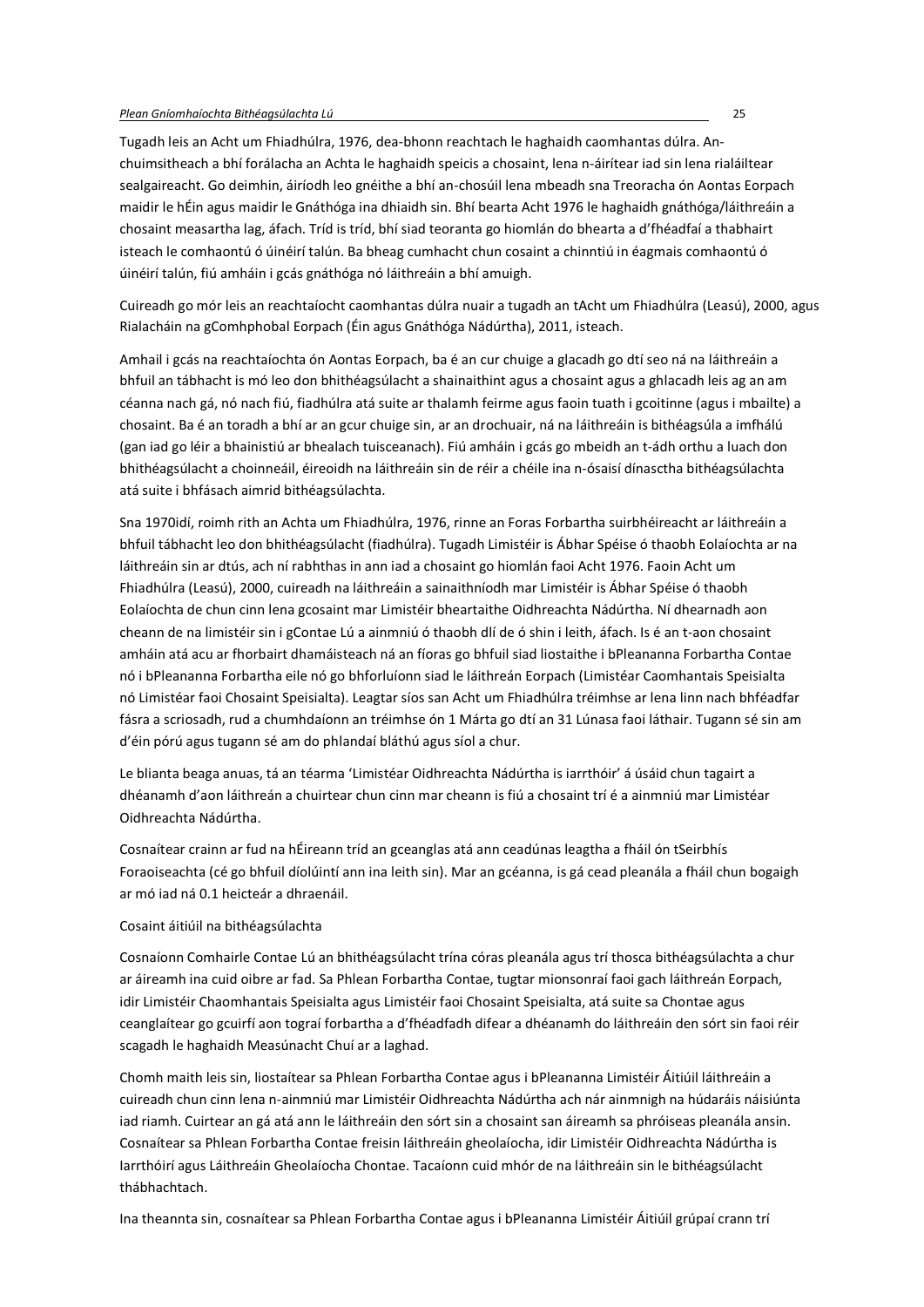Orduithe foirmiúla Slánchoimeádta Crann a eisiúint agus trí chaomhantas grúpaí crann a liostú mar cheann amháin de na cuspóirí atá leo.

Tá a lán talún faoi úinéireacht ag Comhairle Contae Lú agus tá cuid den talamh sin luachmhar maidir le caomhantas bithéagsúlachta. Tá an Chomhairle tiomanta do thalamh a bhainistiú ar son na bithéagsúlachta i gcás nach bhfuil sé sin ag teacht salach ar úsáidí riachtanacha eile. Tá an chuid thuaidh de cheann tíre Cheann Chlochair ar an sampla is fearr de láithreán den sórt sin. Tá an chuid is mó de Limistéar Caomhantais Speisialta Cheann Chlochair faoi úinéireacht ag an gComhairle. Cé go mbainistíonn an Chomhairle an láithreán mar Anaclann Dúlra de facto, ceadaíonn sí rochtain thábhachtach áineasa agus taitneamhachta ar an láithreán freisin.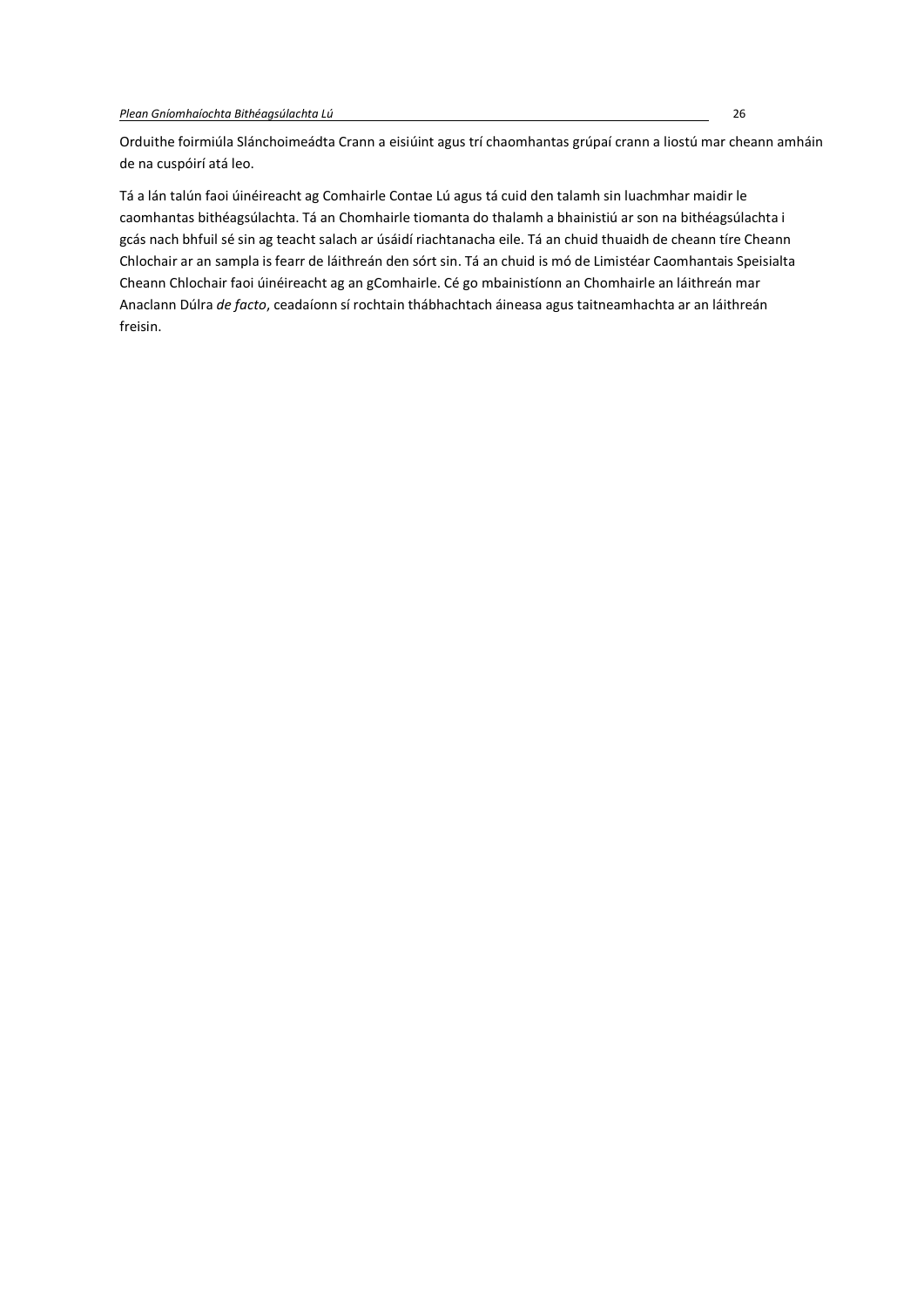## Iarscríbhinn B Gnáthóga cosanta agus láithreáin chosanta i gContae Lú

Is é an phríomhaidhm atá leis an Treoir ón Aontas Eorpach maidir le Gnáthóga ná rannchuidiú le caomhantas bithéagsúlachta trí cheanglas a chur ar na Ballstáit bearta a dhéanamh chun gnáthóga nádúrtha agus speicis fhiáine (atá liostaithe sna hIarscríbhinní a ghabhann leis an Treoir) a chothabháil nó a athchóiriú de réir 'stádas caomhantais fabhrach'. Is é is Gnáthóga 'Tosaíochta' ann ná gnáthóga atá i mbaol dul ó amharc laistigh den Aontas Eorpach ina iomláine. Faoi Airteagal 17 den Treoir, ní mór do na Ballstáit den Aontas measúnú a dhéanamh ar Stádas Caomhantais gach Gnáthóige agus Speicis gach sé bliana. Tháinig na torthaí seo a leanas as an measúnú is déanaí, rud a foilsíodh sa bhliain 2019: Tá 61 Ghnáthóg AE le fáil in Éirinn, dá bhfuil 16 cinn ina nGnáthóga 'Tosaíochta'. Tá daichead (40) ceann de na Gnáthóga sin, deich (10) nGnáthóg Tosaíochta ina measc, suite laistigh de Chontae Lú. Tháinig borradh mór faoin liosta sin ó Thuarascáil na bliana 2007, rud nár liostaíodh ann ach 16 Ghnáthóg i gContae Lú (nach raibh ach dhá cheann díobh ina nGnáthóga 'Tosaíochta'). Ceann de na cúiseanna leis sin is ea an tsuirbhéireacht mhéadaithe a bhíonn ar siúl, rud a chuireann leis an eolas ar a bhfuil againn sa chontae. Cé nach bhfuil a lán Gnáthóg tábhachtach eile AE – amhail Móinéir Féir Thirim Ísealchríche – le fáil anseo, de réir an eolais reatha, is féidir go dtiocfar ar ghnáthóga den sórt sin trí shuirbhéireacht mhéadaithe sa todhchaí.

| Cód   | Gnáthóg                                              | Measúnú Foriomlán ar Stádas Caomhantais |
|-------|------------------------------------------------------|-----------------------------------------|
| 1130  | Inbhir                                               | Stádas Neamhleor (Ag Meath)             |
| 1140  | Réileáin Láibe Taoide                                | Stádas Neamhleor (Ag Meath)             |
| 1150* | Murlaigh (GNÁTHÓG TOSAÍOCHTA)                        | Stádas Dona (Ag Meath)                  |
| 1160  | Góilíní Móra Éadoimhne agus Cuanta                   | Stádas Dona (Ag Meath)                  |
| 1170  | Sceireacha                                           | Stádas Neamhleor (Cobhsaí)              |
| 1180  | Struchtúir fhomhuirí arna ndéanamh ag<br>gáis sceite | Stádas Fabhrach (Cobhsaí)               |
| 1210  | Línte deasca                                         | Stádas Neamhleor (Ag Meath)             |
| 1220  | Trá Scaineagáin Fhásmhar                             | Stádas Neamhleor (Cobhsaí)              |
| 1230  | Muiraillte Fásmhara                                  | Stádas Neamhleor (Cobhsaí)              |
| 1310  | Láib Salicornia                                      | Stádas Fabhrach (Cobhsaí)               |
| 1330  | Móinéar Goirt Atlantach                              | Stádas Neamhleor (Ag Meath)             |
| 1410  | Móinéar Goirt Meánmhara                              | Stádas Neamhleor (Ag Meath)             |
| 2110  | Dumhcha Aistreacha Suthacha                          | Stádas Neamhleor (Cobhsaí)              |
| 2120  | Dumhcha Muiríní ("Dumhcha Geala")                    | Stádas Neamhleor (Cobhsaí)              |
| 2130* | Dumhcha Socra (GNÁTHÓG TOSAÍOCHTA)                   | Stádas Dona (Ag Meath)                  |
| 3130  | Gnáthóg Mheasctha Locha Najas Flexilis               | Stádas Neamhleor (Ag Meath)             |
| 3140  | Gnáthóg Locha Uisce Chrua                            | Stádas Dona (Ag Meath)                  |
| 3150  | Gnáthóg Shaibhir Locha Duilisc Abhann                | Stádas Neamhleor (Ag Meath)             |
| 3160  | Gnáthóg Locha Olagatrófach Aigéid                    | Stádas Neamhleor (Ag Meath)             |
| 3260  | Fásra Uiscí Reatha                                   | Stádas Neamhleor (Ag Meath)             |
| 4010  | Fraochmhá Fhliuch                                    | Stádas Dona (Ag Meath)                  |
| 4030  | Fraochmhá Thirim                                     | Stádas Dona (Cobhsaí)                   |
| 4060  | Fraochmhánna Alpacha agus Fo-Alpacha                 | Stádas Dona (Ag Feabhsú)                |

Liosta de Ghnáthóga AE i gContae Lú agus Stádas Caomhantais na nGnáthóg sin, bunaithe ar an Measúnú a rinneadh sa bhliain 2019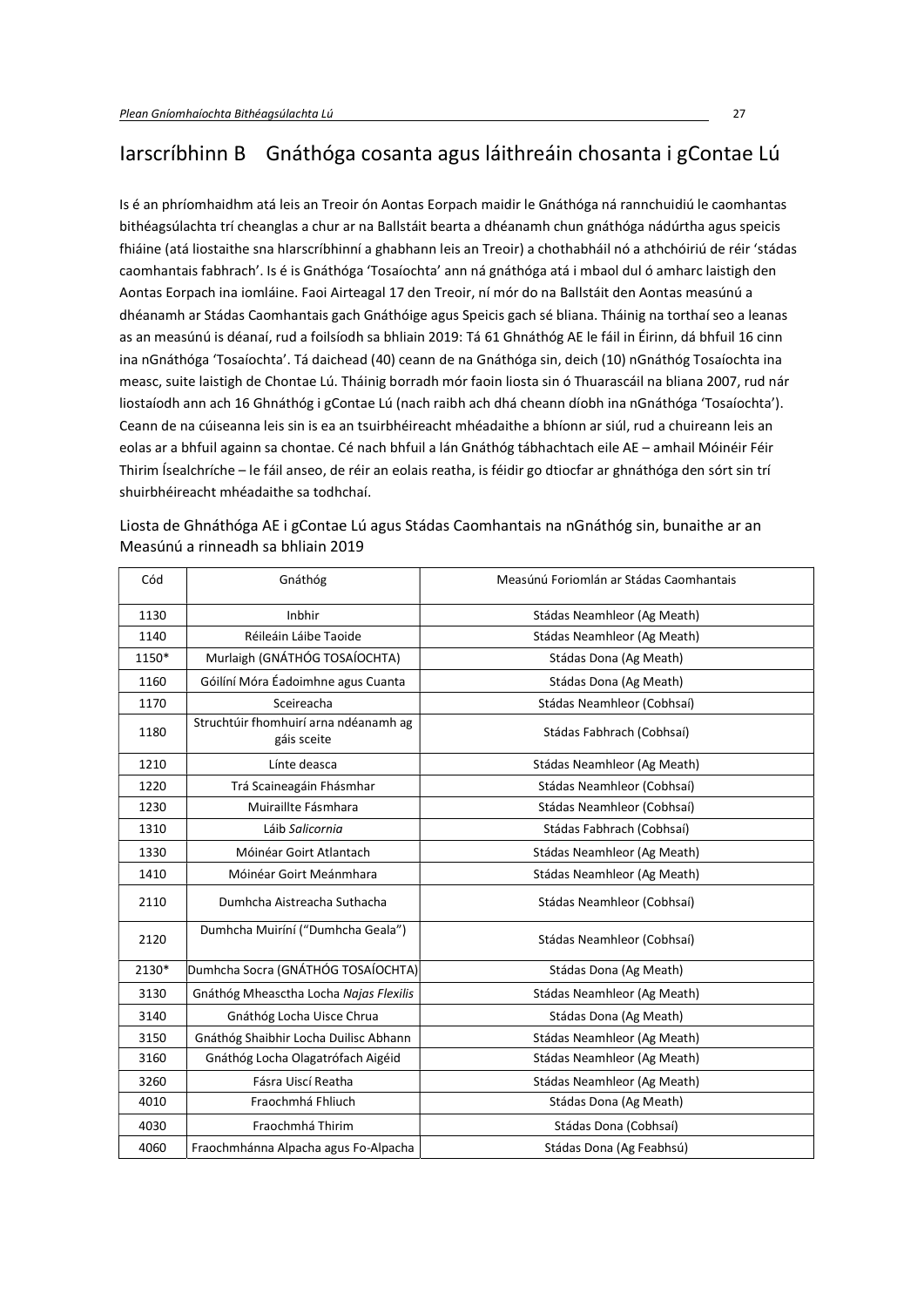| 6210* | Féarthalamh Cailcreach (GNATHÓG<br>TOSAÍOCHTA I gCÁS GO bhFUIL SÉ<br>'Saibhir ó thaobh Magairlín de') | Stádas Dona (Ag Meath)     |
|-------|-------------------------------------------------------------------------------------------------------|----------------------------|
| 6230* | Féarthailte Nardus atá saibhir ó<br>thaobh speiceas de<br>GNÁTHÓG TOSAÍOCHTA                          | Stádas Dona (Ag Meath)     |
| 6410  | Móinéir Molinia                                                                                       | Stádas Dona (Ag Meath)     |
| 6430  | Seascann Hidrifiliúil Ardluibhe                                                                       | Stádas Dona (Ag Meath)     |
| 7110* | Portach Ardaithe Gníomhach<br>(GNÁTHÓG TOSAÍOCHTA)                                                    | Stádas Dona (Ag Meath)     |
| 7120  | Portach Ardaithe Díghrádaithe                                                                         | Stádas Dona (Ag Meath)     |
| 7130* | Bratphortach (GNÁTHÓG<br>TOSAÍOCHTA)                                                                  | Stádas Dona (Ag Meath)     |
| 7140  | Idirsheascainn                                                                                        | Stádas Dona (Cobhsaí)      |
| 7150  | Logáin Rhynchosporion                                                                                 | Stádas Dona (Ag Meath)     |
| 7210* | Eanaigh Cladium (GNÁTHÓG<br>TOSAÍOCHTA)                                                               | Stádas Neamhleor (Cobhsaí) |
| 7220* | Toibreacha Clochraithe (GNÁTHÓG<br>TOSAÍOCHTA)                                                        | Stádas Neamhleor (Cobhsaí) |
| 7230  | Eanaigh Alcaileacha                                                                                   | Stádas Dona (Ag Meath)     |
| 8110  | Screathan Siliceach                                                                                   | Stádas Neamhleor (Cobhsaí) |
| 8220  | Fánaí Carraigeacha Siliceacha                                                                         | Stádas Neamhleor (Cobhsaí) |
| 91A0  | Seanchoillearnach Darach                                                                              | Stádas Dona (Ag Meath)     |
| 91D0* | Coillearnach Phortaigh (GNÁTHÓG<br>TOSAÍOCHTA)                                                        | Stádas Fabhrach (Cobhsaí)  |
| 91EO* | Coillearnach Ghlárach (GNÁTHÓG<br>TOSAÍOCHTA)                                                         | Stádas Dona (Ag Meath)     |

Foinse: Arna oiriúnú ón doiciméad 'The Status of EU Protected Habitats and Species in Ireland' ón tSeirbhís Páirceanna Náisiúnta agus Fiadhúlra (2019).

I dteannta na ngnáthóg AE atá liostaithe thuas, is ann freisin sa chontae do ghnáthóga eile atá liostaithe i scéim aicmiúcháin gnáthóg Fossitt agus ina gcothaítear speicis shuaitheanta amhail díoga draenála, eanaigh bhochta agus borrfhás, riasc, giolcach, mórsheascainn chíbe, agus fálta sceach.

## Láithreáin Eorpacha i gContae Lú (Limistéir Chaomhantais Speisialta)

| Uimhir Thagartha | Ainm                           |
|------------------|--------------------------------|
| 453              | Sliabh Feá                     |
| 455              | Cuan Dhún Dealgan              |
| 1459             | Ceann Chlochair                |
| 1957             | Cósta agus Inbhear na Bóinne   |
| 2299             | An Bhóinn agus an Abhainn Dubh |
| 2306             | <b>Cladach Chairlinn</b>       |

Láithreáin Eorpacha i gContae Lú (Limistéir faoi Chosaint Speisialta – le haghaidh éan)

| Uimhir Thagartha | Ainm              |
|------------------|-------------------|
| 4026             | Cuan Dhún Dealgan |
| 4078             | Loch Cairlinn     |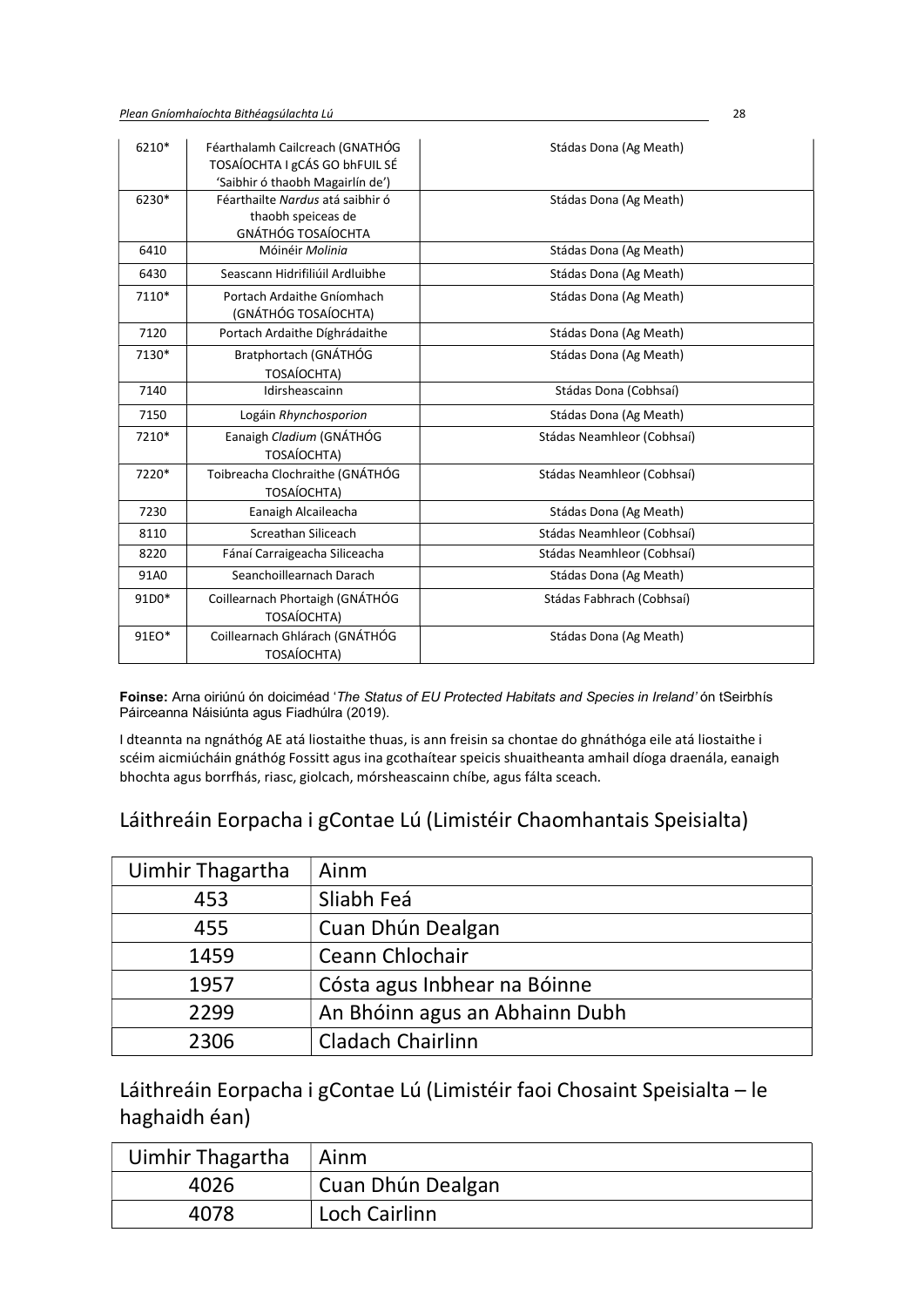Plean Gníomhaíochta Bithéagsúlachta Lú 29

| 4080 | Inbhear na Bóinne                 |
|------|-----------------------------------|
| 4091 | Tigh Beannáin - Baile Uí Bhragáin |
| 4232 | An Bhóinn agus an Abhainn Dubh    |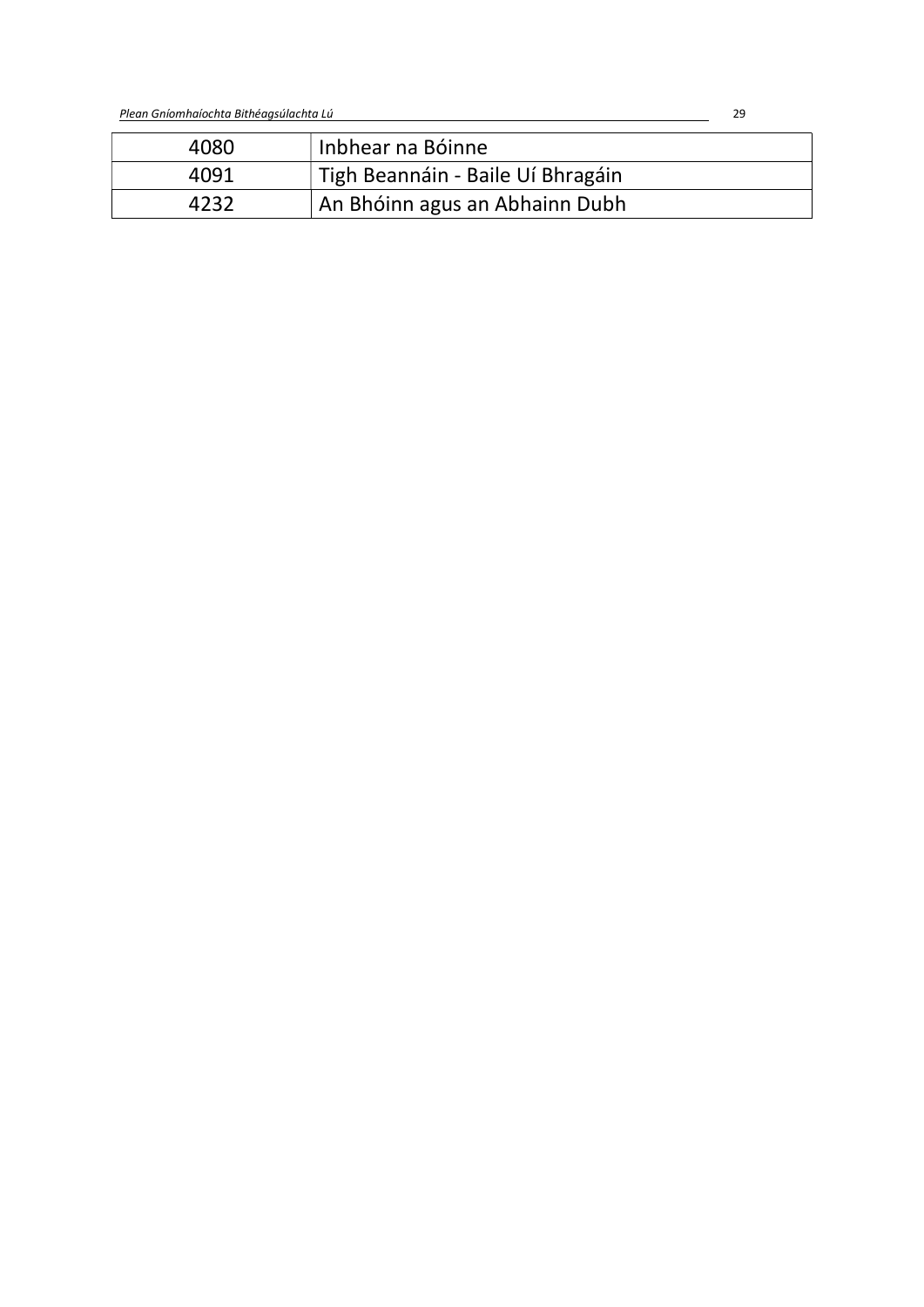## Iarscríbhinn C Speicis chosanta atá le fáil i gContae Lú

Mar aon le 'Gnáthóga' a chosaint, cosnaítear leis an Treoir ón Aontas Eorpach maidir le Gnáthóga speicis éagsúla ainmhithe (seachas éin) agus plandaí freisin. Is faoin 'Treoir maidir le hÉin', ar treoir ar leith í, a chosnaítear éin agus a ainmnítear Limistéir faoi Chosaint Speisialta. Cumhdaítear in Iarscríbhinn I a ghabhann leis an Treoir maidir le Gnáthóga na cineálacha Gnáthóige a bhfuil a gcaomhantas ag brath ar Limistéir Chaomhantais Speisialta a ainmniú. Tá 16 Ghnáthóg Tosaíochta ann in Éirinn, i.e., gnáthóga a mheastar a bheith i mbaol dul ó amharc laistigh de chríoch an Aontais. Cumhdaítear in Iarscríbhinn II na speicis ainmhithe agus plandaí a bhfuil a gcaomhantas ag brath ar Limistéir Chaomhantais Speisialta a ainmniú. Liostaítear in Iarscríbhinn IV na speicis ainmhithe agus plandaí a dteastaíonn dianchosaint uathu. Cumhdaítear in Iarscríbhinn V na speicis ainmhithe agus plandaí ar féidir go mbeidh a dtógáil san fhiántas agus a ndúshaothrú faoi réir bearta bainistíochta. Ina theannta sin, cosnaítear a lán ainmhithe faoin Acht um Fhiadhúlra agus cosnaítear plandaí faoin Ordú um Flora (Cosaint).

| Mamaigh (cosnaítear iad seo go léir faoin Acht um Fhiadhúlra) |                              |                                                |                   |                               |                                                 |               |             |
|---------------------------------------------------------------|------------------------------|------------------------------------------------|-------------------|-------------------------------|-------------------------------------------------|---------------|-------------|
| <b>Ainm Gaeilge</b>                                           | Ainm eolaíoch                | An Treoir An Treoir<br>maidir le l<br>Gnáthóga | maidir le<br>hÉin | Leabhar<br>Dearg na<br>Sonraí | <b>Na</b><br>hAchtan<br>na um<br>Fhiadhúl<br>ra | <b>Beirn</b>  | <b>Bonn</b> |
| Fia Rua                                                       | Cervus elaphus               |                                                |                   |                               | P                                               |               |             |
| Fia Seapánach                                                 | Cervus nippon                |                                                |                   |                               | P                                               |               |             |
| Fia Buí                                                       | Dama dama                    |                                                |                   |                               | P                                               |               |             |
| Giorria                                                       | Lepus timidus hibernicus     | v                                              |                   | Ш                             | P                                               | Ш             |             |
| Dallóg Fraoigh                                                | Sorex minutus                |                                                |                   |                               | P                                               |               |             |
| Iora Rua                                                      | Sciurus vulgaris             |                                                |                   |                               | P                                               |               |             |
| Gráinneog                                                     | Erinaceus europaeus          |                                                |                   | $\mathbf{H}$                  | P                                               | III           |             |
| Madra Uisce                                                   | Lutra lutra                  | II, IV                                         |                   | $\mathbf{H}$                  | P                                               | $\mathbf{II}$ |             |
| Cat Crainn                                                    | <b>Martes martes</b>         | $\vee$                                         |                   | $\mathbf{II}$                 | P                                               | III           |             |
| Easóg Éireannach                                              | Mustela erminea<br>hibernica |                                                |                   |                               | P                                               |               |             |
| <b>Broc</b>                                                   | Meles meles                  |                                                |                   | $\mathbf{H}$                  | P                                               | III           |             |
| Ialtóg Chluasach<br>Dhonn                                     | Plecotus auritus             | IV                                             |                   | T                             | P                                               | $\mathbf{II}$ |             |
| Ialtóg Fheascrach                                             | Pipistrellus pipistrellus    | <b>IV</b>                                      |                   | T                             | P                                               | $\mathbf{H}$  |             |
| Ialtóg Daubenton                                              | Myotis daubentoni            | IV                                             |                   | T                             | P                                               | $\mathbf{II}$ |             |
| laltóg Leisler                                                | Nyctalus leisleri            | IV                                             |                   | T                             | P                                               | $\mathbf{II}$ |             |
| <b>Ialtóg Natterer</b>                                        | Myotis nattereri             | IV                                             |                   |                               | P                                               | $\mathbf{II}$ |             |
| laltóg Ghiobach                                               | Myotis mystancinus           | <b>IV</b>                                      |                   |                               | P                                               | Ш             |             |
| Rón Beag                                                      | Phoca vitulina               | II, V                                          |                   |                               | P                                               |               |             |
| Rón Glas                                                      | Halichoerus grypus           | II, V                                          |                   |                               | P                                               |               |             |
| Muc Mhara                                                     | Phocoena phocoena            | II, IV                                         |                   |                               | P                                               |               |             |
| Deilf Bholgshrónach                                           | Tursiops truncatus           | II, IV                                         |                   |                               | P                                               |               |             |

| Éisc                 |                      |        |  |   |  |
|----------------------|----------------------|--------|--|---|--|
| Loimpre Abhann       | Lampetra fluviatilis | II. V  |  | Ш |  |
| Loimpre Shrutháin    | Lampetra planeri     |        |  | Ш |  |
| Loimpre Mhara        | Petromyzon marinus   |        |  | Ш |  |
| Bradán an Atlantaigh | Salmo salar          | II, IV |  |   |  |

| Reiptílí     |                  |  |  |  |
|--------------|------------------|--|--|--|
| Earc Luachra | Zootoca vivipara |  |  |  |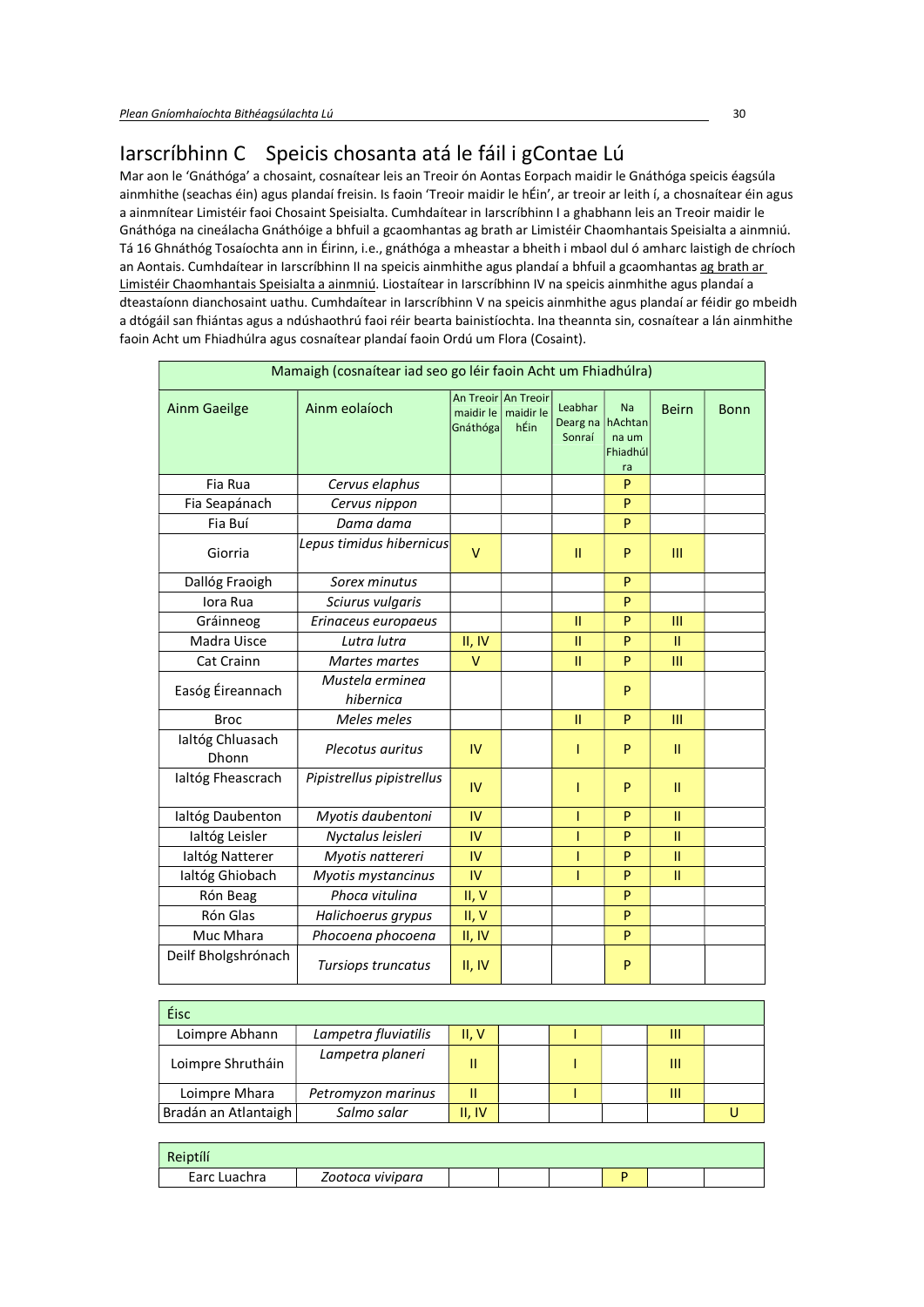| Reiptílí Eile a bhfuil Tábhacht Áitiúil leo |                                           |                                                                         |  |  |  |  |  |
|---------------------------------------------|-------------------------------------------|-------------------------------------------------------------------------|--|--|--|--|--|
| Ainm Gaeilge                                | Ainm eolaíoch                             | Nótaí Tráchta                                                           |  |  |  |  |  |
|                                             | Turtar Droimleathair Dermocheles coriacea | Chonacthas an speiceas seo ar Chósta Lú i mí<br>Dheireadh Fómhair 2001. |  |  |  |  |  |

| Amfaibiaigh          |                   |  |  |   |  |
|----------------------|-------------------|--|--|---|--|
| <b>Frog Coiteann</b> | Rana temporaria   |  |  | Ш |  |
| Earc Sléibhe         | Triturus vulgaris |  |  |   |  |

| Crústaigh         |                              |         |  |  |  |
|-------------------|------------------------------|---------|--|--|--|
| Piardóg Liathbhán | Austropotamobius<br>pallipes | v<br>н. |  |  |  |

| Plandaí Soithíocha     |                                          |                       |                                            |                                         |                               |              |             |
|------------------------|------------------------------------------|-----------------------|--------------------------------------------|-----------------------------------------|-------------------------------|--------------|-------------|
| Ainm Gaeilge           | Ainm eolaíoch                            | maidir le<br>Gnáthóga | An Treoirl An Treoirl<br>maidir le<br>hÉin | Leabhar<br>Dearg na   hAchtan<br>Sonraí | Na<br>na um<br>Fhiadhúl<br>ra | <b>Beirn</b> | <b>Bonn</b> |
| Lus Mhic Rí Breatan    | Acinos arvensis                          |                       | <b>FPO</b>                                 |                                         | v                             |              |             |
| <b>Raithneach Chas</b> | Cryptogramma crispa                      |                       | <b>FPO</b>                                 |                                         | R                             |              |             |
| Ga Corcra              | Galeopsis angustifolia                   |                       | <b>FPO</b>                                 |                                         | $\vee$                        |              |             |
| Magairlín na Móna      | Hammarbya paludosa                       |                       | <b>FPO</b>                                 |                                         | <b>RV</b>                     |              |             |
| Eorna Mhóinéir         | Hordeum secalinum                        |                       | <b>FPO</b>                                 |                                         | $\vee$                        |              |             |
| Lus na Sceallaí        | Mertensia maritima                       |                       | <b>FPO</b>                                 |                                         | R                             |              |             |
| Poipín Garbh Cruinn    | Papaver hybridum                         |                       | <b>FPO</b>                                 |                                         | Ε                             |              |             |
| Cabhair Mhuire         | Scleranthus annuus                       |                       | <b>FPO</b>                                 |                                         |                               |              |             |
| Gafann                 | Hyoscyamus niger                         |                       |                                            | R                                       |                               |              |             |
| Aiteann Muire          | Huperzia selago                          | $\vee$                |                                            |                                         |                               |              |             |
| Glasluibh Chruinn      | Pyrola rotundifolia ssp.<br>rotundifolia |                       |                                            | R                                       |                               |              |             |
| Tormán                 | Salvia verbenaca                         |                       |                                            | R                                       |                               |              |             |

| Plandaí Íochtair                   |                            |                         |                                     |                                      |                                      |              |             |
|------------------------------------|----------------------------|-------------------------|-------------------------------------|--------------------------------------|--------------------------------------|--------------|-------------|
| Ainm Gaeilge                       | Ainm eolaíoch              | maidir le  <br>Gnáthóga | An Treoir An Treoir Leabhar<br>hÉin | maidir le Dearg na hAchtan<br>Sonraí | <b>Na</b><br>na um<br>Fhiadhúl<br>ra | <b>Beirn</b> | <b>Bonn</b> |
| Snáthchaonach<br>Dosach            | Bryum caespiticium         |                         |                                     | VU                                   |                                      |              |             |
| Caonach Colgach<br><b>Biorach</b>  | Didymodon acutus           |                         |                                     | EN                                   |                                      |              |             |
| Caonach Donn                       | Grimmia donniana           |                         |                                     | NT                                   |                                      |              |             |
| Caonach Foltbhiorach               | Grimmia trichophylla       |                         |                                     |                                      |                                      |              |             |
| Caonach<br>Tuíghreannach           | Orthotrichum<br>stramineum |                         |                                     | VU                                   |                                      |              |             |
| Caonach Briosc<br>Taobhthorthaíoch | Pleurochaete squarrosa     |                         |                                     | NT                                   |                                      |              |             |
| Caonach na dTorthaí<br>Maola       | Tortula modica             |                         |                                     | VU                                   |                                      |              |             |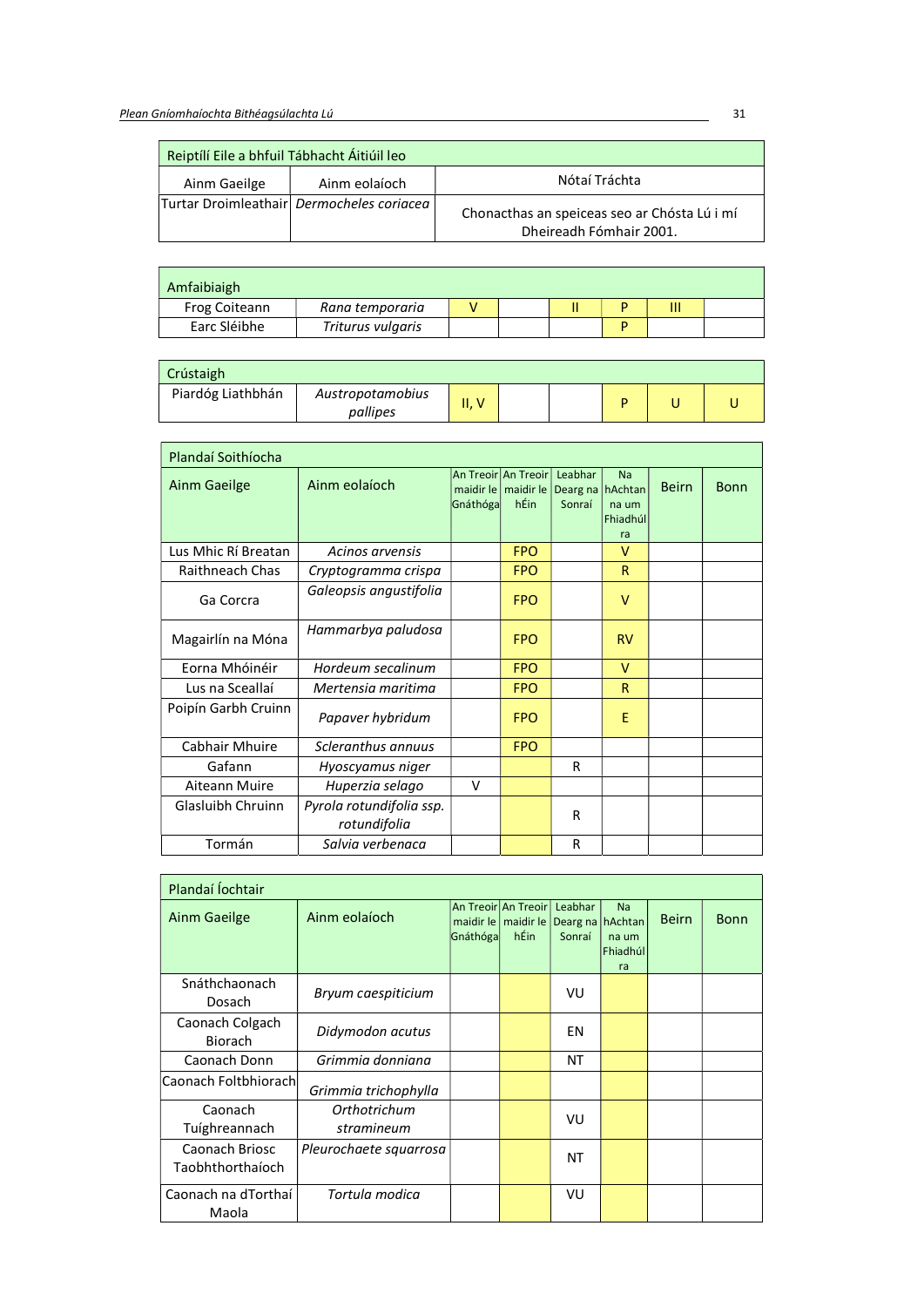| Éin (Cosnaítear iad seo leis an 'Treoir maidir le hÉin', ar treoir ar leith í) |                              |                                           |                                |                               |                                          |               |               |
|--------------------------------------------------------------------------------|------------------------------|-------------------------------------------|--------------------------------|-------------------------------|------------------------------------------|---------------|---------------|
| <b>Ainm Gaeilge</b>                                                            | Ainm eolaíoch                | An Treoir<br>maidir le<br>Gnáthóga maidir | An<br><b>Treoir</b><br>le hÉin | Leabhar<br>Dearg na<br>Sonraí | Na<br>hAchta<br>nna um<br>Fhiadhú<br>Ira | Beirn         | <b>Bonn</b>   |
| Ceolaire Giolcaí                                                               | Acrocephalus scirpaceus      |                                           |                                | >                             |                                          |               |               |
| Circín Starraiceach                                                            | Alauda arvensis              |                                           |                                | $\, > \,$                     |                                          |               |               |
| Cruidín                                                                        | Alcedo atthis                |                                           | Τ                              | >                             | P                                        | U             | U             |
| Lacha Stiúrach                                                                 | Anas acuta                   |                                           |                                | $*R$                          | P                                        | III           | Ш             |
| Spadalach                                                                      | Anas clypeata                |                                           |                                | $*_{R}$                       | P                                        | Ш             | $\mathbf{I}$  |
| Praslacha                                                                      | Anas crecca                  |                                           |                                | >                             |                                          |               |               |
| Lacha Rua                                                                      | Anas penelope                |                                           |                                | $\ast$                        |                                          |               |               |
| Gadual                                                                         | Anas strepera                |                                           |                                | > R                           | P                                        | Ш             | Ш             |
| Gé Bhánéadanach<br>Ghraonlannach                                               | Anser albifrons flavirostris |                                           | Т                              | >11                           | P                                        | Ш             | Ш             |
| Lacha Mhásach                                                                  | Aythya ferina                |                                           |                                | *R                            | P                                        | Ш             | Ш             |
| Lacha Bhadánach                                                                | Aythya fuligula              |                                           |                                | $\ast$                        |                                          |               |               |
| Lacha Iascán                                                                   | Aythya marila                |                                           |                                | ⋗                             |                                          |               |               |
| Cadhan                                                                         | Branta bernicla hrota        |                                           |                                | ⋊                             | P                                        | Ш             | Ш             |
| Órshúileach                                                                    | Bucephala clangula           |                                           |                                | $\ast$                        |                                          |               |               |
| Breacóg                                                                        | Calidris alpina              |                                           |                                | $*V$                          | P                                        | Ш             | Ш             |
| Colm Gorm                                                                      | Columba oenas                |                                           |                                | >                             |                                          |               |               |
| Eala Ghlórach                                                                  | Cygnus cygnus                |                                           | T                              | ⋝∐                            | P                                        | Ш             | Ш             |
| Eala Bewick                                                                    | Cygnus columbianus           |                                           |                                | $\ast$                        |                                          |               |               |
| Eala Bhalbh                                                                    | Cygnus olor                  |                                           |                                | >                             |                                          |               |               |
| Siobháinín Bhuí                                                                | Emberiza citrinella          |                                           |                                | $\ast$                        |                                          |               |               |
| Meirliún                                                                       | Falco columbarius            |                                           | I                              | >R                            | P                                        | $\mathbf{H}$  | Ш             |
| Seabhac Seilge                                                                 | Falco peregrinus             |                                           | T                              | Ш                             | P                                        | Ш             | Ш             |
| Cearc Cheannann                                                                | Fulica atra                  |                                           |                                | >                             |                                          |               |               |
| Foitheach Rua                                                                  | Gavia stellata               |                                           | Τ                              | >R                            | P                                        | Ш             |               |
| Fáinleog                                                                       | Hirundo rustica              |                                           |                                | >                             |                                          |               |               |
| Faoileán Ceanndubh                                                             | Larus ridibundus             |                                           |                                | $\ast$                        |                                          |               |               |
| Guilbneach Earrdhubh                                                           | Limosa limosa                |                                           |                                | >R                            | P                                        | Ш             | Ш             |
| Crotach                                                                        | Numenius arquata             |                                           |                                | $\ast$                        |                                          |               |               |
| Gobadán Coiteann                                                               | Actitis hypoleucos           |                                           |                                | $\, > \,$                     |                                          |               |               |
| Scótar                                                                         | Melanitta nigra              |                                           |                                | $E^*$                         | P                                        | Ш             | Ш             |
| Cuilire Liath                                                                  | Muscicapa striata            |                                           |                                | >                             |                                          |               |               |
| Broigheall                                                                     | Phalacrocorax carbo          |                                           |                                | ×                             |                                          |               |               |
| Feadóg Bhuí                                                                    | Pluvialis apricaria          |                                           | T                              | $*_{V}$                       | $\mathsf{P}$                             | Ш             | $\mathbf{H}$  |
| Foitheach Mór                                                                  | Podiceps cristatus           |                                           |                                | ×                             |                                          |               |               |
| Gabhlán Gainimh                                                                | Riparia riparia              |                                           |                                | >                             |                                          |               |               |
| Caislín Aitinn                                                                 | Saxicola rubetra             |                                           |                                | $\ast$                        |                                          |               |               |
| Caislín Cloch                                                                  | Saxicola torquata            |                                           |                                | >                             |                                          |               |               |
| Geabhróg Artach                                                                | Sterna paradisaea            |                                           | I                              | >                             | ${\sf P}$                                | U             | U             |
| Geabhróg Bheag                                                                 | Sterna albifrons             |                                           | T                              | >V                            | P                                        | Ш             |               |
| Seil-lacha                                                                     | Tadorna tadorna              |                                           |                                | >                             |                                          |               |               |
| Ladhrán Glas                                                                   | Tringa nebularia             |                                           |                                | R                             | P                                        | Ш             | $\mathbf{II}$ |
| Scréachóg Reilige                                                              | Tyto alba                    |                                           |                                | $*$                           | P                                        | $\mathbf{II}$ |               |
| Pilibín                                                                        | Vanellus vanellus            |                                           |                                | $\ast$                        |                                          |               |               |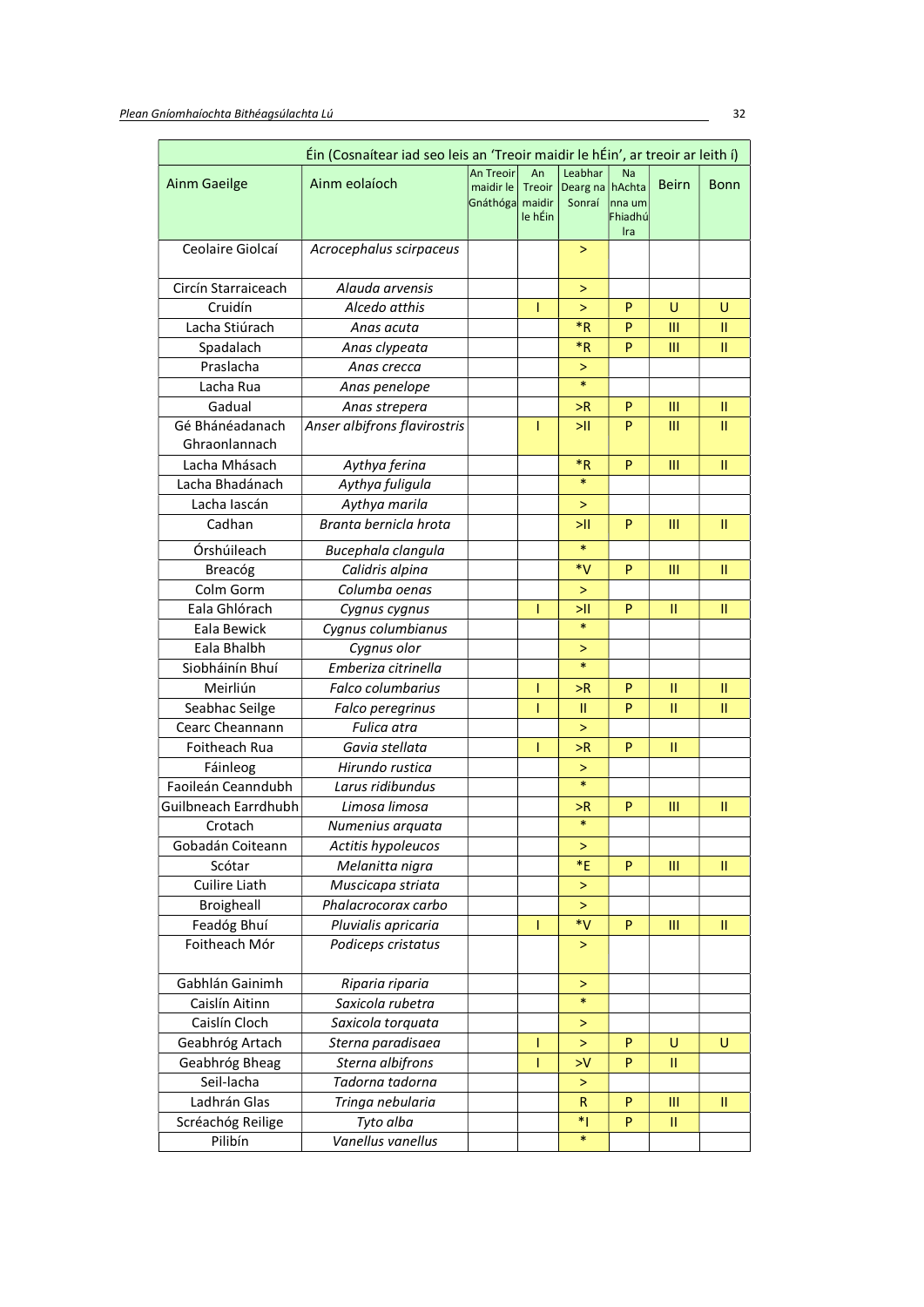| Éin Eile a bhfuil Tábhacht Áitiúil leo |                     |                                                                                                                                                                                                                                                                              |  |  |  |  |
|----------------------------------------|---------------------|------------------------------------------------------------------------------------------------------------------------------------------------------------------------------------------------------------------------------------------------------------------------------|--|--|--|--|
| Ainm Gaeilge                           | Ainm eolaíoch       | Nótaí Tráchta                                                                                                                                                                                                                                                                |  |  |  |  |
| Corr Ghlas                             | Ardea cinerea       | Tá easpa faisnéise ann faoi mhéid, treochtaí<br>agus/nó dlús daonra.                                                                                                                                                                                                         |  |  |  |  |
| Cearc Uisce                            | Gallinula chloropus | Ní cuimsitheach ar aon bhealach atá an fhaisnéis<br>faoi raon agus faoi fhlúirse.                                                                                                                                                                                            |  |  |  |  |
| Cuach                                  | Cuculus canorus     | Faoin tríú measúnú ar Éin is Ábhar Imní<br>Caomhantais in Éirinn, íslíodh an speiceas seo ón<br>liosta ómrach go dtí an liosta glas. Meastar, áfach,<br>go bhfuil an speiceas seo ina speiceas íocónach i<br>gContae Lú maidir leis an mbithéagsúlacht a chur<br>lchun cinn. |  |  |  |  |
| Gabhlán Gaoithe                        | Apus apus           | Tá an speiceas seo ag meath go mear ar fud na<br>hÉireann.                                                                                                                                                                                                                   |  |  |  |  |
| Rálóg Uisce                            | Rallus aquaticus    | Ní cuimsitheach ar aon bhealach atá an fhaisnéis<br>faoi raon agus faoi fhlúirse.                                                                                                                                                                                            |  |  |  |  |

An Treoir maidir le Gnáthóga = An Treoir ón Aontas Eorpach maidir le Gnáthóga (Treoir 92/43/CEE ón gComhairle)

- II Speicis ainmhithe agus plandaí atá liostaithe faoi Iarscríbhinn II
- IV Speicis ainmhithe agus plandaí atá liostaithe faoi Iarscríbhinn IV
- V Speicis ainmhithe agus plandaí atá liostaithe faoi Iarscríbhinn V

An Treoir maidir le hÉin = An Treoir ón Aontas Eorpach maidir le hÉin (Treoir 79/409/CEE ón gComhairle)

I Speicis éan atá liostaithe faoi Iarscríbhinn I a ghabhann leis an Treoir

Leabhar Dearg na Sonraí = Stádas na speiceas i "Leabhar Dearg na Sonraí" lena mbaineann Ex Díothaithe

- E I mBaol
- V Leochaileach
- R Annamh
- I Neamhchinntithe
- II Tábhacht idirnáisiúnta
- \* Éin is Ábhar Imní Caomhantais in Éirinn Liosta Dearg (An 3ú Measúnú tar éis shaothar Colhoun agus Cummins, 2013)
- > Éin is Ábhar Imní Caomhantais in Éirinn Liosta Ómrach (An 3ú Measúnú tar éis shaothar Colhoun agus Cummins, 2013)

Na hAchtanna um Fhiadhúlra = An tAcht um Fhiadhúlra, 1976, agus an tAcht um Fhiadhúlra

- (Leasú), 2000
- P = Speiceas Cosanta
- FPO = Liostaithe san Ordú um Flora (Cosaint) (1999)
- Beirn = Coinbhinsiún Bheirn
- Bonn = Coinbhinsiún Bonn

Tugann spás folamh le fios nach bhfuil an speiceas liostaithe faoin gceannteideal lena mbaineann. U = Stádas anaithnid

Chun faisnéis atá cothrom le dáta a fháil, féach suíomh Gréasáin na Seirbhíse Páirceanna Náisiúnta agus Fiadhúlra: www.npws.ie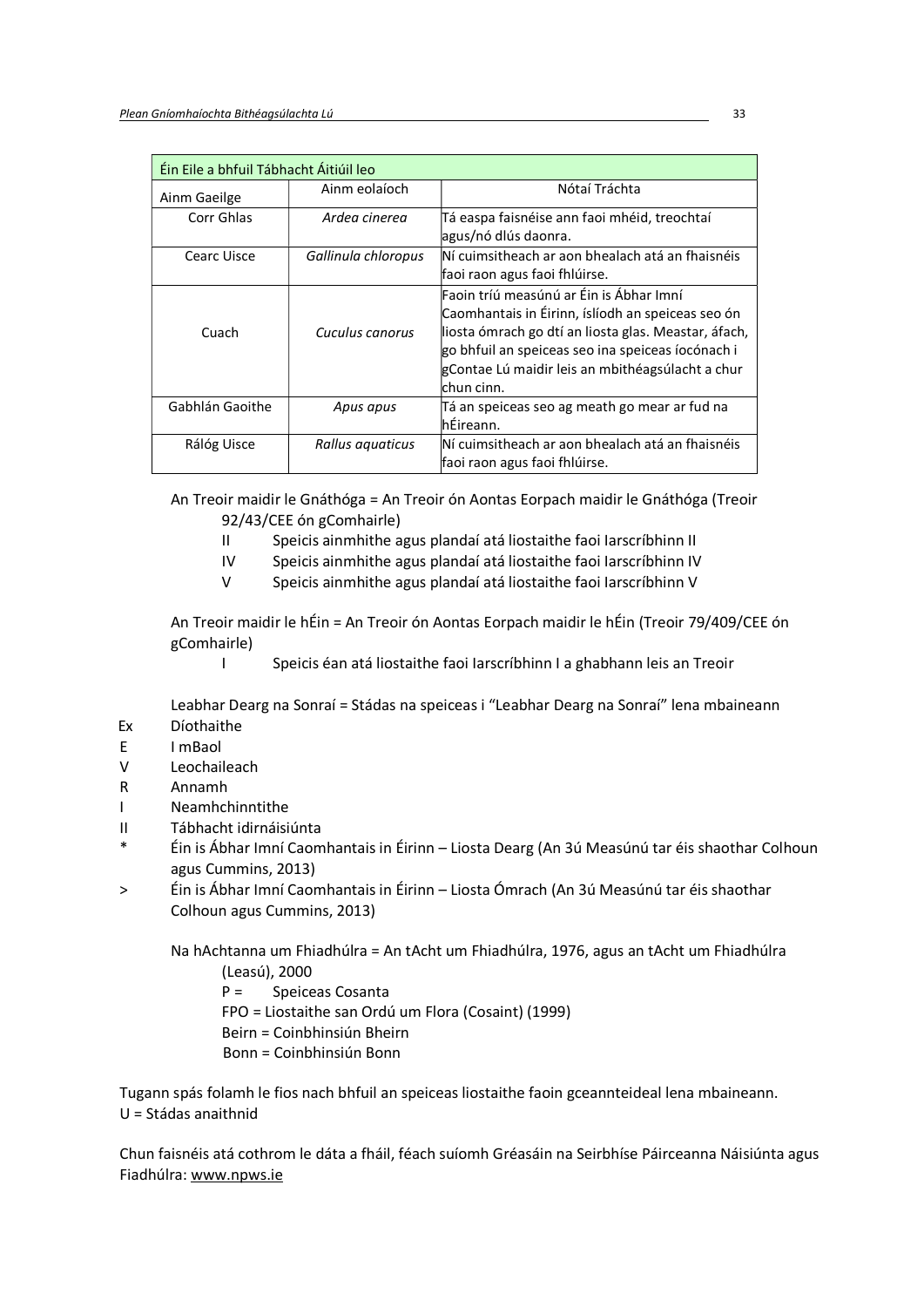## Iarscríbhinn D: Speicis Choimhthíocha Ionracha

Is é is Speicis Choimhthíocha Ionracha ann ná ainmhithe agus plandaí a thugtar isteach de thaisme nó d'aon ghnó i dtimpeallacht nádúrtha nach mbíonn siad le fáil inti de ghnáth, agus iarmhairtí diúltacha tromchúiseacha acu dá dtimpeallacht nua. Is bagairt mhór iad ar phlandaí agus ainmhithe dúchasacha san Eoraip agus cosnaíonn an damáiste a dhéanann siad na billiúin euro ar gheilleagar na hEorpa gach bliain. Ós rud é nach bhfuil aon mheas ag speicis choimhthíocha ionracha ar theorainneacha, beidh gníomhaíocht chomhordaithe ar an leibhéal Eorpach i bhfad níos éifeachtaí ná gníomhaíocht aonair ar leibhéal na mBallstát. Rith an tAontas Eorpach Rialachán (AE) 1143/2014 maidir le speicis choimhthíocha ionracha dá réir sin, rud a tháinig i bhfeidhm an 1 Eanáir 2015 agus lena gcomhlíontar Gníomh 16 de Sprioc 5 de Straitéis Bhithéagsúlachta an Aontais Eorpaigh go 2020 agus Sprioc 9 Aichi den Phlean Straitéiseach um Bithéagsúlacht 2011-2020 faoin gCoinbhinsiún maidir leis an mBithéagsúlacht.

Gné lárnach den Rialachán maidir le speicis choimhthíocha ionracha is ea an liosta de Speicis Choimhthíocha Ionracha is Ábhar Imní don Aontas (liosta an Aontais). Cliceáil anseo chun tuilleadh faisnéise a fháil faoi na speicis atá ar áireamh sa liosta sin faoi láthair.

Foráiltear leis an Rialachán maidir le speicis choimhthíocha ionracha do shraith beart a dhéanamh ar fud an Aontais Eorpaigh i leith na speiceas coimhthíoch ionrach atá ar áireamh i liosta an Aontais. Samhlaítear trí chineál beart ar leith, atá ag teacht le cur chuige ordlathach atá comhaontaithe go hidirnáisiúnta i leith speicis choimhthíocha ionracha a chomhrac:

- Cosc: roinnt beart láidir a bhfuil mar aidhm leo tabhairt isteach bheartaithe nó neamhbheartaithe speiceas coimhthíoch ionrach is ábhar imní don Aontas a chosc.
- Luathbhrath agus meardhíothú: ní mór do na Ballstáit córas faireachais a chur i bhfeidhm chun speicis choimhthíocha ionracha is ábhar imní don Aontas a bhrath chomh luath agus is féidir agus ní mór dóibh bearta meardhíothaithe a dhéanamh chun nach féidir leis na speicis sin iad féin a bhunú.
- Bainistíocht: tá roinnt speiceas coimhthíoch ionrach is ábhar imní don Aontas bunaithe i mBallstáit áirithe cheana féin. Is gá gníomhaíocht chomhbheartaithe bainistíochta a dhéanamh chun nach féidir leo leathadh tuilleadh agus chun an dochar a dhéanann siad a íoslaghdú.

Tháinig roinnt de na croífhorálacha de Rialachán (AE) 1143/2014 i bhfeidhm an 3 Lúnasa 2016. Leis na forálacha sin, déileáiltear leis na nithe seo a leanas, i measc nithe eile: speicis atá ar áireamh sa liosta de speicis choimhthíocha ionracha ('liosta an Aontais') a thabhairt isteach i gcríoch an Aontais agus na speicis sin a choinneáil, a thógáil, a iompar agus a chur ar an margadh. Tháinig an chéad 'liosta Aontais' ina bhfuil 37 speiceas – 23 ainmhí agus 14 phlanda ina measc – i bhfeidhm tar éis Rialachán Cur Chun Feidhme 2016/1141 ón gCoimisiún a fhoilsiú in Iris Oifigiúil an Aontais an 14 Iúil 2016. Cuimsíonn 'liosta an Aontais' speicis ar ina leith is gá gníomhaíocht chomhbheartaithe a dhéanamh ar fud na mBallstát uile mar gheall ar na drochthionchair a d'fhéadfadh a bheith acu ar fud an Aontais Eorpaigh. De na 37 speiceas atá ar 'liosta an Aontais', tá naoi gcinn le fáil ar an oileán seo cheana féin. Áirítear leo sin an tIora Glas, an Muinseac, an Portán Miotógach Síneach, an Tiripín/Sleamhnóir Cluasdearg, an Lacha Rua, an Tím Chatach, an Geathar Buí, an Lus Locháin (Tuaisceart Éireann) agus an Líonán Cleiteach. Mar gheall ar na bearta eile atá sa Rialachán, ceanglófar ar na Ballstáit tuilleadh beart a dhéanamh le himeacht ama chun gur féidir na speicis sin a luathbhrath agus a luathdhíothú agus chun na speicis sin atá leata go forleathan ina gcríoch cheana féin a bhainistiú. Áirítear leis an Rialachán freisin forálacha speisialta atá ceaptha chun déileáil leis na riachtanais shonracha atá ag úinéirí peata, ag trádálaithe, ag tógálaithe agus ag geallsealbhóirí eile. Nuashonrófar 'liosta an Aontais' go rialta chun speicis eile ar dóigh dóibh tionchair shuntasacha a bheith acu ar an mbithéagsúlacht agus ar éiceachórais a chur ar áireamh ann.

Faoi Rialachán 49 de Rialacháin na gComhphobal Eorpach (Éin agus Gnáthóga Nádúrtha), 2011 (I.R. Uimh. 477 de 2011), is cion é leathadh speiceas ionrach éagsúil d'ainmhithe agus de phlandaí laistigh d'Éirinn a cheadú. Tá na speicis sin liostaithe sa Tríú Sceideal a ghabhann leis na Rialacháin.